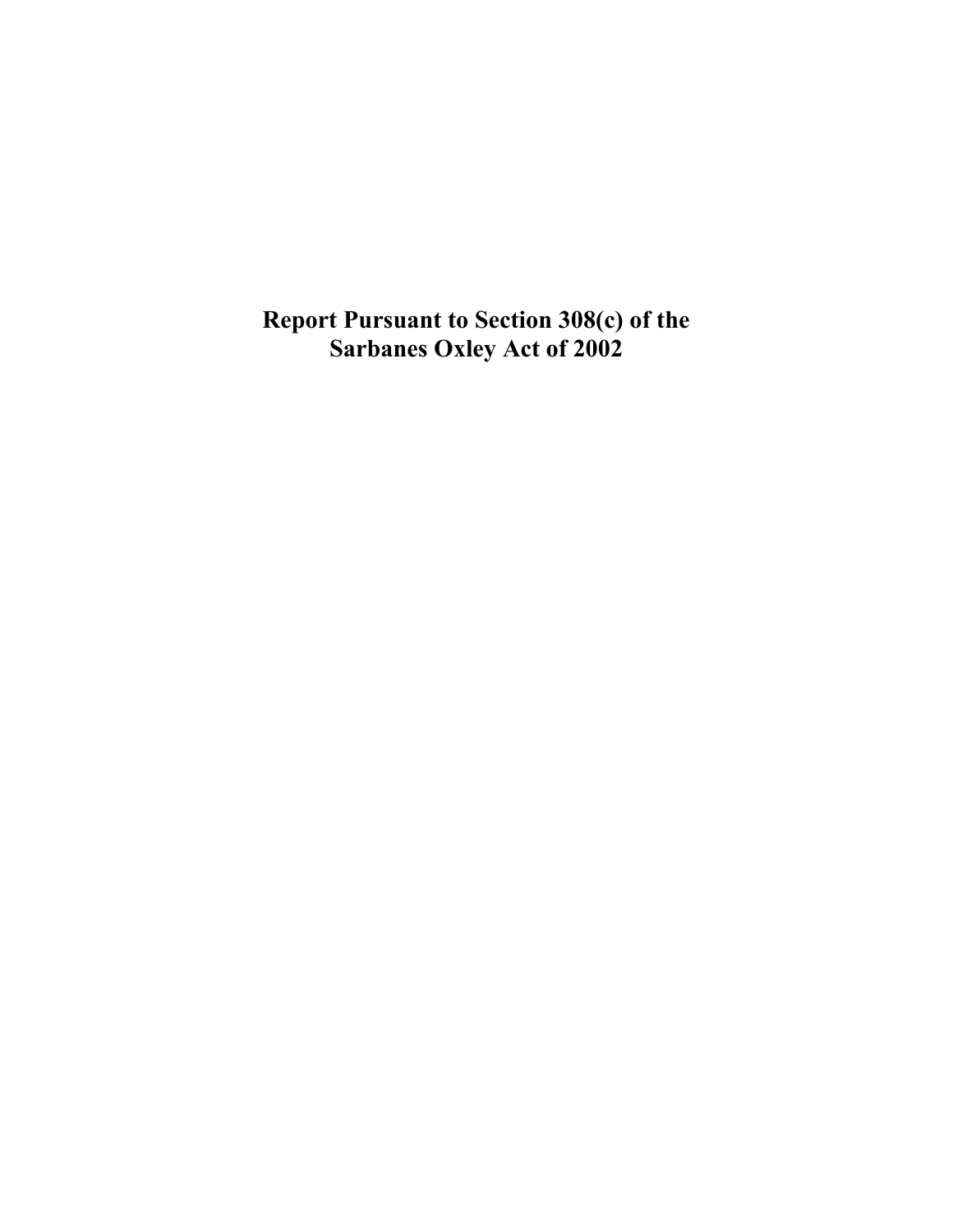# **Table of Contents**

- I. Executive Summary
- II. Introduction
- III. Background on Monetary Remedies
	- A. Disgorgement
	- B. Civil Penalties
- IV. Results of the Study
	- A. Disgorgement and Penalty Cases Studied
		- 1. Collection of Large Individual Payments
		- 2. Negative Effect of a Few Delinquent Defendants
		- 3. Disgorgement of all Compensation for Corporate Malfeasors
		- 4. Contribution of Emergency Action
	- B. Distribution Plans Studied
		- 1. Distributions in Federal District Court Actions
			- a. Payments by Receivers
			- b. Payments By Alternative Methods
			- c. Interim Distributions
			- d. Payments to Treasury or no Payment at All
			- e. Penalty or Other Payments Where Disgorgement Not Formally Ordered
			- f. Other Circumstances
		- 2. Distributions in Administrative Proceedings
			- a. Small Number of Claimants
			- b. Moderate Number of Claimants
			- c. Partial Payment of Disgorgement
			- d. Full Payment of Disgorgement
- V. Difficulties Faced in Trying to Compensate Investors
	- A. Evidentiary Difficulties
	- B. Disgorgement Isn't Restitution
	- C. Collection Problems
- VI. Commission Initiatives to Improve Investor Compensation
	- A. Apply the Fair Fund Provision
	- B. Swift Enforcement Action and Asset Freezes
	- C. Vigorous Assertion of Disgorgement and Penalty Claims
	- D. Improving Collections
		- 1. Post-Judgment Enforcement
			- a. In-House Collection
				- i. Collection Litigation to Enforce Disgorgement Judgments
				- ii. Collection Litigation to Enforce Penalty Judgments
				- iii. Non-Litigation Collection Tools
			- b. U.S. Treasury Referral Programs
		- 2. Recent Improvements to the Commission's Collection Program
			- a. Collections Guidelines and Collections Database
			- b. Improved Status in Bankruptcy Proceedings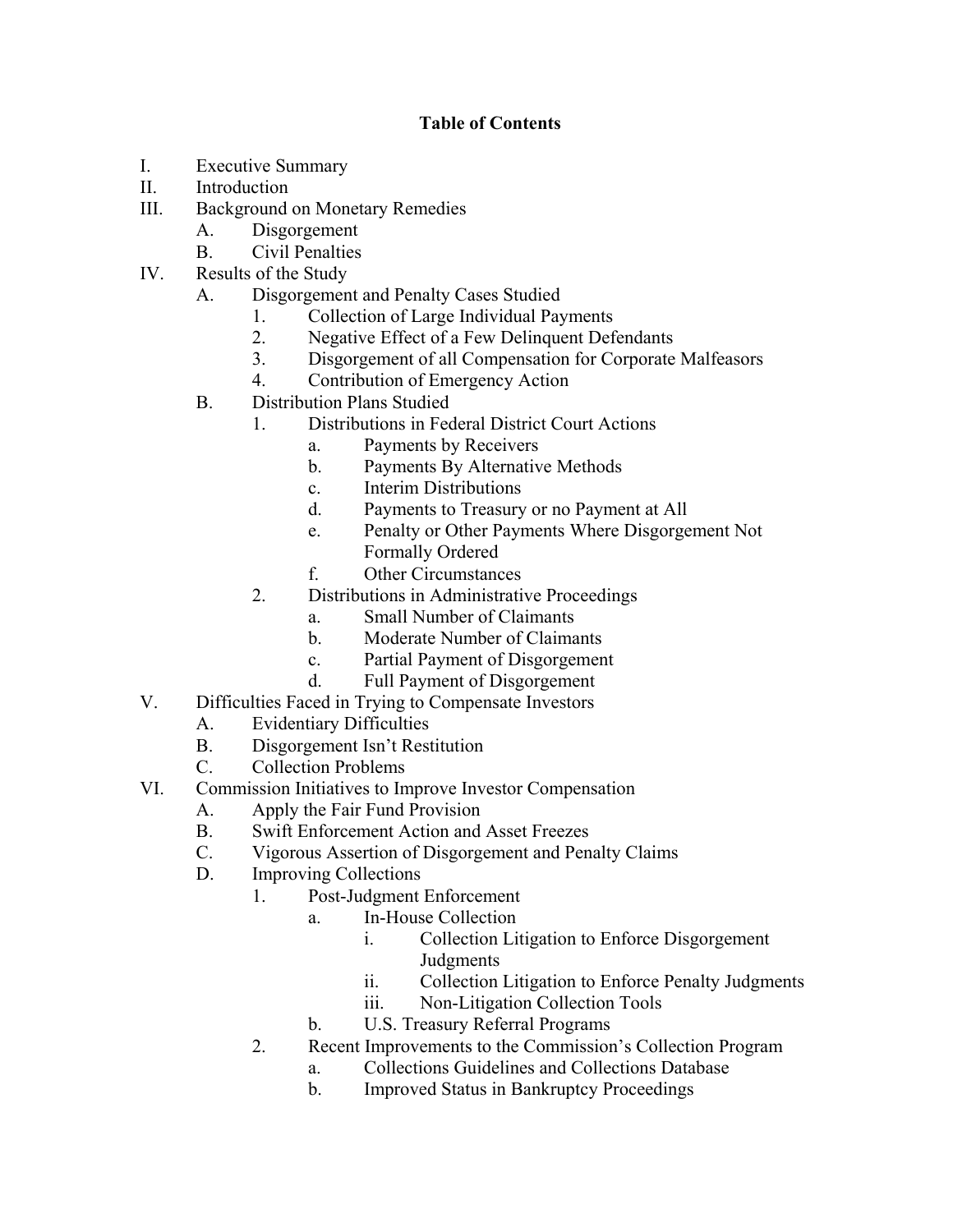- c. Using TOP Routinely and More Efficiently
- 3. Current Initiatives: Improve Collections Using Outside **Contractors** 
	- a. Private Collection Agencies
	- b. Private Collection Law Firms
- VII. Recommendations for Legislation
	- A. Amend the Fair Fund Provision
	- B. New Legislation Granting Express Authority to Contract with Private Collection Attorneys
	- C. New Legislation to Exclude Securities Cases From State Law Property Exemptions
- VIII. Conclusion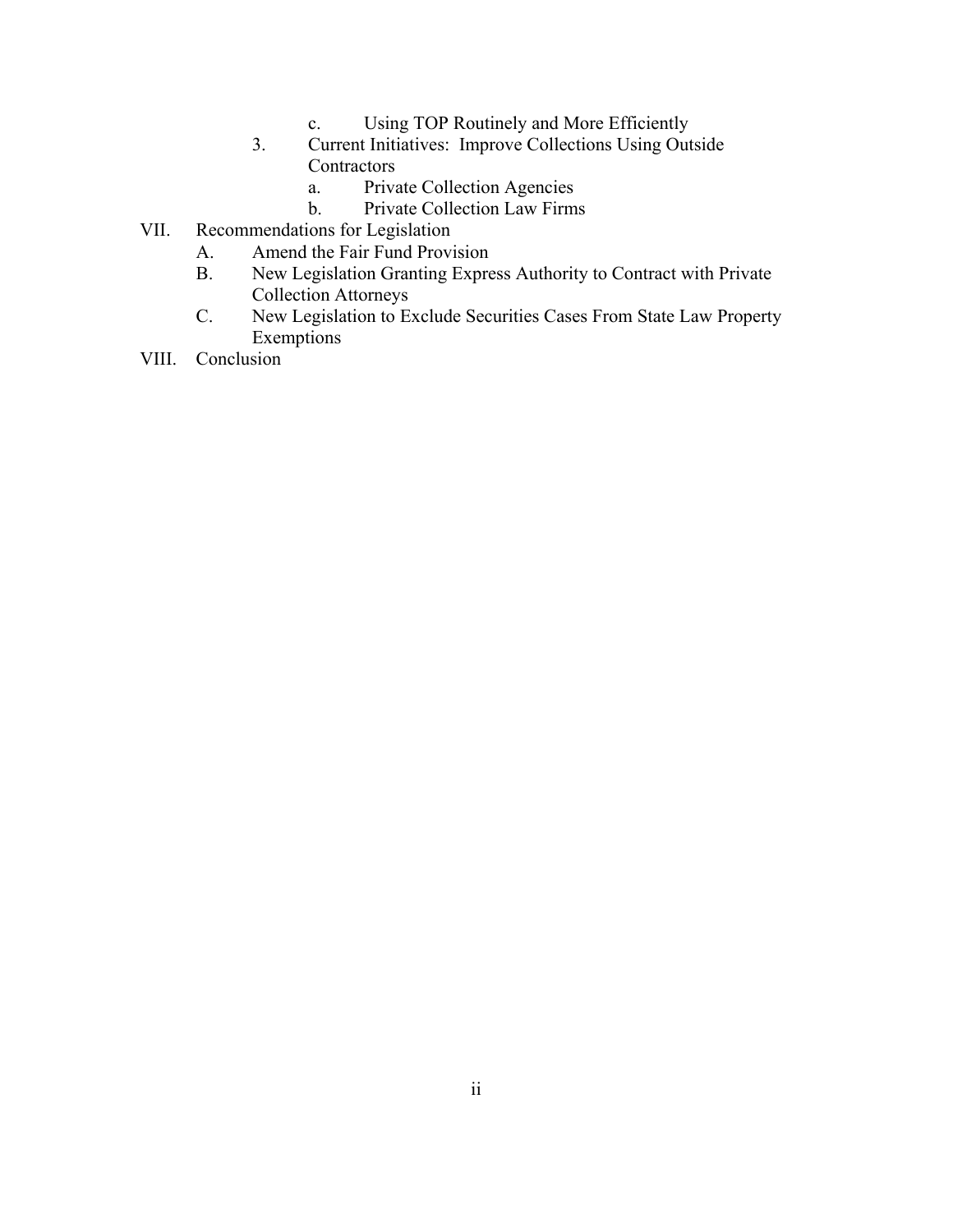## **I. Executive Summary**

As part of the Sarbanes-Oxley Act of 2002 ("Sarbanes-Oxley Act"), Congress provided an innovative legislative response to some of the financial and legal obstacles that have hampered the Commission's ability to obtain compensation for defrauded investors. Section 308(a) of the Sarbanes-Oxley Act ("Fair Fund" provision) authorizes the Commission to take civil penalties collected in enforcement cases and add them to disgorgement funds for the benefit of victims of securities law violations. Accordingly, the Fair Fund provision should increase the funds available to investors injured as a result of violations of the federal securities laws. Within the first six months of its enactment, the Commission has already authorized the Division of Enforcement to seek federal court approval of Fair Fund distributions. During that period, the Commission also has been implementing other measures to improve its collection of disgorgement and penalties.

As required by Section 308(c) of the Sarbanes-Oxley Act, the staff of the Commission has conducted a review and analysis of its enforcement actions over the five years preceding the enactment of the Sarbanes-Oxley Act to identify how such proceedings may best be utilized to provide restitution for injured investors. This report summarizes the findings and conclusions of that review. The report shows that:

- Significant payments, or the failure to make such payments, by a small number of defendants has a disproportionate impact on the Commission's overall collection success;
- Emergency enforcement actions (seeking temporary restraining orders and asset freezes), where appropriate, can limit investor losses and increase the chances of returning funds to investors in almost all types of cases, particularly when the Commission receives early notice of the misconduct;
- The appointment of a receiver, where appropriate, enhances the Commission's ability to maximize investor recovery; and
- The Commission's historic practice of allocating defendants' payments first to disgorgement and last to penalties has produced results, within prior statutory restrictions, consistent with the principle on which the Fair Fund provision is based – that all monies recovered in Commission actions be made available first to compensate the victims of securities fraud.

Nevertheless, there continue to exist several practical and legal obstacles to providing compensation to injured investors. These obstacles include disgorgement collection difficulties, evidentiary burdens in enforcement actions, and costs to create and administer distribution plans. Compensating injured investors is especially difficult with issuer financial fraud violations because they may cause huge investor losses that dwarf, by several orders of magnitude, any profit that the violators may have made. To address these concerns, and to improve its record of compensating investors, the Commission has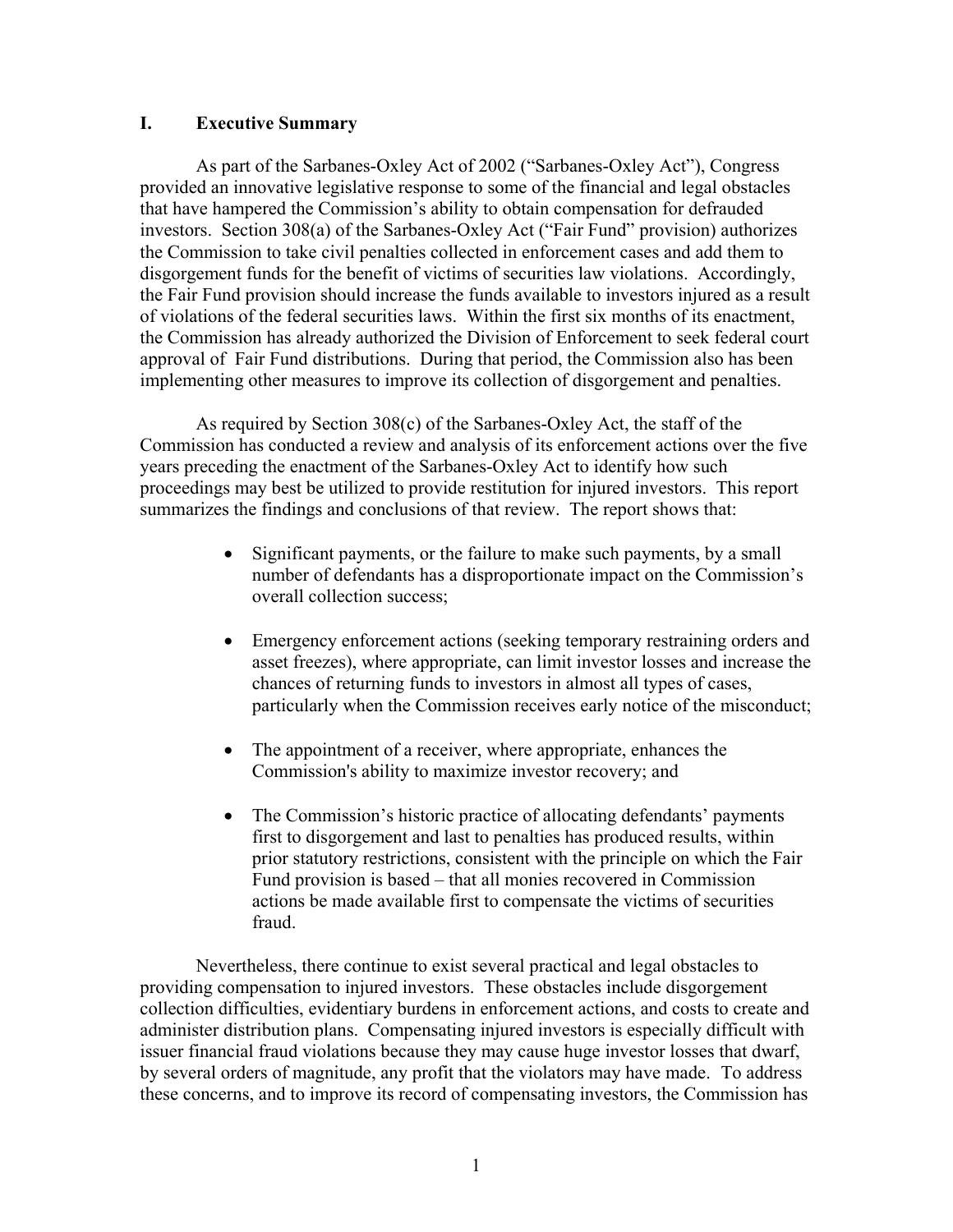already undertaken some important initiatives. These include enhanced efforts at "real time" enforcement, and current and planned improvements in collection efforts.

Ultimately, the Commission concludes that several additional legislative amendments may help fulfill the investor compensation goals of the Fair Fund provision, and enhance the Commission's ability to collect disgorgement and penalty monies owed by securities violators.

- First, we recommend amending the Fair Fund provision to permit the Commission to use penalty monies ordered in a particular matter for distribution to injured investors in that matter regardless of whether disgorgement was ordered;
- Second, we recommend new legislation granting express authority to the Commission to contract with private collection attorneys; and
- Third, we recommend new legislation to exclude securities cases from state law property exemptions, such as homestead exemptions.

# **II. Introduction**

 In Section 308(c) of the Sarbanes-Oxley Act, Congress required the Commission to "review and analyze enforcement actions by the Commission over the five years preceding the enactment of this Act that have included proceedings to obtain civil penalties or disgorgements to identify areas where such proceedings may be utilized to efficiently, effectively, and fairly provide restitution for injured investors; and other methods to more efficiently, effectively, and fairly provide restitution to injured investors, including methods to improve the collection rates for civil penalties and disgorgements." This provision further required the Commission to report its findings to the Committee on Financial Services of the House of Representative and the Committee on Banking, Housing, and Urban Affairs of the Senate within 180 days of enactment. Congress further instructed the Commission to use its findings "to revise its rules and regulations as necessary," and to include in its report "a discussion of regulatory or legislative actions that are recommended or that may be necessary to address concerns identified in the study." The Commission has reviewed and analyzed the relevant enforcement actions, and is reporting its findings, including recommendations for Commission and legislative actions, in this report.

## **III. Background on Monetary Remedies**

## **A. Disgorgement**

The Commission obtains disgorgement orders in a wide variety of its enforcement actions. Disgorgement is a well-established, equitable remedy applied by federal district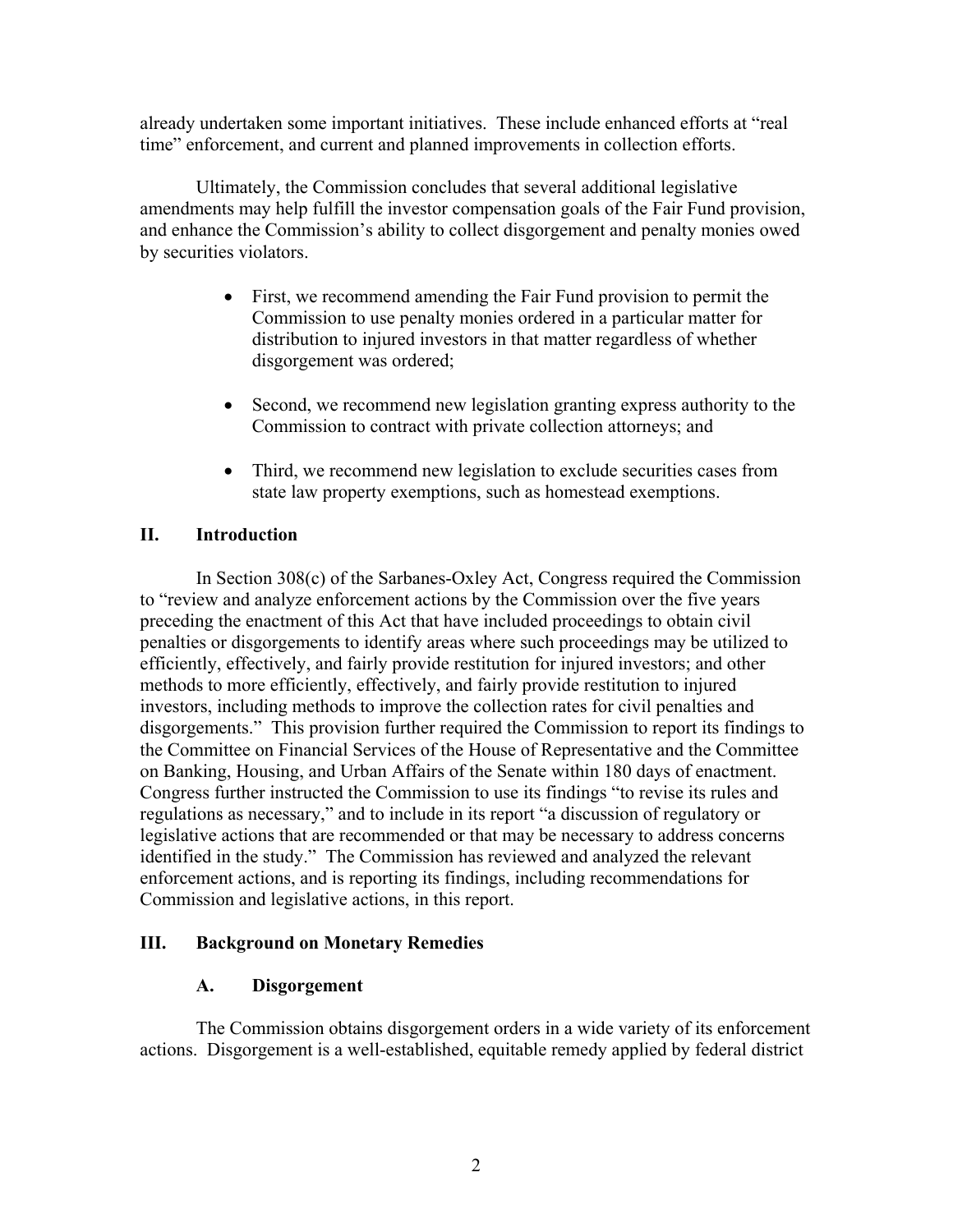courts and is designed to deprive defendants of "ill-gotten gains."<sup>[1](#page-5-0)</sup> In contrast to actions for restitution or damages in private actions, which are brought to compensate fraud victims for losses, disgorgement orders require defendants to give up the amount by which they were unjustly enriched.<sup>2</sup> Before exercising their discretion to order defendants to pay disgorgement, courts have required findings that a causal connection exists between the defendants' wrongdoing and amounts to be disgorged.<sup>3</sup> "[D]isgorgement extends only to the amount with interest by which the defendant profited from his wrongdoing."<sup>[4](#page-5-3)</sup> To assist in determining the amount of disgorgement, the Commission often seeks, and courts require, that defendants provide an accounting of the funds and other assets they received in the course of their wrongdoing.<sup>[5](#page-5-4)</sup>

In ordering disgorgement, courts have not required the Commission to determine the exact amount of the defendant's ill-gotten gains. The Commission has the burden, though, of showing that the amount sought is a "reasonable approximation of profits causally connected to the violation."<sup>[6](#page-5-5)</sup> Once the Commission has satisfied its burden, a defendant who asserts that the amount should be less has the burden of demonstrating that the amount should be reduced.<sup>7</sup> As long as the measure of disgorgement is reasonable, courts have held that the wrongdoer should bear the risk of uncertainty regarding the precise amount.<sup>[8](#page-5-7)</sup>

<span id="page-5-3"></span>4 Blatt, 583 F.2d at 1335.

 $\overline{a}$ 

<span id="page-5-5"></span>6 SEC v. First City Financial Corp., Ltd, 890 F.2d 1215, 1231 (D.C. Cir. 1989).

<span id="page-5-6"></span>7 SEC v. Great Lakes Equities Co, et al., 775 F. Supp. 211, 214 (E.D. Mich. 1991) (citing SEC v. First City Financial Corp., Ltd., 890 F.2d at 1232).

<span id="page-5-7"></span>8 SEC v. Warde, 151 F.3d 42, 50 (2d Cir. 1998); SEC v. Patel, 61 F.3d 137, 140 (2d Cir. 1995); SEC v. First City Financial Corp., Ltd., 890 F.2d at 1232.

<span id="page-5-0"></span><sup>1</sup> With the enactment of the Securities Enforcement Remedies and Penny Stock Reform Act of 1990, 104 Stat. 931 (1990)**,** the Commission has the authority to seek and impose disgorgement orders in administrative proceedings as well.

<span id="page-5-1"></span><sup>2</sup> See <u>SEC v. Blavin</u>, 760 F.2d 706, 713 (6<sup>th</sup> Cir. 1985). Restitution is the repayment by a defendant of funds, or their equivalent, to an injured person. When the Commission requests courts to order disgorgement and approve plans to distribute those funds to investors, some courts describe this as restitution. *See* SEC v. First Pacific Bancorp, et al., No. CV-93-07510 (C.D. Cal. 1995), *aff'd*, 142 F.3d 1186 ( $9<sup>th</sup>$  Cir. 1998). Courts may at times use the terms disgorgement and restitution interchangeably and may on occasions equate them. *See* Tull v. United States 481 U.S. 412, 424 (1987); SEC v. Blatt, 583 F.2d 1325 ( $5<sup>th</sup>$  Cir. 1978). However, the concepts are distinct. Restitution is intended to make investors whole, and disgorgement is meant to deprive the wrongdoer of their ill-gotten gain. Defendants in Commission enforcement actions, especially in issuer financial fraud and offering fraud cases, may cause investor losses that are larger than any profit disgorgeable by them.

<span id="page-5-2"></span><sup>3</sup> *See, e.g.,* SEC v. Banner Fund Int'l, 211 F.3d 602, 617 (D.C. Cir. 2000); SEC v. First City Financial Corp., Ltd., 890 F.2d 1215, 1231 (D.C. Cir. 1989); SEC v. Blatt, 583 F.2d 1325, 1335 (5<sup>th</sup> Cir. 1978).

<span id="page-5-4"></span><sup>5</sup> *See, e.g.,* SEC v. American Bd. of Trade, 830 F.2d 431 (2d Cir. 1987) (with respect to federal district court actions); Section 21C(e) of the Securities Exchange Act of 1934 ("Exchange Act") (with respect to certain administrative proceedings).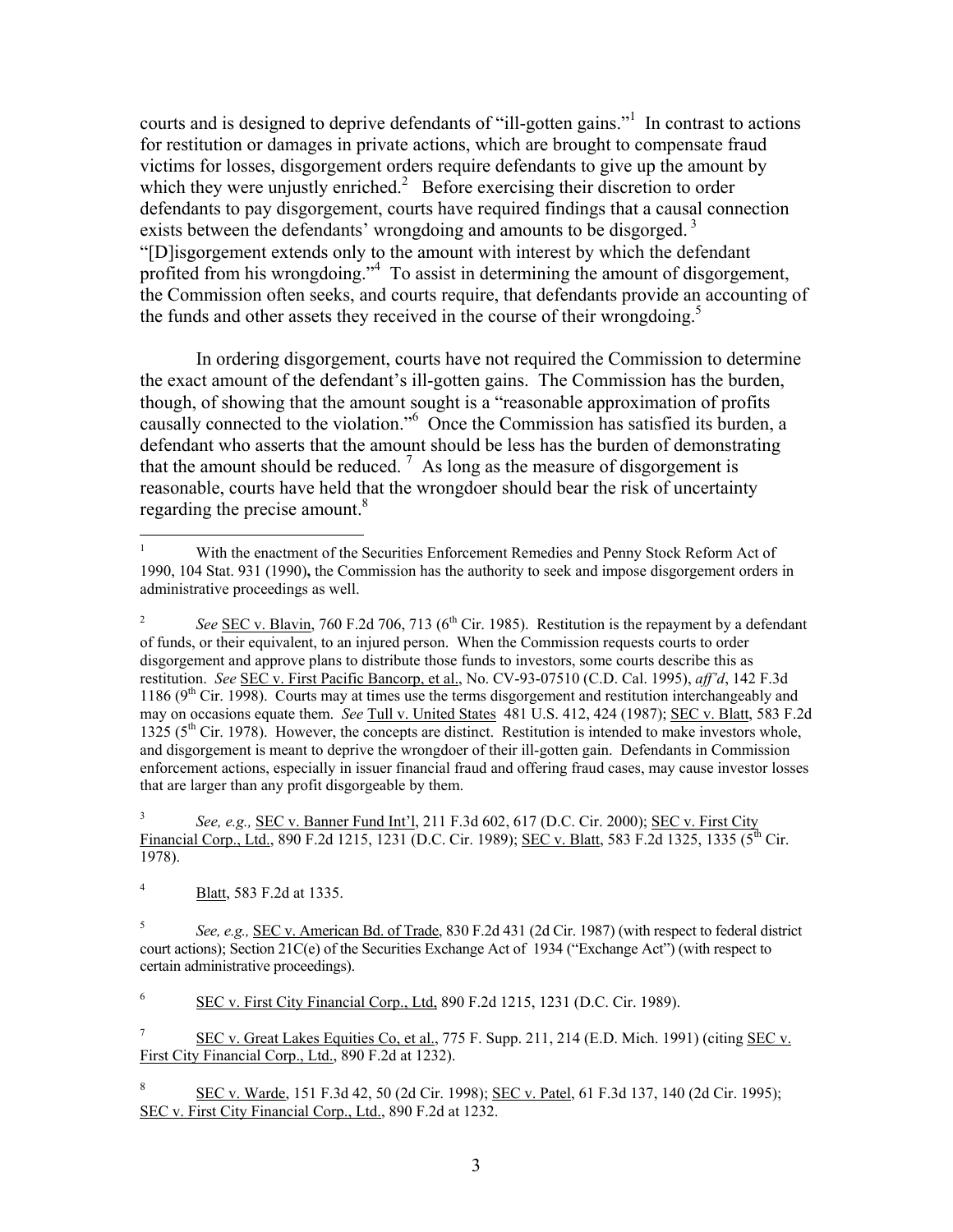When the Commission receives payment of disgorgement, it may distribute such money to injured investors if appropriate. The Commission transmits disgorgement sums collected to the U.S. Treasury if the Commission does not distribute disgorgement to injured investors.

### **B. Civil Penalties**

The Commission obtains orders imposing civil monetary penalties against defendants in a wide variety of its enforcement actions, and its authority to seek penalties is exclusively governed by statutes.<sup>9</sup> Though the Commission has authority to seek penalties in all federal district court actions, the Commission does not have authority to penalize respondents in certain agency proceedings, including stop order proceedings, cease-and-desist proceedings, and administrative proceedings under the Commission's Rules of Practice and Investigations ("Rules of Practice") against professionals such as attorneys and accountants. In fact, in an administrative forum, the only persons from whom the Commission may obtain penalties are regulated entities and securities industry professionals, such as stockbrokers, investment advisers and transfer agents,<sup>10</sup> except the Commission may, in some circumstances, seek a penalty in a cease and desist proceeding against anyone who was a cause of a violation of Section 10A of the Exchange Act.<sup>11</sup>

In civil actions, the decision whether to impose a penalty, and the determination of the amount of penalty to be imposed, are subjects left to the courts' discretion, within statutory limits. In insider trading cases, the Commission is authorized to seek up to three times the amount of profit gained or loss avoided from insider trading.<sup>12</sup> In noninsider trading cases, the amount of penalty that can be sought depends on the nature of the wrongful conduct, whether the penalty is sought against a natural person or entity, and whether the conduct involved substantial loss or risk of substantial loss. Available penalties are structured in tiers. As conduct becomes more egregious, the maximum penalty increases.[13](#page-6-4) Courts consider a wide variety of case-specific factors in

<span id="page-6-3"></span> $12$ Section 21A of the Exchange Act.

 $\overline{a}$ 

<span id="page-6-4"></span>13 *See, e.g.,* Section 21(3)(B) of the Exchange Act.

<span id="page-6-0"></span><sup>9</sup> See Section 20(d) of the Securities Act of 1933 ("Securities Act"), Sections 21(d) and 21B of the Exchange Act, Sections 203(i) and 209(e) of the Investment Advisers Act of 1940 ("Advisers Act"), and Sections 9(d) and 42(e) of the Investment Company Act of 1940 ("Investment Company Act").

<span id="page-6-1"></span><sup>10</sup> *Compare, e.g*., Section 21C of the Exchange Act (which applies to any person, but does not contain a penalty provision) *with* Sections 15(b) and 21B of the Exchange Act (which apply to brokers and persons associated with brokers, and contain a penalty provision).

<span id="page-6-2"></span><sup>&</sup>lt;sup>11</sup> Section 10A(d) of the Exchange Act. In addition, Section 105(c)(4)(d) of the Sarbanes-Oxley Act authorizes the Public Company Accounting Oversight Board ("Board") to impose penalties against registered public accounting firms, and their associated persons, for certain violations. Section 107 provides for Commission oversight of the Board, including review of Board disciplinary action.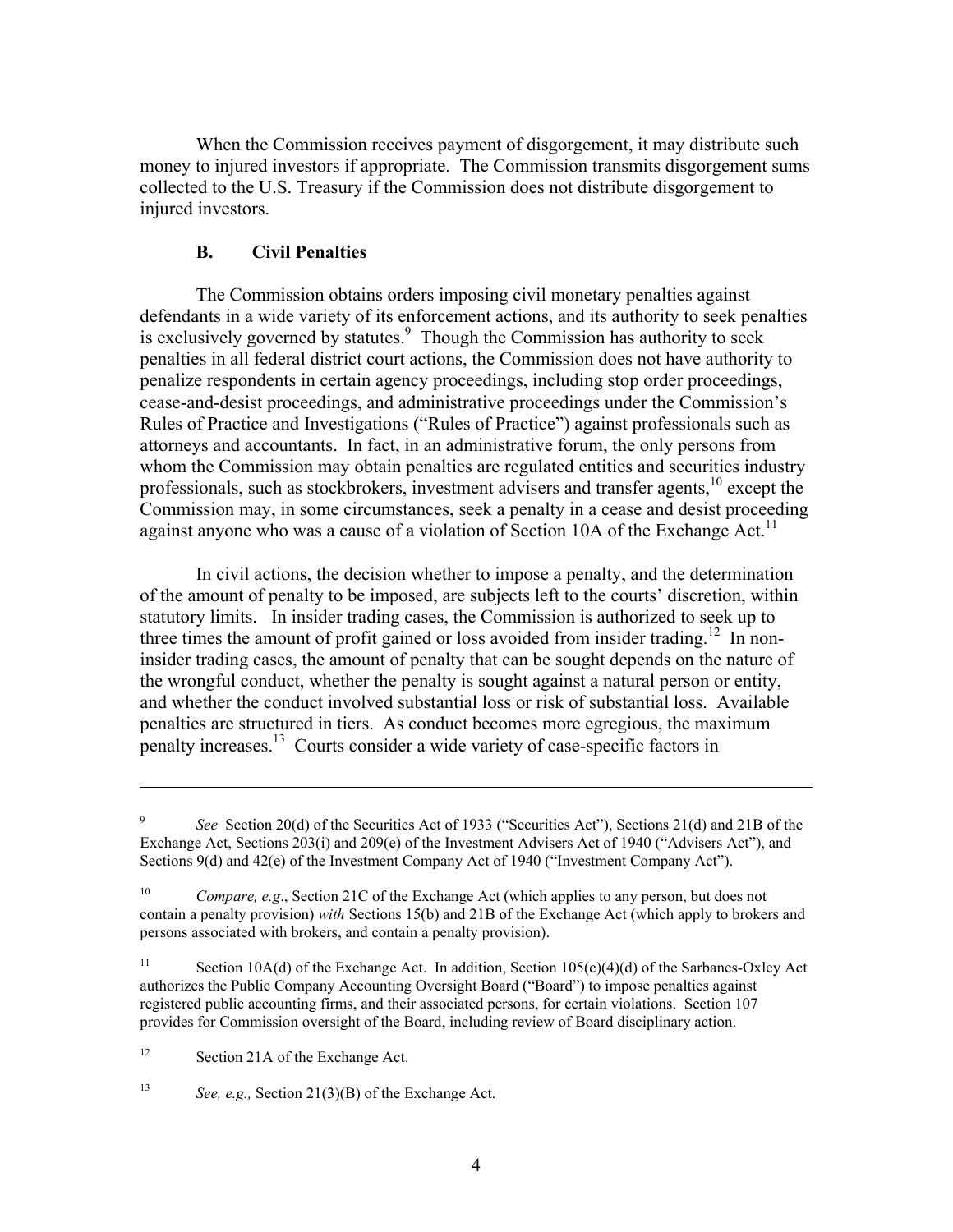determining the amount of penalty, including the egregiousness of violations, the defendant's mental state in committing the violations, whether the misconduct was repeated or isolated, and the amount of "gross pecuniary gain."<sup>[14](#page-7-0)</sup>

The penalty statutes applicable to administrative proceedings against regulated entities and securities industry professionals are also structured in tiers, and as conduct becomes more egregious, the maximum penalty increases.<sup>15</sup> The statutes applicable to these cases expressly delineate the factors that the Commission may consider in determining whether a penalty is in the public interest. These factors include the mental state of the respondent in committing the violation, the harm done to other persons, the extent of unjust enrichment, and the respondent's financial ability to pay a penalty.<sup>[16](#page-7-2)</sup>

Prior to the Sarbanes-Oxley Act, when the Commission received payment of a penalty, it was required to transmit such money to the U.S. Treasury. Section 308(c) changed the law to permit penalty sums collected to be added to disgorgement funds in certain circumstances.

### **IV. Results of the Study**

#### **A. Disgorgement and Penalty Cases Studied**

To conduct the review and analysis required by Section  $308(c)(1)$  of the Sarbanes-Oxley Act, the Commission's Office of Economic Analysis ("OEA") created a representative sample of the appropriate enforcement cases, i.e., enforcement actions in which the Commission sought and obtained disgorgement or penalties within the five years preceding July 31, 2002. In brief, OEA determined the optimal size of the sample and then randomly selected the sample cases. (The details of OEA's methodologies are provided in Appendix A.) The sample cases OEA selected covered eight types of cases, including six of the most important Enforcement program areas: offering fraud, issuer financial fraud and reporting, broker-dealer, insider trading, non-broker-dealer regulated entities, and market manipulation.<sup>17</sup> The studied cases involve 513 defendants.

Next, staff from the Commission's Division of Enforcement ("Enforcement") reviewed and analyzed the sample cases selected by OEA. As part of that review, Enforcement staff sought to identify key issues and themes raised in these cases. The following section describes the most significant issues identified by the staff's review.

<span id="page-7-0"></span> $14$ See, e.g., <u>SEC v. Ellis Deyon, et al.</u>, 977 F. Supp. 510 (D. Me. 1997), aff'd, 201 F.3d 428 (1<sup>st</sup> Cir. 1998) (greater penalties against the defendant who acted knowingly as opposed to recklessly).

<span id="page-7-1"></span><sup>15</sup> *See, e.g.,* Section 21B(b) of the Exchange Act.

<span id="page-7-2"></span><sup>16</sup> *See, e.g*., Section 21B(c) of the Exchange Act.

<span id="page-7-3"></span><sup>&</sup>lt;sup>17</sup> Four defendants identified by OEA were charged with violations relating to newsletter/touting or related party transactions. The Commission did not include these defendants in the study.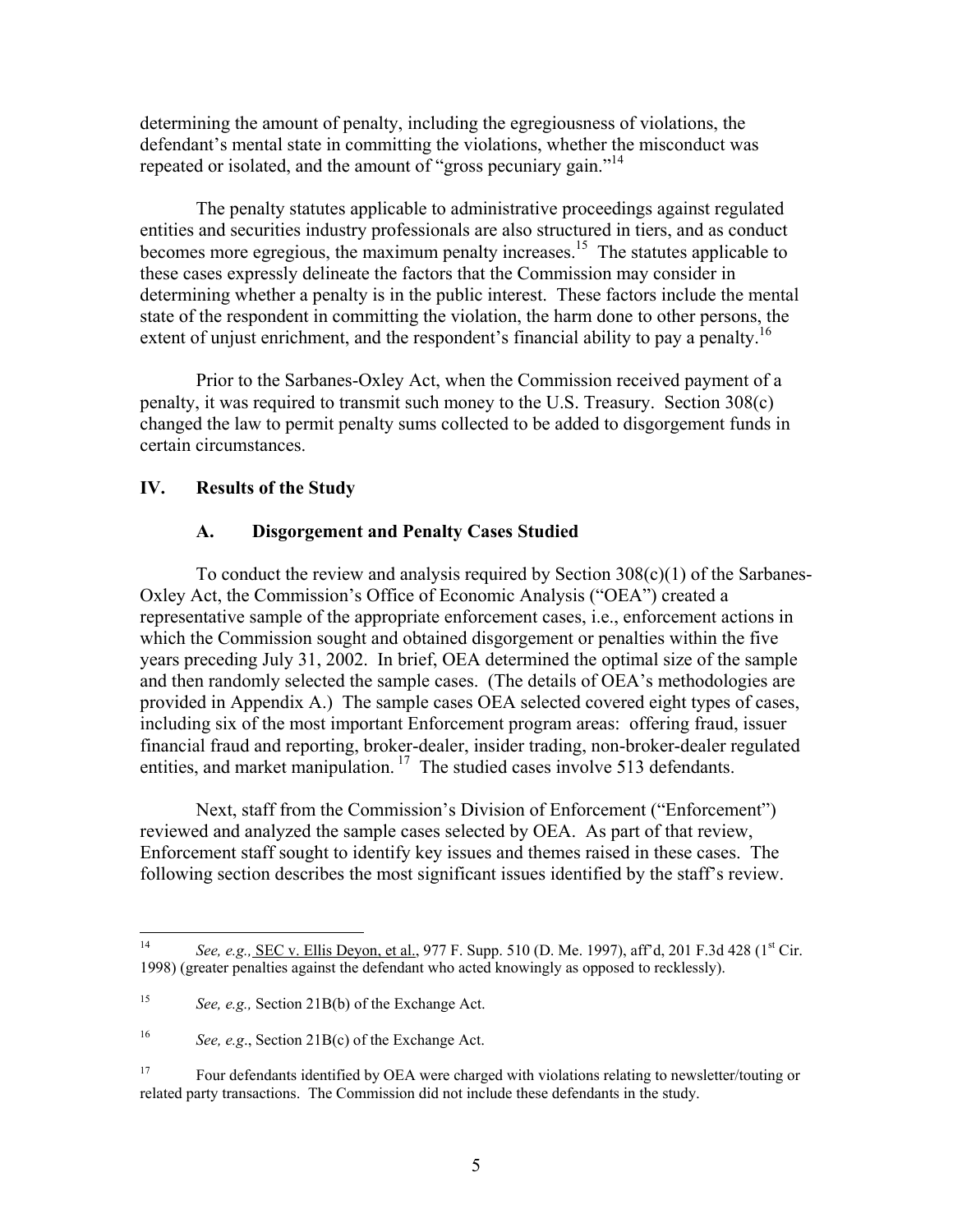#### **1. Collection of Large Individual Payments**

<span id="page-8-2"></span>An issue common to the collection of monetary payments in all types of enforcement cases is the great impact that large individual payments have on the Commission's overall collection success. In the study, payments by just a handful of defendants account for a disproportionate share of all amounts collected.

For example, in the issuer financial fraud and reporting cases studied, involving 35 defendants, two defendants in two separate enforcement actions account for over 70 percent of the disgorgement ordered and 95 percent of the disgorgement paid. One of those defendants, Michael Saylor, the chief executive officer of MicroStrategy, Inc., was alleged to have sold a significant amount of stock and was ordered to disgorge over \$8 million and pay a  $$350,000$  penalty.<sup>18</sup> Saylor paid the disgorgement into a class action fund, and paid the penalties to the U. S. Treasury. In the other matter, SEC v. Bond Dellapp Fletcher, et al.,<sup>19</sup> Fletcher, the president of a customer of the issuer (Centennial Technologies, Inc.), was alleged to have aided and abetted the issuer's fraud by fabricating purchase orders. Fletcher received Centennial stock and other compensation valued at over \$6 million. The court-appointed receiver was able to collect and liquidate approximately \$3.6 million of Fletcher's assets, and payment of the remainder was waived due to his financial condition. Recently, the court authorized the receiver to turn over those funds to an escrow agent in a parallel class action brought by the Centennial investors for distribution to those investors.

The broker-dealer and insider trading cases studied also bear out these findings. There were 65 defendants in the broker-dealer cases studied and three of them paid nearly all of the \$50 million in disgorgement collected from these cases. One such defendant, Michael Milken, was alleged to have violated a Commission order barring him from associating with a broker, and paid \$47 million in disgorgement. The other defendants were brokerage firms, Lazard Freres & Co. and BT Alex Brown Inc., who paid approximately \$450,000 and \$600,000 respectively. Prominent brokerage firms may have the resources to pay large amounts of disgorgement and penalties, and have business and regulatory reputations that they want to protect by fulfilling their financial obligations to the Commission. As to insider trading, though the study covered 118 defendants, 11 of these defendants account for approximately 80 percent of all disgorgement collected. For the most part, these 11 defendants were executives, such as vice presidents of companies, directors, financiers, and business advisors. The significant earning power of these executives may be a factor in the payment of these disgorgement orders<sup>20</sup>

<span id="page-8-0"></span> $18\,$ SEC v. Michael Jerry Saylor, et al., Lit. Rel. 16829 (December 14, 2000).

<span id="page-8-1"></span><sup>19</sup> Lit. Rel. 15818 (July 21, 1998).

<sup>&</sup>lt;sup>20</sup> The study of payments of penalties by defendants in issuer financial fraud and reporting cases also supports this conclusion. The study shows that penalties ordered in these cases ranged from \$5,000 to \$350,000. The Commission collected nearly 90 percent of these penalties. Defendants in these cases often are former chief executive officers, chief financial officers, accountants, and other high-level managers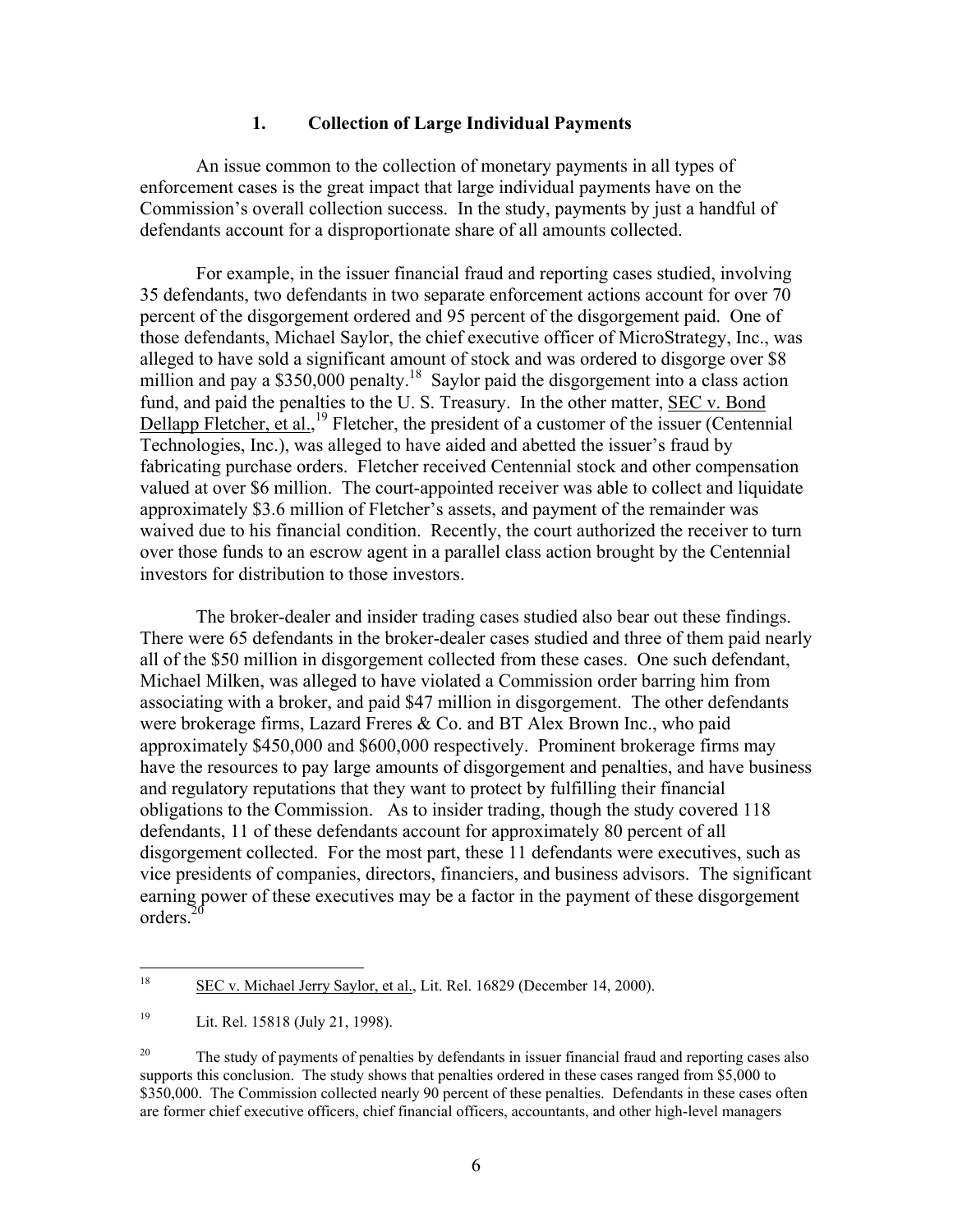## **2. Negative Effect of a Few Delinquent Defendants**

Similarly, on the other side of the ledger, a few defendants account for a disproportionate amount of disgorgement ordered and not paid. In the offering fraud cases studied, of the 207 defendants, four were ordered to pay a total of \$529 million in disgorgement – just under half of all disgorgement ordered – and have paid none of what they owed. One of these defendants, ETS Payphones, Inc., was ordered to pay \$190 million, and approximately \$5 million in assets belonging to Charles E. Edwards, its control person, were frozen after the Commission sued ETS and Edwards alleging that they fraudulently sold securities to over  $10,000$  mostly elderly investors.<sup>21</sup> ETS Payphones sought and received a waiver of payment due to its demonstrated financial inability to pay. In another case, Richard Goettlich was jointly prosecuted by the U.S. Attorney's Office for the District of New Jersey and the Commission for the \$295 million Ponzi scheme he and some of his family members were alleged to have operated through First Interregional Equity Corporation ("FIEC"), a registered broker-dealer now in liquidation, and First Interregional Advisors Corporation ("FIAC"), formerly an equipment lease finance company that is now a debtor in bankruptcy.<sup>22</sup> Goettlich defaulted in the Commission action, was ordered to pay over \$123 million in disgorgement, and pled guilty to an eight-count criminal indictment and is awaiting sentencing. All of Goettlich's known assets have been seized and liquidated and are part of the approximately \$33.4 million in assets obtained from all defendants.<sup>[23](#page-9-2)</sup>

Analysis of the other types of enforcement cases, except for issuer fraud and reporting violations, also supports the finding that a handful of delinquent defendants account for a disproportionate share of money not collected. In the broker-dealer cases studied, four defendants were ordered to pay nearly \$172 million in disgorgement, which means that approximately six percent of the defendants were ordered to pay approximately 84 percent of all disgorgement. Only one of these four defendants has paid disgorgement in full; one of the remaining defendants received a partial waiver and the other two defendants are delinquent. Similarly, a small number of the defendants in the market manipulation cases account for a disproportionate share of the disgorgement ordered. In the cases studied, courts ordered six defendants to pay a total of \$52 million, which is approximately two thirds of all disgorgement ordered in these cases. These defendants have paid a total of just over \$2 million to date.

<span id="page-9-1"></span> $22$  SEC v. Richard Goettlich, et al., Lit. Rel. 16160 (May 25, 1999).

<span id="page-9-2"></span><sup>23</sup> The bankruptcy and Securities Investor Protection Act of 1970 trustees collected the assets of FIAC and FIEC.

who have earned significant income. These defendants may therefore be more likely to have the financial resources to pay penalties than defendants in other types of cases.

<span id="page-9-0"></span><sup>&</sup>lt;sup>21</sup> SEC v. ETS Payphones, Inc., et al., Lit. Rels. 16813 (November 30, 2000) and 17436 (March 26, 2002). Edwards appealed the granting of a preliminary injunction, and the court of appeals reversed the district court. SEC v. ETS Payphones, Inc. et al., 300 F.3d 1281 (11<sup>th</sup> Cir. 2002), *reh<sup>1</sup>g denied per curiam* (November 15, 2002).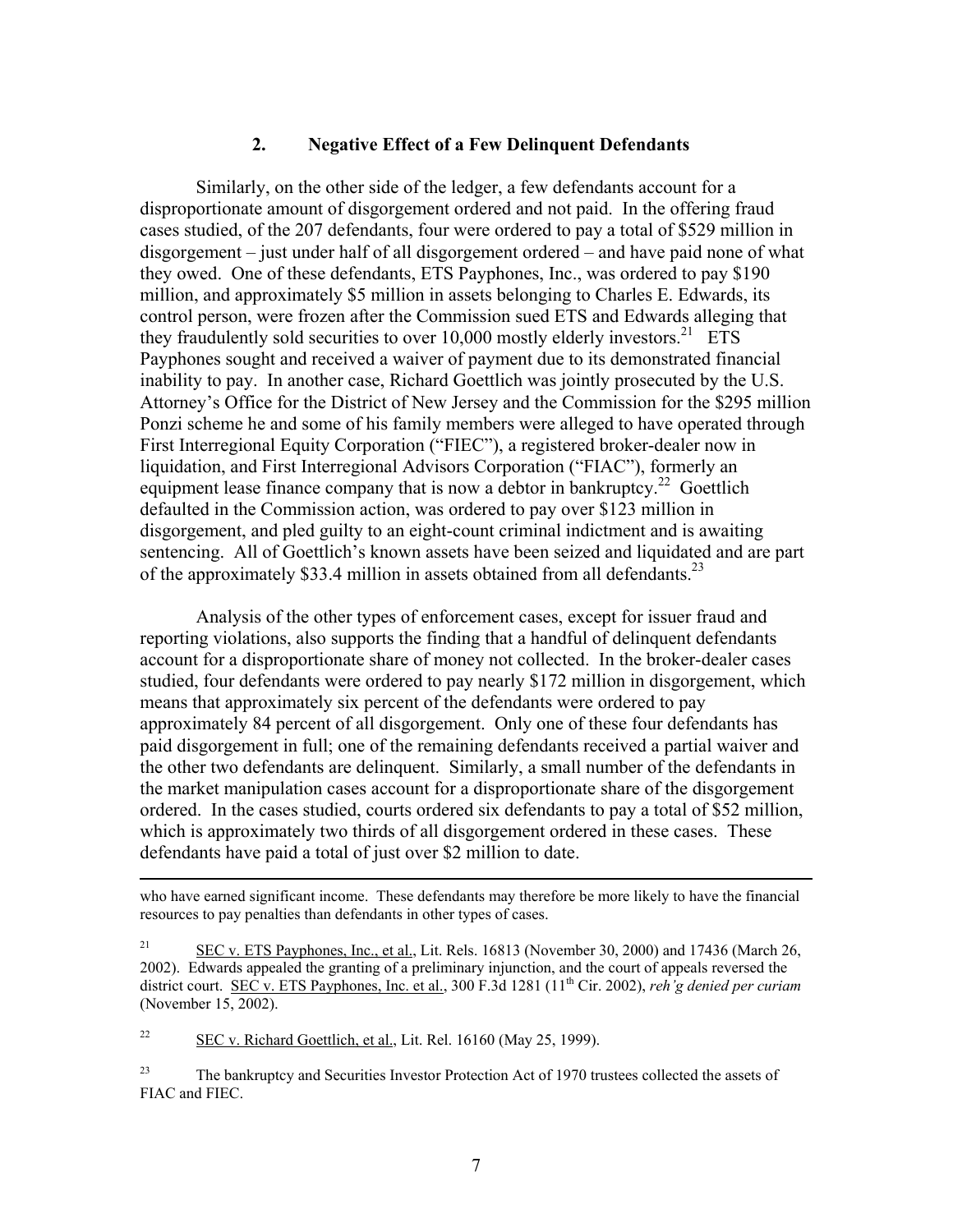The findings in the investment adviser and insider trading cases studied also demonstrate the effect of nonpayment of large disgorgement orders by a small number of defendants. Disgorgement orders against two insider trading defendants account for approximately 45 percent of the disgorgement ordered in those cases. The first defendant, Sam M. Antar, the father of "Crazy" Eddie Antar, was alleged to have sold approximately \$15 million of Crazy Eddie, Inc. stock while in possession of non-public information about a financial fraud at the company.<sup>24</sup> The Commission has vigorously pursued Antar and others to make the "Crazy Eddie" defendants disgorge their illicit profit. For example, in December 2000, a court found that Sam M. Antar had fraudulently conveyed assets to three transferees, and that the transferees held the assets in constructive trust for the benefit of the Commission.<sup>25</sup> The second defendant, Miko Leung, was ordered to pay approximately \$16 million in disgorgement.<sup>26</sup> Leung eluded service of process for three years before service was accomplished by publication overseas. Neither of these defendants has paid any money to the Commission.

#### **3. Disgorgement of all Compensation for Corporate Malfeasors**

In the area of issuer financial fraud and reporting violations, the Commission seeks and obtains disgorgement and penalties from individuals who receive bonuses based on the misleading results of operations, sell the issuer's stock during the relevant period, or otherwise profit from their violations.

Recently, in the more egregious issuer financial fraud and reporting cases, the Commission has sought the salaries defendants earned while committing fraud. In SEC v. Adelphia Communications Corp., et al., John Rigas, the former chief executive officer and chairman of the board of Adelphia, and his sons and other executives were charged with making materially misleading statements to cover up their use of corporate funds to purchase luxury homes, acquire other personal assets, and pay margin calls.<sup>27</sup> The Commission is seeking injunctions, officer and director bars, accountings, disgorgement of all compensation received after the fraud began, disgorgement of all property unlawfully taken through undisclosed third party transactions, and disgorgement of severance payments; and penalties. Similarly, in SEC v. L. Dennis Kozlowski, et al., several high level executives of Tyco were charged with failing to disclose to shareholders that the company had loaned them millions of dollars to fund their extravagant lifestyles, including their purchases of yachts, luxury apartments, vacation estates, fine art, and various investments[.28](#page-10-4) The Commission is seeking injunctions,

<span id="page-10-0"></span> $24$ SEC v. Sam M. Antar, et al., Lit. Rel. 16817 (December 5, 2000).

<span id="page-10-1"></span><sup>25</sup> Id.

<span id="page-10-2"></span> $26$  SEC v. Miko Leung, et al., Lit. Rel. 17458 (April 4, 2002).

<span id="page-10-3"></span><sup>&</sup>lt;sup>27</sup> Lit. Rel. 17627 (July 24, 2002).

<span id="page-10-4"></span><sup>28</sup> Lit. Rel. 17722 (September 12, 2002).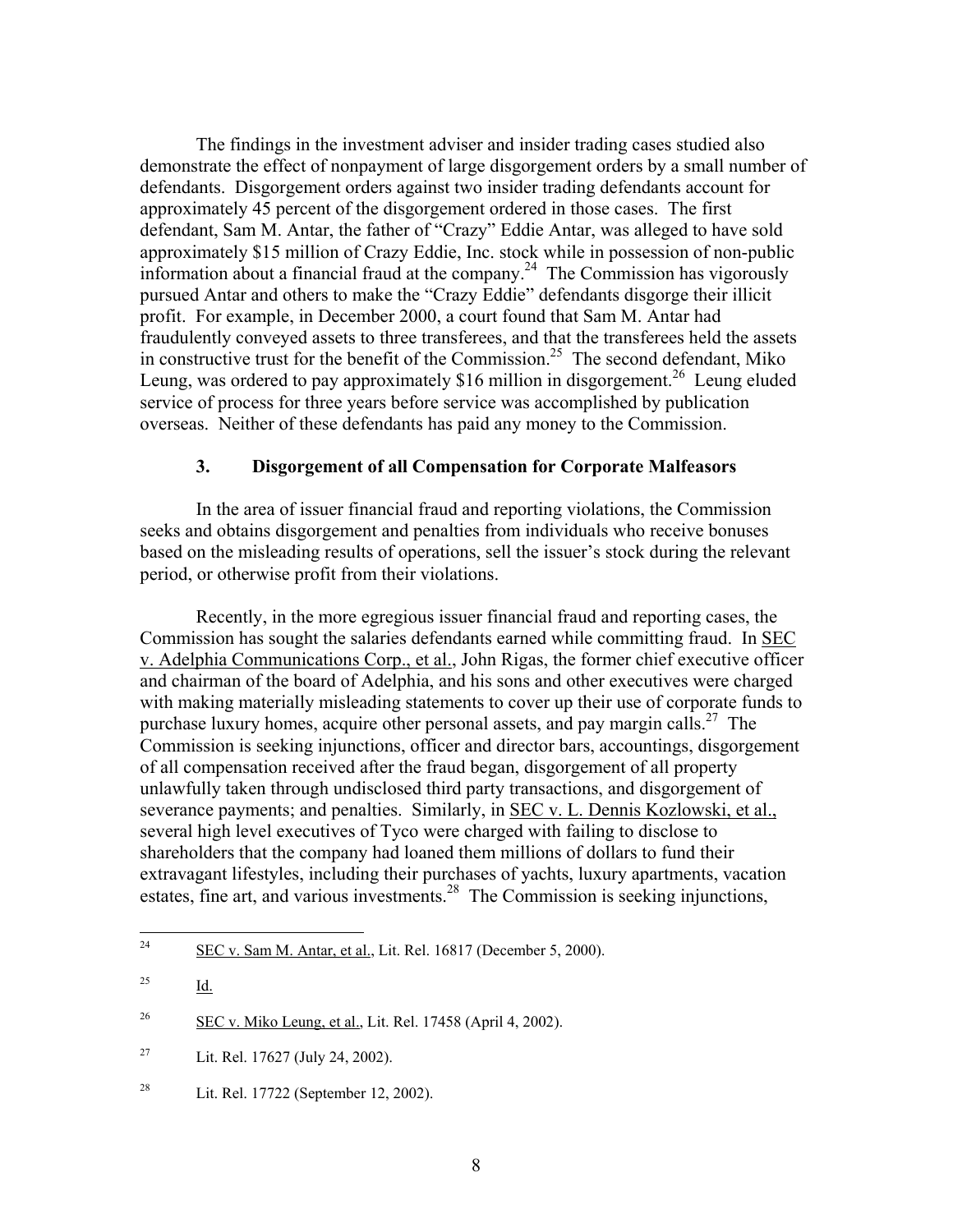officer and director bars, disgorgement of all salaries and other compensation they received after the fraud began, disgorgement of all loan amounts not repaid by them to Tyco, disgorgement of interest imputed at market rates on low interest or interest-free loans, disgorgement of losses avoided from their sale of Tyco stock, and penalties.

Though these cases have not yet gone to trial, or settled prior to a trial, the Commission believes that seeking disgorgement of corporate officer compensation is well founded in these circumstances. Court orders requiring such disgorgment are necessary to deter would-be corporate malfeasors from abusing the public trust and help recompense injured investors.

# **4. Contribution of Emergency Action**

Emergency action, in the form of a temporary restraining order and an asset freeze, tends to have a positive impact on the Commission's ability to obtain money from defendants where the Commission is able to meet the legal threshold for obtaining such relief. Asset freezes against corporate defendants restrict their payments to suspected wrongdoers and preserve assets in the corporation for the benefit of investors. The positive impact of emergency action is particularly evident when the Commission learns of, and is able to halt, ongoing illegal conduct before the defendant has had a chance to dissipate the ill-gotten funds. For example, in the offering fraud cases studied, on a per defendant basis, the largest amounts of disgorgement paid ranged from \$1.7 million to \$6.5 million, for a total of approximately \$33 million paid by eight defendants. Thus, these eight defendants, who comprise less than 4 percent of the offering fraud defendants studied, account for nearly 75 percent of the disgorgement collected to date. Seven of these defendants were the subject of emergency actions – during or immediately after the fraud -- seeking temporary restraining orders. The Commission also obtained asset freezes with respect to six of the defendants. Accordingly, we conclude that, where appropriate, temporary restraining orders and asset freezes may stop ongoing investor losses and increase the amount of money available to compensate injured investors.

This conclusion is also borne out by the review of insider trading and market manipulation cases. With respect to one insider-trading defendant, Shahryar Soroosh,<sup>[29](#page-11-0)</sup> the fact that the court granted an asset freeze was an important factor in being able to collect all of the \$505,000 disgorgement ordered. As to market manipulation cases studied, three cases, involving a total of 49 defendants, account for over \$10 million collected. In two of these cases, the Commission sought and obtained temporary restraining orders and asset freezes. In the other case, after the Commission filed the action, two of the defendants died and their estates were ordered to pay disgorgement. One of these estates disgorged over \$1 million. Thus, asset freezes have been a device that facilitates the collection of disgorgement.

<span id="page-11-0"></span>29

SEC v. Shahryar Soroosh, Lit. Rels. 15143 (November 1, 1996) and 15553 (November 5, 1997).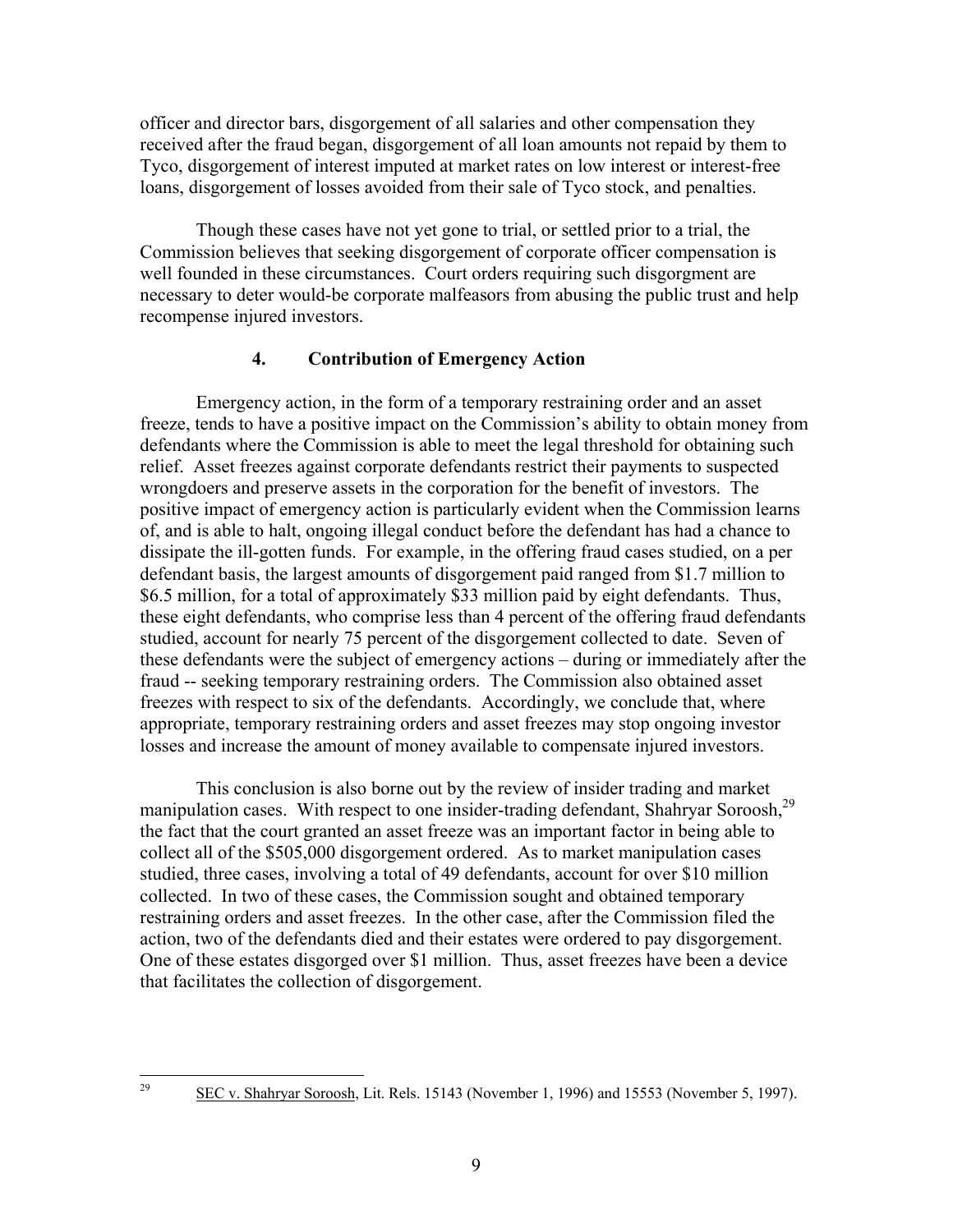#### **B. Distribution Plans Studied**

The focus of the second segment of this study is distributions to investors as a result of Commission civil actions and administrative proceedings. This segment covers cases in the past five years in which disgorged funds have been distributed, or proposed to be distributed, to injured investors. The purpose of this segment is to analyze what aspects of cases make it more likely there will be a distribution to injured investors, how implementing the Fair Fund provision may impact distributions, and to find ways to increase the incidence of distributions.

In a federal district court action, the court reviews the proposed plan of distribution and holds a hearing to determine whether it is "fair and reasonable."<sup>30</sup> For administrative proceedings, the Commission has special rules regarding a notice and comment period before the hearing officer or the Commission may approve a distribution plan and the administrator may implement the plan.<sup>31</sup>

In federal district court, the typical distribution plan requires a claims administrator to review and process the claims, though if the court already has appointed a receiver, the receiver may fulfill the function of a claims administrator or supervise the claims process. The claims administrator's fees and expenses, if approved by the court, are deducted from the distribution fund. In contrast, all of the costs associated with distribution plans in administrative proceeding are borne exclusively by the Commission.

## **1. Distributions in Federal District Court Actions**

Most of the money returned to investors comes from the successful conclusion of actions filed in federal district court. Eighty-seven district court actions involving 358 defendants were reviewed in which, at the outset of the litigation, there was reason to believe that a payment to investors might result.<sup>32</sup> In 34 of these cases, payments totaling a little over one billion dollars were made directly to approximately 125,000 investors. The cases reviewed also included 14 where a payment to investors is expected, but has not yet been made.<sup>33</sup> In four cases, payment of disgorgement was made to investors through an alternative method, e.g., payment into an investor fund established in a private shareholder lawsuit, or payment to a bankruptcy trustee for distribution to creditors,

<span id="page-12-0"></span> $30<sup>2</sup>$ SEC v. Stephen Sui-Kuan Wang, et al., 944 F.2d 80, 85 (2d Cir. 1991) (court approved plan that treats some options traders differently than traders of the common stock).

<span id="page-12-1"></span><sup>31</sup> *See* Rules of Practice 610 through 614.

<span id="page-12-2"></span> $32$  In certain cases, a distribution to investors will not be feasible. The Commission may sue defendants it believes to be indigent for the purpose of preventing future harm to investors and holding wrongdoers accountable for their misconduct.

<span id="page-12-3"></span><sup>33</sup> These 14 cases included situations where a distribution plan has been filed, but has not yet received final approval by the court. Also included in this group are cases where the receiver is in the process of completing a distribution plan to be filed with the court.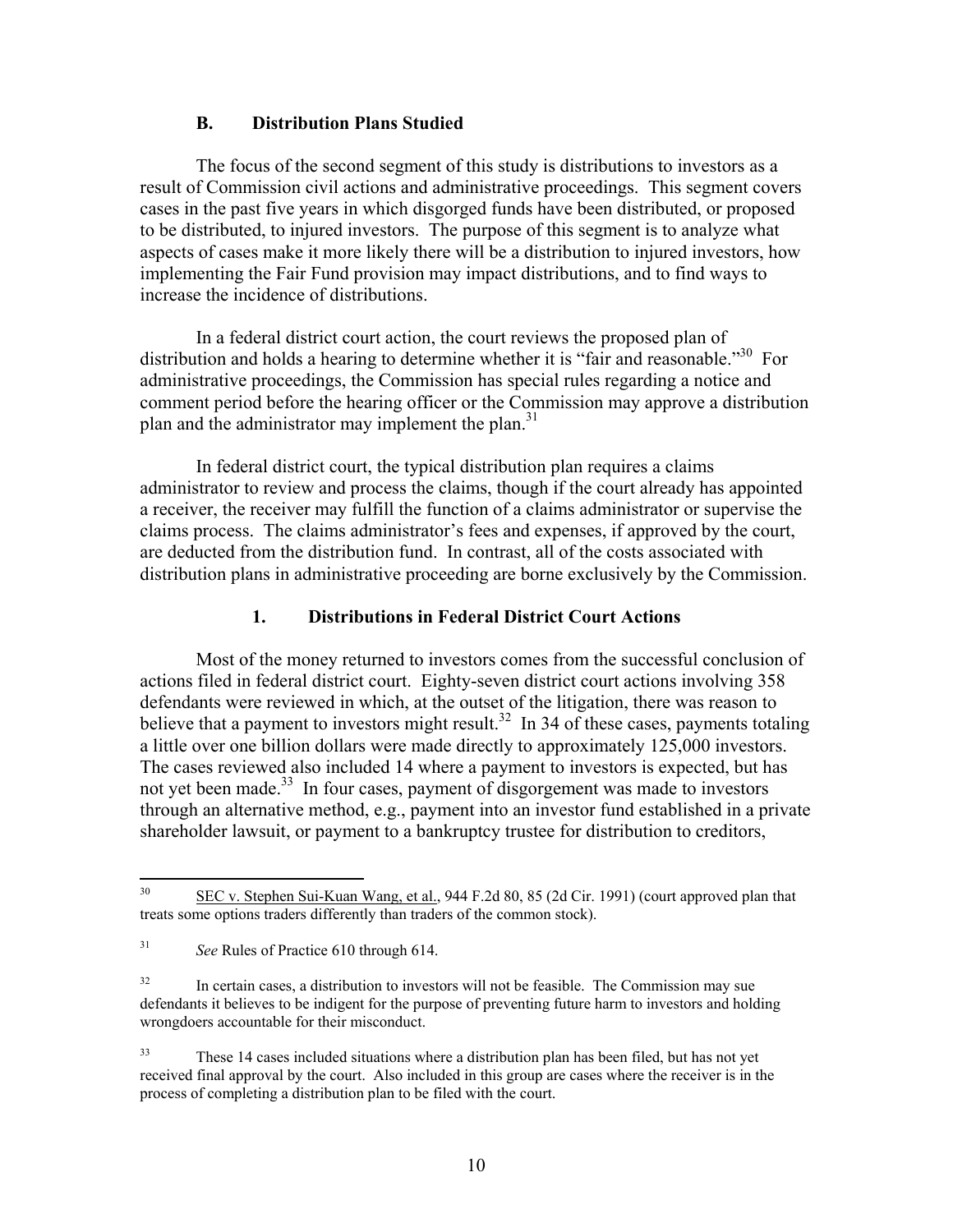including investors. In the remaining 35 cases, payment was generally made to the Department of the Treasury, or no payment has yet been made.

#### **a. Payments by Receivers**

In some cases, the Commission may ask a court to place an entity in receivership, to continue operating a business until the receivership estate can be wound up and a distribution of assets made to investors. Similarly, the Commission may seek the appointment of a trustee or distribution agent (or claims administrator) to take control of assets, or otherwise collect and liquidate assets from the defendants and their agents and assigns, and distribute the money collected to investors. For purposes of this report, a receiver, distribution agent or trustee will each be referred to as a "receiver." As an agent of the court, a receiver acts independently of both the Commission and the defendant in carrying out its prescribed duties. Generally, the appointment of a receiver, where appropriate, facilitates investor recovery.

The decision to seek a receiver in a case may be made at any stage of the litigation. In cases involving large amounts of illiquid assets (e.g., automobiles, real property, livestock, limited partnerships, etc.) or known or suspected overseas or hidden assets, collection and disposition of the assets is a difficult, time-consuming task, sometimes beyond the limited resources of the Commission. Depending on the order appointing the receiver, he or she may also have the power to file his or her own related lawsuits to recover assets or take other actions deemed necessary to return money to investors. In determining whether to ask a court to appoint a receiver, the Commission must consider whether it is reasonable to expect that the money and other assets collected by a receiver will be sufficient to justify the expense of hiring the receiver.<sup>34</sup>

A receiver hired solely for the purpose of distributing assets must identify harmed parties, provide notice and invite claims, review and categorize claims, and distribute the collected funds based on the amounts of the claimed losses. The receiver also withholds appropriate amounts for future claims, tax liability, his or her own fees and expenses, and the fees and expenses of accountants, lawyers and other professionals retained by the receiver to carry out the receiver's duties. This type of receiver is typically selected after disgorgement has been collected.

Twenty-eight of the cases reviewed involved collection and/or distribution by a receiver. A receiver often makes the process of returning money to investors more efficient. In 20 of the 28 cases involving a receiver, investors have received or are expected to receive a total distribution in excess of \$119,406,360. Only five of the 28 receiver cases did not result in a distribution or proposed distribution of assets to investors. The results of each of those cases turn on particular facts and circumstances. For example, in <u>SEC v. First American Reliance, Inc., et al.</u>,<sup>35</sup> no disgorgement was

<span id="page-13-0"></span> $34$ 34 For the most part, receivers are paid a fee for their services, plus reimbursement for actual costs incurred. They are paid out of the proceeds of the money collected.

<span id="page-13-1"></span><sup>35</sup> Lit. Rel. 15931 (October 6, 1998).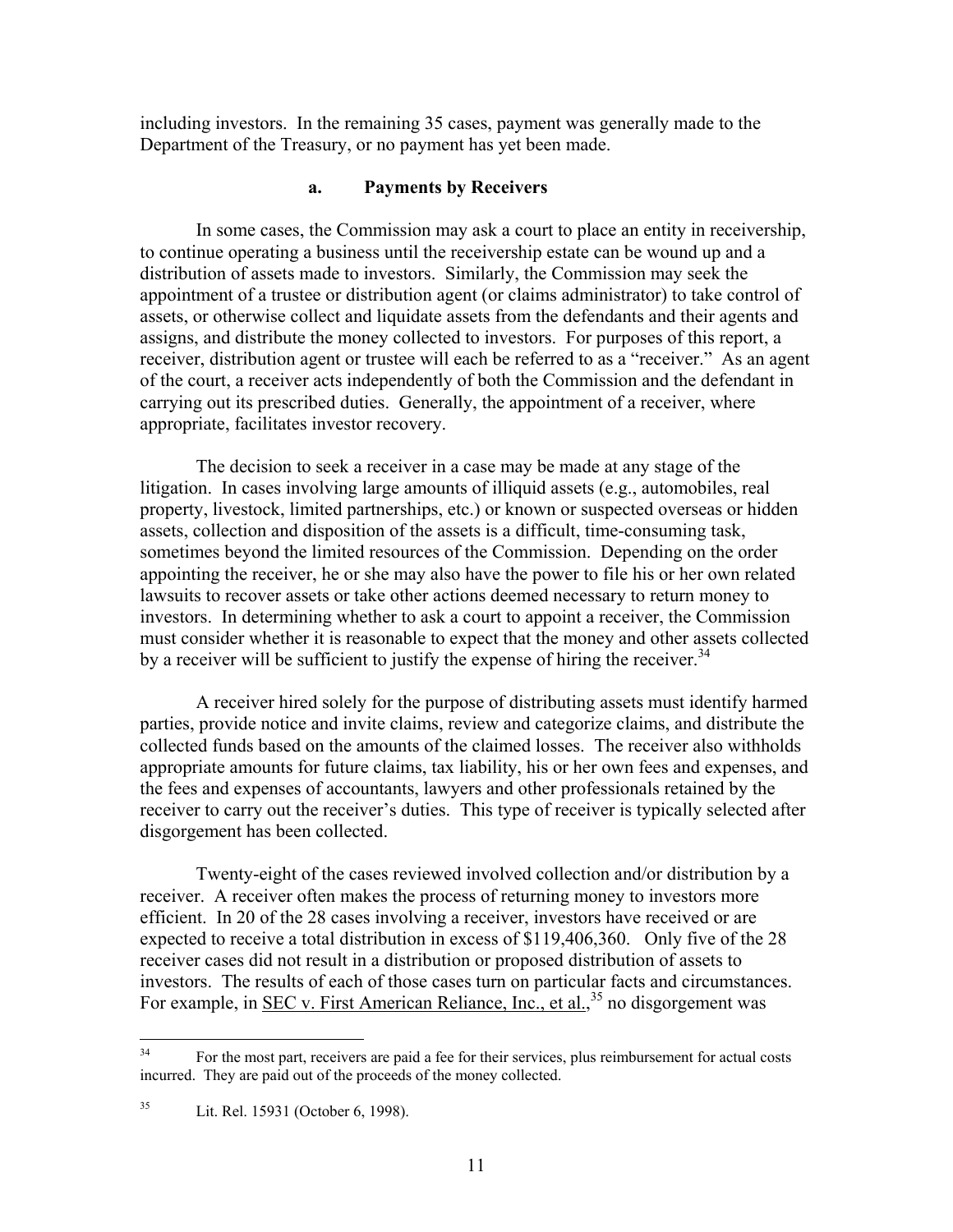ordered by the court after the individual defendant being sued committed suicide, and the receiver placed the entity defendant in bankruptcy. In another case, SEC v. Sidney W. Sers, et al.,<sup>36</sup> investors opted to take control of the defendant company and, rather than receive a distribution, turn over the approximately \$4,000,000 collected to the company in exchange for shares of stock of the "new" entity.

By using receivers where appropriate, the Commission is able to leverage its resources to maximize investor recovery. For example, in SEC v. Friendly Power Co., Inc., et al.,<sup>37</sup> the receiver was able to return \$2,341,423 to 350 investors, even though only \$1,645,674 was collected from the defendant in disgorgement. The receiver accomplished this result by bringing a separate lawsuit against outside counsel for the entity defendants even though the money the attorney received was compensation for a service provided, and the attorney was not alleged to have committed a securities law violation. The proceeds of that lawsuit were included in the distribution amount. A receiver may also bring to bear his or her experience and expertise to enhance investor recovery. In <u>SEC v. John Aptt, et al.</u><sup>38</sup> approximately 200 investors recovered an estimated \$4,500,000 based in large part on the efforts of the receiver. Applying his international business, international law and real estate expertise, the receiver took over the defendants' primary asset (a real estate development in Costa Rica), finished the real estate projects in process and sold them for the investors' benefit. He also forced the entity into bankruptcy for the investors' protection.

#### **b. Payments By Alternative Methods**

The fact that a distribution in a Commission action has not been made does not necessarily mean that investors have not been compensated. During the course of some civil actions, assets that would have ordinarily been distributed through a receiver may be turned over to a bankruptcy trustee for disposition through a bankruptcy proceeding. For example, in <u>John F. Aptt</u>, *supra*,<sup>39</sup> the Commission first obtained an asset freeze against the defendant corporation, securing approximately \$5,000,000. When the company filed for liquidation in bankruptcy, the frozen amount was transferred to the bankruptcy estate. After receiver and bankruptcy trustee fees, 200 investors received a net payment of \$4,500,000.

In addition, the Commission will often offset its own claims for disgorgement against orders to pay criminal restitution. In SEC v. First Americans Bank Ltd., et al.,<sup>[40](#page-14-4)</sup>

- <span id="page-14-1"></span>37 Lit. Rel. 16874 (January 29, 2001).
- <span id="page-14-2"></span>38 Lit. Rel. 15361 (May 8, 1997).
- <span id="page-14-3"></span>39 Id.

 $\overline{a}$ 

<span id="page-14-4"></span>40 Lit. Rel. 15734 (May 7, 1998).

<span id="page-14-0"></span><sup>36</sup> Lit. Rel. 16386 (December 10, 1999).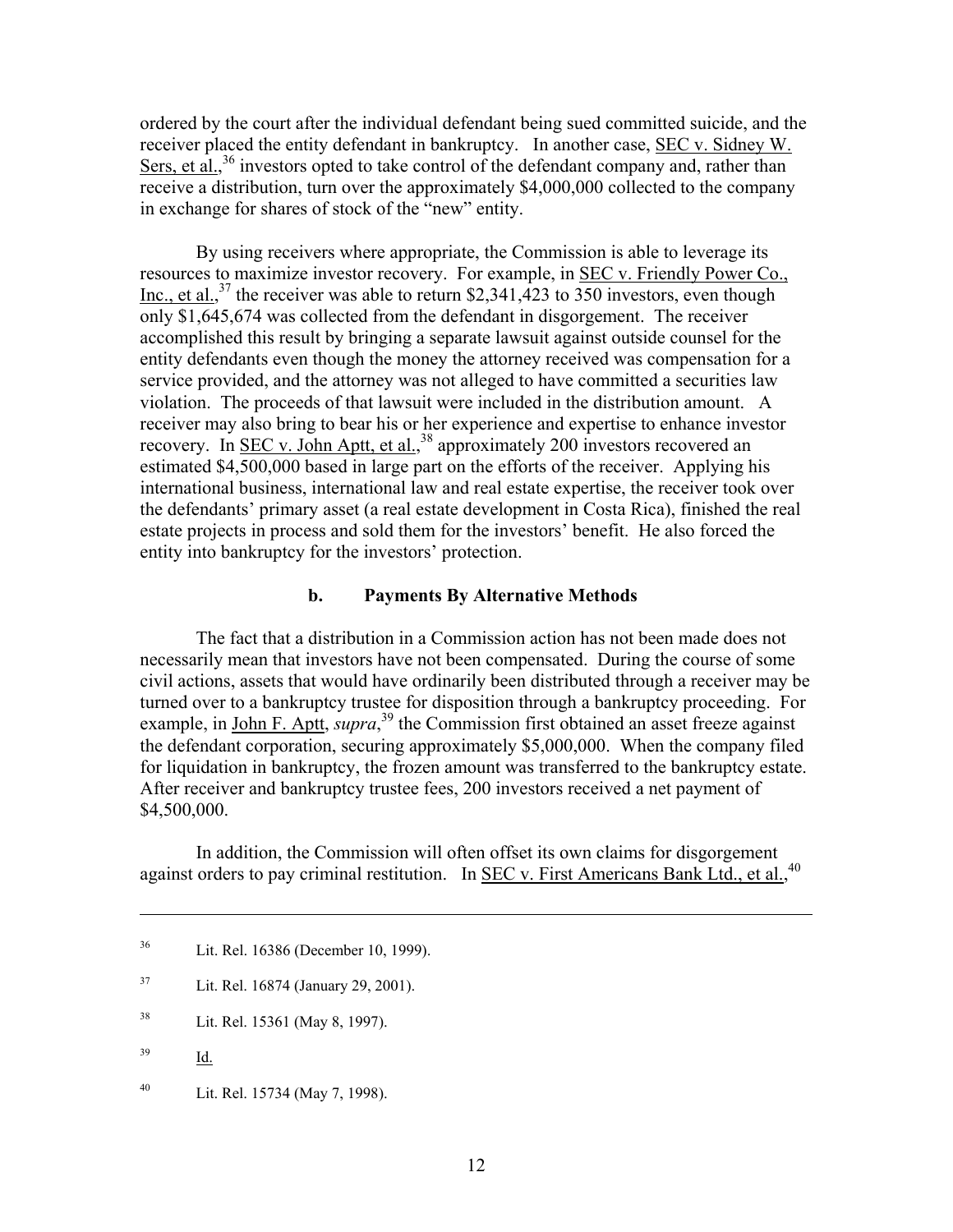the court ordered disgorgement of \$2,000,000, which was satisfied by amounts secured in an asset freeze. However, as the criminal restitution amount of \$6,800,000 was much larger than the amount of the defendants' ill-gotten gain, the frozen assets were transferred to the restitution fund established in the criminal action for distribution to 260 investors.

Further, in **SEC** v. William Goren, et al.,<sup>41</sup> the individual defendant's disgorgement and interest obligations were waived after he demonstrated an inability to pay the amounts ordered. The entity was placed in receivership, and is currently in the process of liquidation through the Securities Investor Protection Corporation (SIPC). To date, investors have received more than \$20,000,000 through the SIPC liquidation process.

## **c. Interim Distributions**

The Commission makes every effort to return promptly to investors disgorged and other funds collected that are available for distribution. In some cases, through an early settlement, the Commission is able to collect and quickly distribute the entire amount of disgorgement owed shortly after litigation is commenced. More often, the Commission may obtain some, but not all, of the money owed early in the course of litigation, and additional amounts are collected as litigation progresses.

Because the process of litigating a civil injunctive action may take years, courtappointed receivers may make interim distributions to investors as money is collected. For example, in <u>SEC v. Continental Wireless Cable Television, Inc., et al.</u><sup>42</sup> a securities offering fraud matter, an initial distribution to a little more than 1,000 investors of approximately \$9,551,951 was followed by a later distribution of \$5,493,142.73 to another 1,000 investors. Similarly, in **SEC v. Pacific Waste Management**, et al.,<sup>[43](#page-15-2)</sup> approximately \$363,439 was paid to 350 investors in a series of distributions from July through December 1997, after the Royal Court of Guernsey ordered that \$195,305 be repatriated to the United States from Guernsey. The goal of an interim distribution is to recompense investors, at least in part, while they await any additional compensation that may be obtained in the litigation.

In some cases, it makes sense to defer distribution until the conclusion of the case. If, for example, the Commission obtains funds early in the litigation from some, but not all defendants, the collected funds may be insufficient to justify immediate distribution. In such a case, since the feasibility of a distribution plan would depend on the receipt of additional funds that may prove collectible, the distribution may be deferred until the ultimate recovery amount becomes more certain. In addition, economies of scale may

<span id="page-15-0"></span><sup>41</sup> Lit. Rel. 16442 (Februrary 17, 2000).

<span id="page-15-1"></span><sup>42</sup> Lit. Rel. 14800 (January 29, 1996).

<span id="page-15-2"></span><sup>43</sup> Lit. Rels. 13617 (April 21, 1993), 15300 (March 18, 1997).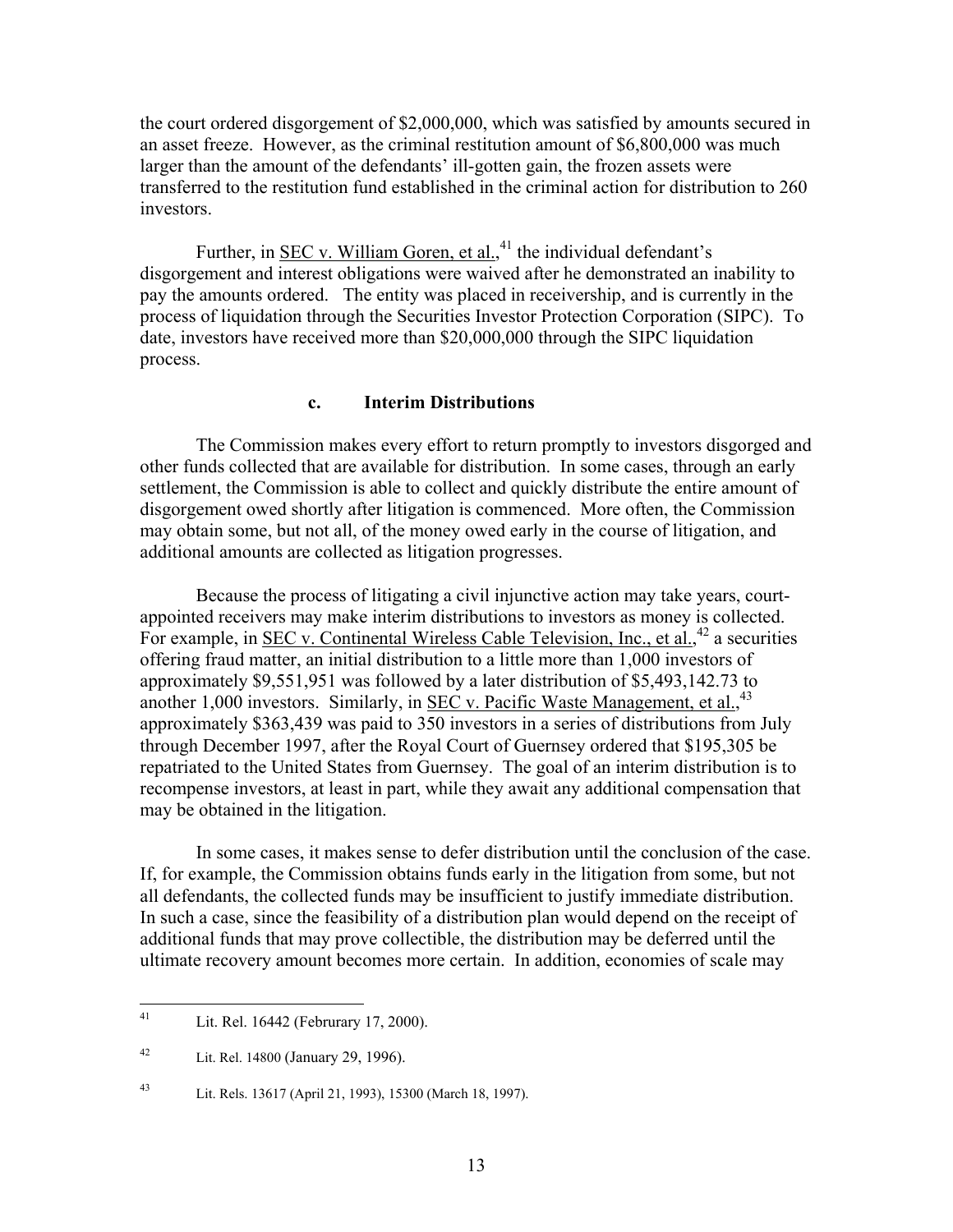justify carrying out a single distribution at the conclusion of the litigation, rather than making interim payments to investors. For example, in SEC v. J&K Global Marketing Corp., et al., [44](#page-16-0) approximately \$4,200,000 of the nearly \$7,000,000 owed in disgorgement has been frozen in accounts in Luxembourg and Grenada. Once the money there has been repatriated, a single distribution will be made to the approximately 13,000 investors who were harmed. Given the large number of harmed investors, and the ratio of investors to money to be distributed, more than one distribution would be impracticable and would decrease the amount ultimately received by investors.

# **d. Payments to Treasury or no Payment at All**

Unfortunately, payment to investors is not always economically feasible. In some circumstances, the amount of money collected is too small, or the number of identifiable investors too large (in comparison to the amount collected) to justify a distribution to investors. In those circumstances, the Commission routinely asks the court to direct that disgorgement amounts collected be paid to the Department of the Treasury. SEC v. Club Atlanta Travel, et al.<sup>45</sup> and SEC v. Jeffrey L. Fuller, et al.<sup>46</sup> are two such cases.

In Club Atlanta Travel, a securities offering fraud case, the defendants paid a total disgorgement amount of \$76,698, representing their personal ill-gotten gain. However, because the matter involved a massive fraud in which \$32,000,000 was raised from approximately 24,000 investors across the United States and Canada, it was not possible to make a meaningful distribution of the disgorgement amount to the harmed investors. The money collected was paid to the Treasury.

In Fuller, a financial reporting fraud matter, two defendants paid the full disgorgement amount ordered (\$149,120), and a third paid a penalty of \$25,000. However, the disgorgement amounts, which approximated the defendants' ill-gotten gains in the form of profits from stock trading at the time of the false information were small compared to the number of harmed investors. This made a distribution to investors infeasible. $^{47}$  Again, the money collected was paid to the Treasury.

<span id="page-16-0"></span> $44$ Lit. Rels. 16961 (April 13, 2001), 17811 (October 29, 2002).

<span id="page-16-1"></span><sup>45</sup> Lit. Rel. 17008A (May 17, 2001).

<span id="page-16-2"></span><sup>46</sup> Lit Rel. 16887 (February 5, 2001).

<span id="page-16-3"></span><sup>&</sup>lt;sup>47</sup> Even if this matter had occurred after the enactment of Section 308(a) of the Sarbanes-Oxley Act, it would not have been possible to add the penalty amount to the disgorgement sum, since the penalty was ordered against a party who was not ordered to pay disgorgement, and the parties paying disgorgement were not assessed penalties. If the provision were revised as the Commission recommends in Section VII.A., *infra*, it may be possible to invoke the Fair Fund provision in future cases with similar issues.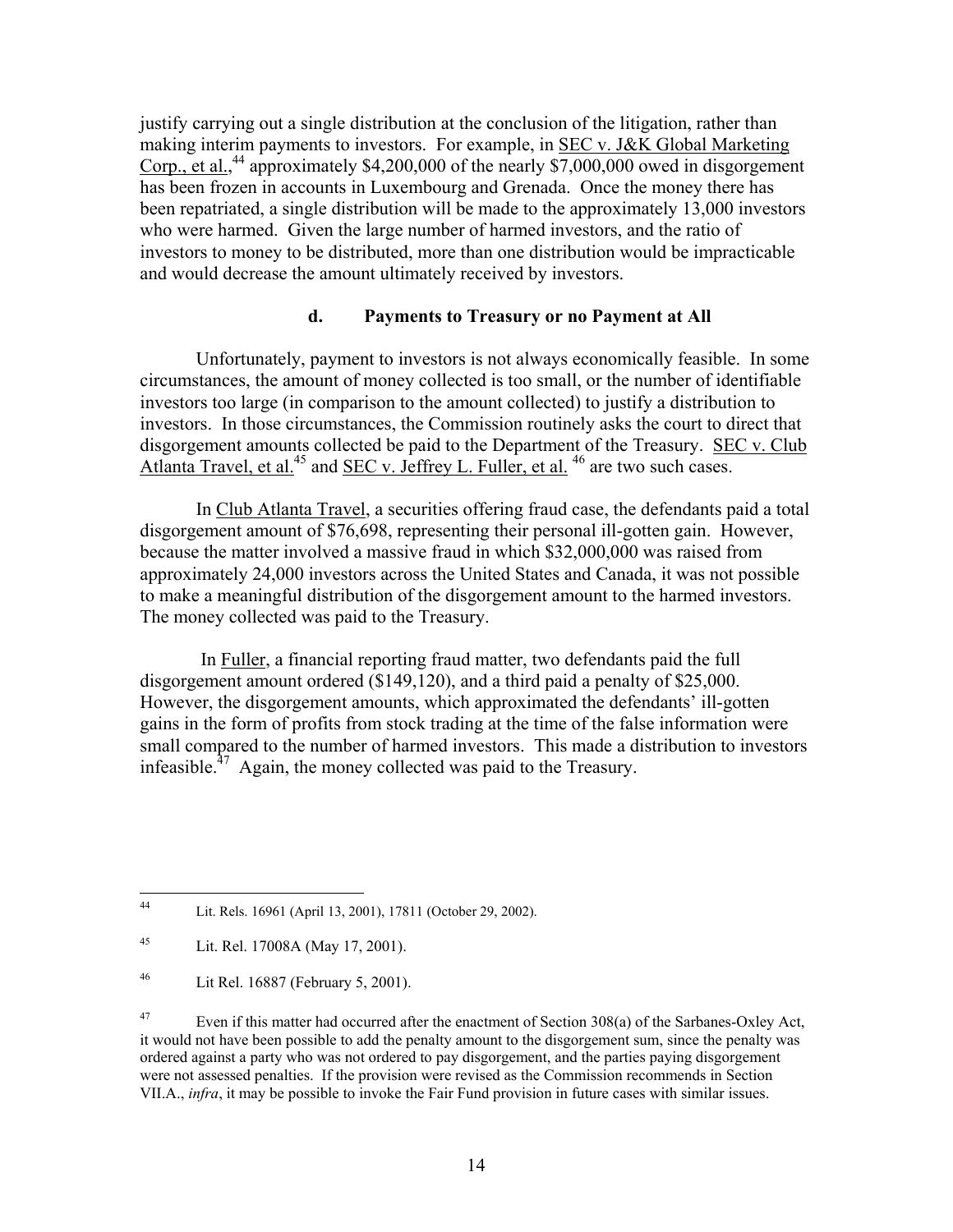### **e. Penalty or Other Payments Where Disgorgement Not Formally Ordered**

On the other side of the spectrum, in some cases, distributions are made to investors even though the payment ordered is not referred to as disgorgement. In SEC v. Brycar Financial Corporation,<sup>48</sup> the court granted the Commission's request for an asset freeze and appointed a receiver to collect and distribute the assets of the defendants. To date, the receiver has collected and distributed \$618,838 of receivership assets to 387 investors. In a related criminal action, Bryan Egan, the president of Brycar Financial Corporation, was ordered to pay \$4,800,000 in restitution. In SEC v. Michael T. Higgins,<sup>49</sup> a hedge fund adviser and the fund itself were ordered to surrender all assets to a receiver. Ultimately, the hedge fund turned over \$2,146,000 in disgorgement-like payments to the receiver, which was subsequently distributed to 11 investors (less fees and taxes). In Prudential Securities, Inc.,<sup>50</sup> the court required the defendant to establish a claims fund, and place in it an initial amount of \$330,000,000. The court further ordered that the defendant satisfy any claims made exceeding the initial amount. The 105,000 investors affected ultimately received approximately \$940,000,000 in payment through the fund. In addition, the defendant settled a separate administrative proceeding with the SEC, paying \$10,000,000 in penalties.

## **f. Other Circumstances**

A federal district court sitting in equity has wide latitude in determining what remedies to apply. On occasion, a court may decide to impose an unusual remedy based on the facts and circumstances of an individual case. For example, in SEC v. First Zurich National USA, LLC, et al.,<sup>51</sup> an asset freeze ordered at the outset of the litigation secured \$50,000 in cash and office equipment for distribution to investors. Later in the case, the court ordered disgorgement of \$4,370,425 and \$100,000 in penalties against the defendants. Because the amount secured was insufficient to make a distribution to the approximately 1,000 investors cost-effective, the court ordered that the assets (minus costs of securing premises and cataloguing property) be given to charities and local public schools.

## **2. Distributions in Administrative Proceedings**

During the past five years the Commission has distributed or proposed to distribute funds to injured investors in 16 administrative proceedings in which the defendants were ordered to pay disgorgement. These cases do not include administrative proceedings in which the respondents paid only penalties or paid money directly to third

<span id="page-17-0"></span><sup>48</sup> Lit Rel. 16713 (September 20, 2000).

<span id="page-17-1"></span><sup>49</sup> Lit. Rel. 16547 (May 10, 2000).

<span id="page-17-2"></span><sup>50</sup> Lit. Rel. 13840 (October 21, 1993). Distributions in this case were completed as of June 22, 1998.

<span id="page-17-3"></span><sup>51</sup> Lit Rel. 16011 (December 29, 1998).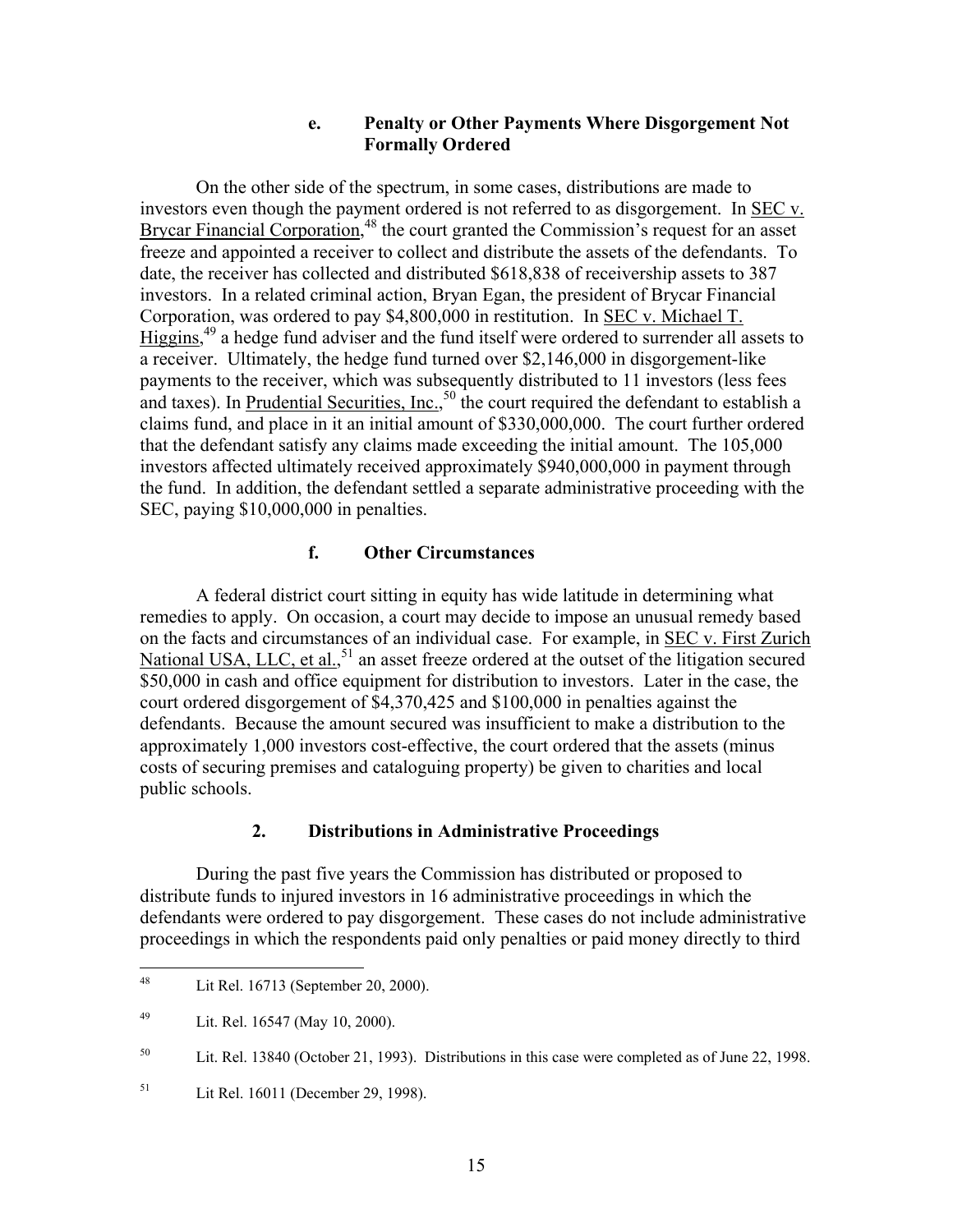parties as a result of an undertaking instead of through a payment to the Commission and distribution by the administrator. For example, in April 2000, the Commission brought fraud charges against ten Wall Street and regional brokerage firms stemming from conduct commonly known as "yield burning."<sup>52</sup> The resolution of these actions, with the cooperation of NASD Regulation, Inc. and various federal agencies, resulted in the brokerage firms paying, to various alleged victims, including municipalities and the U.S. Treasury, more than \$172 million of funds that were not specifically denominated as disgorgement. The brokerage firms made these payments pursuant to undertakings rather than direct Commission orders. Payments of this kind are beyond the scope of this study because the payments are not disgorgement or penalties.

 The disgorgement distributions in administrative proceedings primarily relate to frauds committed by securities industry professionals. Of the 16 cases in this study, six primarily involve broker-dealer violations and seven primarily involve investment adviser violations. One offering fraud and two market manipulation cases make up the rest.

For the most part, the amounts collected in these 16 cases were distributed to defrauded customers of brokers and clients of investment advisers -- on a pro rata basis if the disgorgement paid by defendants was insufficient to satisfy all claims. In two of the cases, the funds were to be distributed to bankruptcy claimants, which include injured investors.

## **a. Small Number of Claimants**

Of the 14 non-bankruptcy distributions, approximately 65 percent of the distributions involved a relatively small number of injured customers, clients, and investors. Specifically, nine of these cases involved distributions of funds to between three and 40 account holders. Cases involving a small number of injured investors may constitute a greater relative percentage of distributions made because administration costs on a per recipient basis are relatively small.

# **b. Moderate Number of Claimants**

In each of the remaining five non-bankruptcy distributions – accounting for approximately 35 percent of the distributions made -- the number of account holders who received funds ranged between 80 and 300, with an average of 161 account holders. Though these numbers are relatively high for administrative proceedings, because the violations involve brokerage and investment adviser firms, who kept good records, the ease of identifying injured investors and their losses makes it relatively efficient to distribute funds to them.

<span id="page-18-0"></span>52

<sup>52</sup> SEC Press Release 2000-45 (April 6, 2000)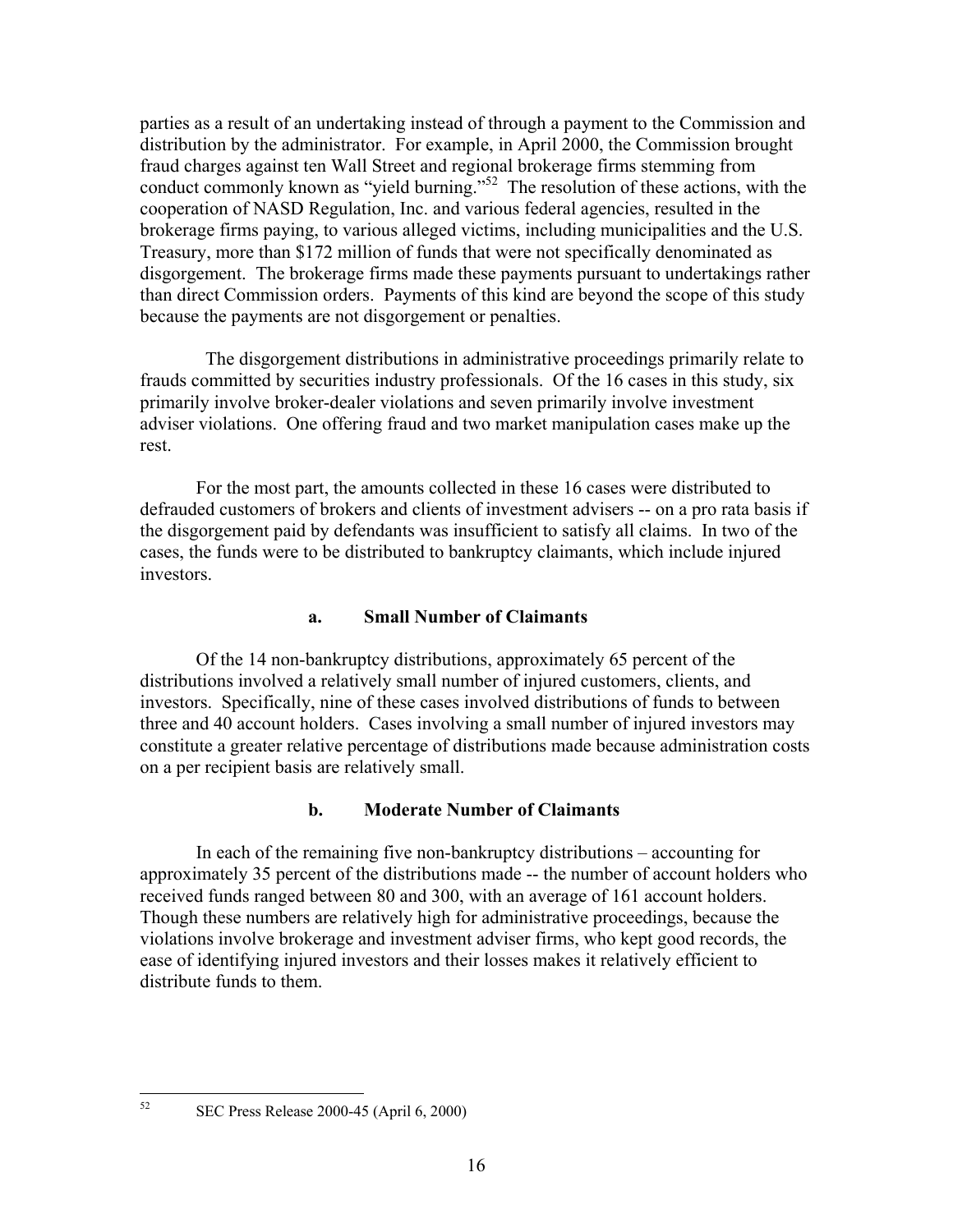#### **c. Partial Payment of Disgorgement**

In eight administrative proceedings the Commission made or proposed distributions despite the defendants' failure to pay full disgorgement and make any penalty payment. The amount of disgorgement collected in each of these cases ranged from a low of \$10,000 to a high of \$1 million. Because the Commission has a policy of applying all payments received from a defendant to any outstanding disgorgement order before applying payments to satisfy outstanding penalty orders, the Fair Fund provision would not have provided more compensation for injured investors in these eight cases.

#### **d. Full Payment of Disgorgement**

There were five administrative proceedings in the study in which all of the disgorgement and penalties ordered were paid by the defendants. In these cases, a total of just over \$1 million in disgorgement was ordered and paid, and just over \$700,000 in penalties were ordered and paid. In addition, there were three cases in which the defendants paid all of their disgorgement, for a total of \$1.3 million, but none of the \$575,000 penalties ordered. In one such case, <u>In the Matter of Eugene Bilotti</u>,<sup>53</sup> the Commission alleged that Bilotti, the chairman and 50 percent owner of a registered investment adviser, recommended that his clients buy shares of Eva-Health USA, Inc., which was a fraudulent enterprise, for which Billotti received approximately \$25,000 in fees. The Commission ordered Billotti to pay disgorgement and penalties, which Bilotti paid. While Bilotti's victims received compensation for the fees they paid Bilotti, they did not obtain compensation for the loss of their principal, at least through the Commission action. The Commission could not use money Bilotti paid in the form of penalties to compensate his victims, or other Eva-Health victims, because at the time of this distribution, the U.S. Treasury was the only lawful recipient of penalty money.

Similarly, and because disgorgement is often a different measure than restitution, injured investors in some of the other administrative proceedings may not have been fully compensated even though the defendants paid full disgorgement. Included among these cases are those relating to excessive fees, improper referral practices, and biased allocation practices. For example, in In the Matter of McKenzie Walker Investment Management, Inc. et al.,<sup>54</sup> the Commission alleged that an investment adviser had an undisclosed practice of favoring clients who paid a fee based on their accounts' performance with profitable equity trades while disfavoring clients who paid a fee based on their assets under management. In settlement with the Commission, the investment adviser paid nearly \$225,000 in disgorgement, which represented the extra fees it received, and \$100,000 in penalties. Although the asset-based fee clients received the disgorged funds,  $55$  it is unknown whether disgorgement fully compensated them. Again,

<span id="page-19-0"></span><sup>53</sup> 53 Advisers Act Rel. 1689 (December 23, 1997) (order instituting proceedings).

<span id="page-19-1"></span><sup>54</sup> Advisers Act Rel. 1571 (July 16, 1996) (order instituting proceedings).

<span id="page-19-2"></span><sup>55</sup> Advisers Act Rel. 1635 (June 6, 1997) (order approving plan).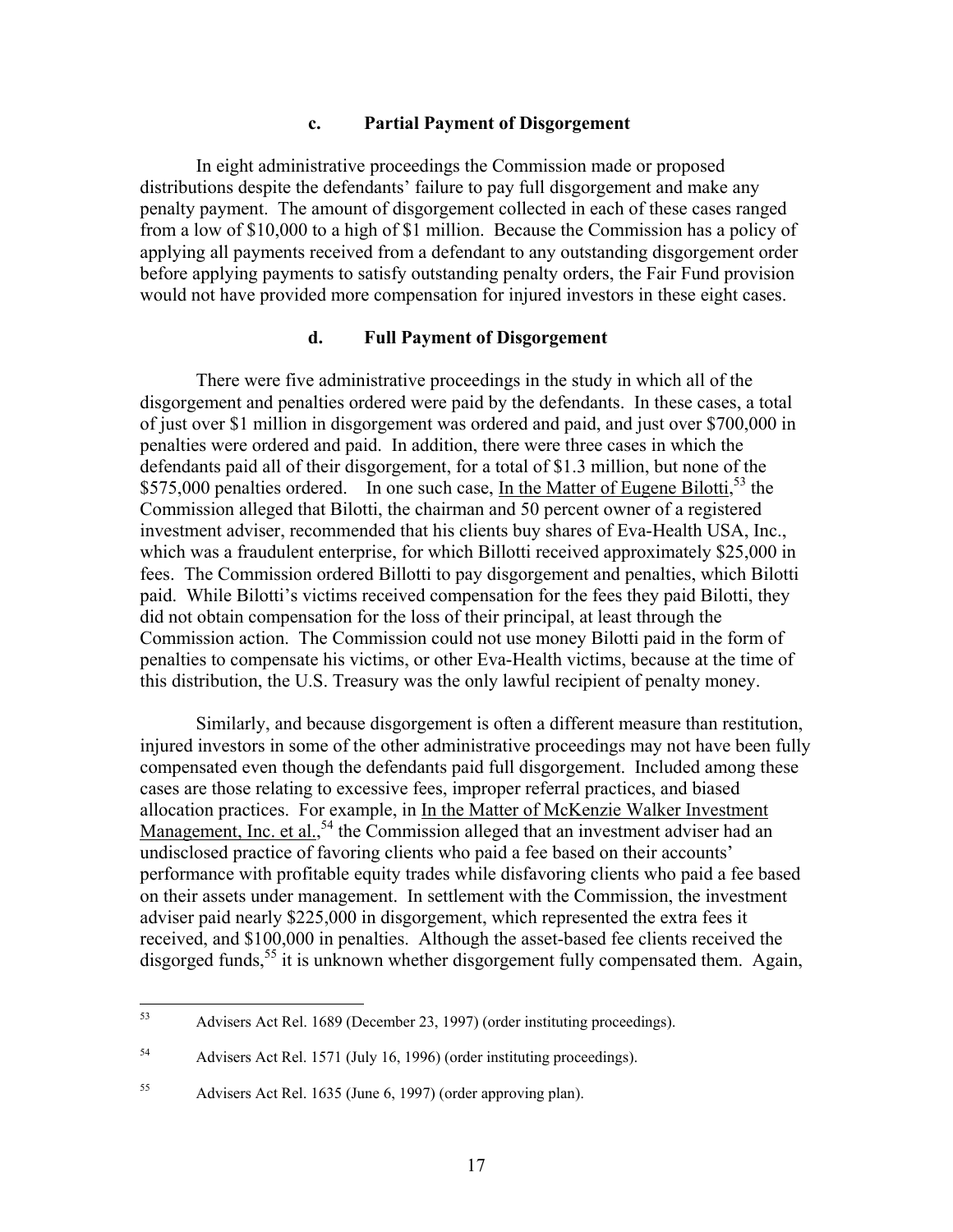because these funds were distributed prior to the enactment of the Fair Fund provision, the Commission could not add penalty sums to the distribution to injured clients.

# **V. Difficulties Faced in Trying to Compensate Investors**

# **A. Evidentiary Difficulties**

The Commission also faces a variety of burdens when it seeks to obtain monetary judgments. These include limitations created by case law, incomplete, inaccurate, or false books and records, resource considerations, and defendants' transfer of assets to offshore accounts and jurisdictions.

In litigation, the Commission must satisfy various evidentiary burdens and rebut defense arguments. For example, in obtaining disgorgement orders against insider trading defendants, courts usually measure illegal profits as the increase in the stock price from the date of purchase to "a reasonable time after the undisclosed information has become public."<sup>56</sup> In insider trading cases, the Commission may need to litigate what is the particular "reasonable time" after disclosure for purposes of calculating disgorgement. In addition, the Commission's calculations of disgorgement are occasionally limited due to insufficient evidence. For example, in In the Matter of Laurie Jones Canady,<sup>57</sup> evidence of fraud relating to four customer accounts could not be used to extrapolate fraud or disgorgement with respect to other customer accounts, and thus the disgorgement order was smaller than Enforcement had requested. By streamlining litigation to present evidence of only a few of the possible violations committed by each defendant, the Commission is able to effectively address securities violations by as many wrongdoers as possible.

Case law concerning offsetting defendants' expenses against defendants' profits presents another difficulty. A defendant may assert that expenses incurred in the course of the fraud should be deducted from unjust profits to reduce the amount of appropriate disgorgement. Although the Commission has asserted otherwise, and courts have generally agreed with it, in some cases, courts have held that a defendant is entitled to an offset of these expenses.<sup>58</sup>

<span id="page-20-0"></span><sup>56</sup> 56 SEC v. MacDonald, Jr., 699 F.2d 47 (1st Cir. 1983). *See also* SEC v. Shapiro, et al., 494 F.2d 1301 (2d Cir. 1973) (once public disclosure is made, defendant who does not sell should bear the market risks).

<span id="page-20-1"></span><sup>57</sup> Exchange Act Release No. 41250 (April 5, 1999).

<span id="page-20-2"></span><sup>58</sup> *Compare,* SEC v. Hughes Capital Corp., et al., 917 F. Supp. 1080 (D.N.J. 1996) (defendants not entitled to deduct unspecified business expenses); SEC v. Great Lakes Equities Co., et al., 775 F. Supp. 211 (E.D. Mich. 1991) (overhead, commissions and other expenses may not be deducted) with SEC v. Dilip Shah, U.S. Dist LEXIS 10347 (S.D.N.Y. July 28, 1993) (defendant may deduct commissions paid to broker to trade on inside information); SEC v. Thomas James Assocs., 738 F. Supp. 88 (W.D.N.Y. 1990) (deduction for cost of covering short positions allowed).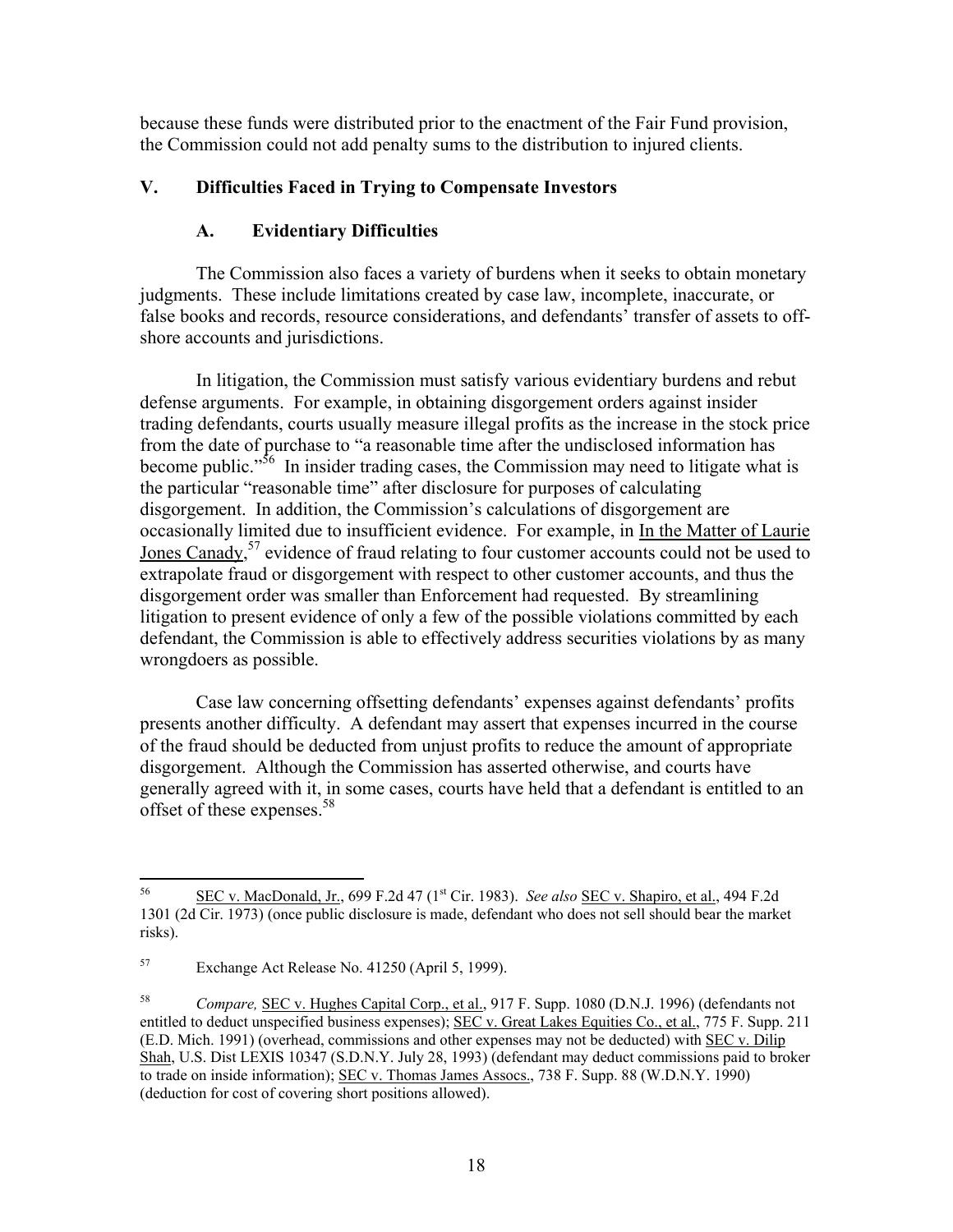An additional impediment to the Commission's ability to effectively recover illgotten gains is locating assets and evidence relating to assets. Defendants may hide assets in off-shore trusts or other accounts to prevent discovery of the assets. Further, finding evidence of off-shore or hidden assets is exceedingly difficult and is often compounded by defendants' refusals to comply with disclosure and production orders.<sup>59</sup> In the appropriate circumstances, the Commission expends significant resources tracking down assets and compelling defendants to satisfy monetary judgments. For example, to enforce a \$73 million judgment against Eddie Antar obtained in the "Crazy Eddie" litigation, the Commission conducted a worldwide search for assets.<sup>60</sup> Using information sharing mechanisms and relationships with foreign securities authorities, the Commission and Crazy Eddie's trustee brought actions in six countries to recover Antar's unjust profits. These efforts were critical to the recovery of approximately \$64 million. Even after these extraordinary efforts, millions of dollars remain unaccounted for.

Though the Commission is entitled to discovery in federal district court, defendants may have either not kept records, or may have maintained poor records, of investors' names and addresses, amounts each investor contributed, and amounts that may have been returned to investors. Thus, it is often difficult for the Commission or court-appointed receivers or distribution agents to identify potential claimants and verify amounts owed. Receivers, distribution agents, and Commission staff need to expend resources to verify claims and reject inappropriate or fraudulent claims.<sup>[61](#page-21-2)</sup>

## **B. Disgorgement Isn't Restitution**

The aim of restitution is to make investors whole and the aim of disgorgement is to deprive defendants of their ill-gotten gains in order to deter future violations. Many defendants in Commission enforcement actions cause investor losses in excess of profits disgorgeable by the defendants, as in the Bilotti matter, discussed in Section III.B.2.d., above. Similarly, defendants who sell securities typically earn far less in commissions, which are disgorgeable, than the total proceeds from a fraud.

In addition to seeking to protect investors, Commission enforcement actions promote other economic and social policies.<sup>62</sup> Effective enforcement of the federal securities laws maintains investor confidence in the fairness and transparency of our

<span id="page-21-3"></span>62 *See* SEC v. Rind, 991 F.2d 1486, 1490 (9th Cir 1993).

<span id="page-21-0"></span><sup>59</sup> 59 *See, e.g.,* SEC v. Elfindepan, et al., 169 F. Supp. 2d 420 (M.D. NC 2001) (granting receiver's motion to compel production after defendant's pervasive evasion of orders to produce resulted in a contempt order).

<span id="page-21-1"></span> $60$  SEC v. Eddie Antar, et al., Lit. Rel. 15251 (February 10, 1997).

<span id="page-21-2"></span><sup>&</sup>lt;sup>61</sup> See <u>SEC v. Marcus Schloss & Co., Inc.</u>, 714 F. Supp. 100 (S.D.N.Y. 1989) (Court held that claimant was not entitled to portion of distribution fund because causal connection between defendant's trading and claimant's damage too tenuous); SEC v. Mal Yerasi, Lit. Rel. 14514 (May 30, 1995) (Defendant allegedly filed over \$4 million in fraudulent proofs of claim in Commission and class action cases).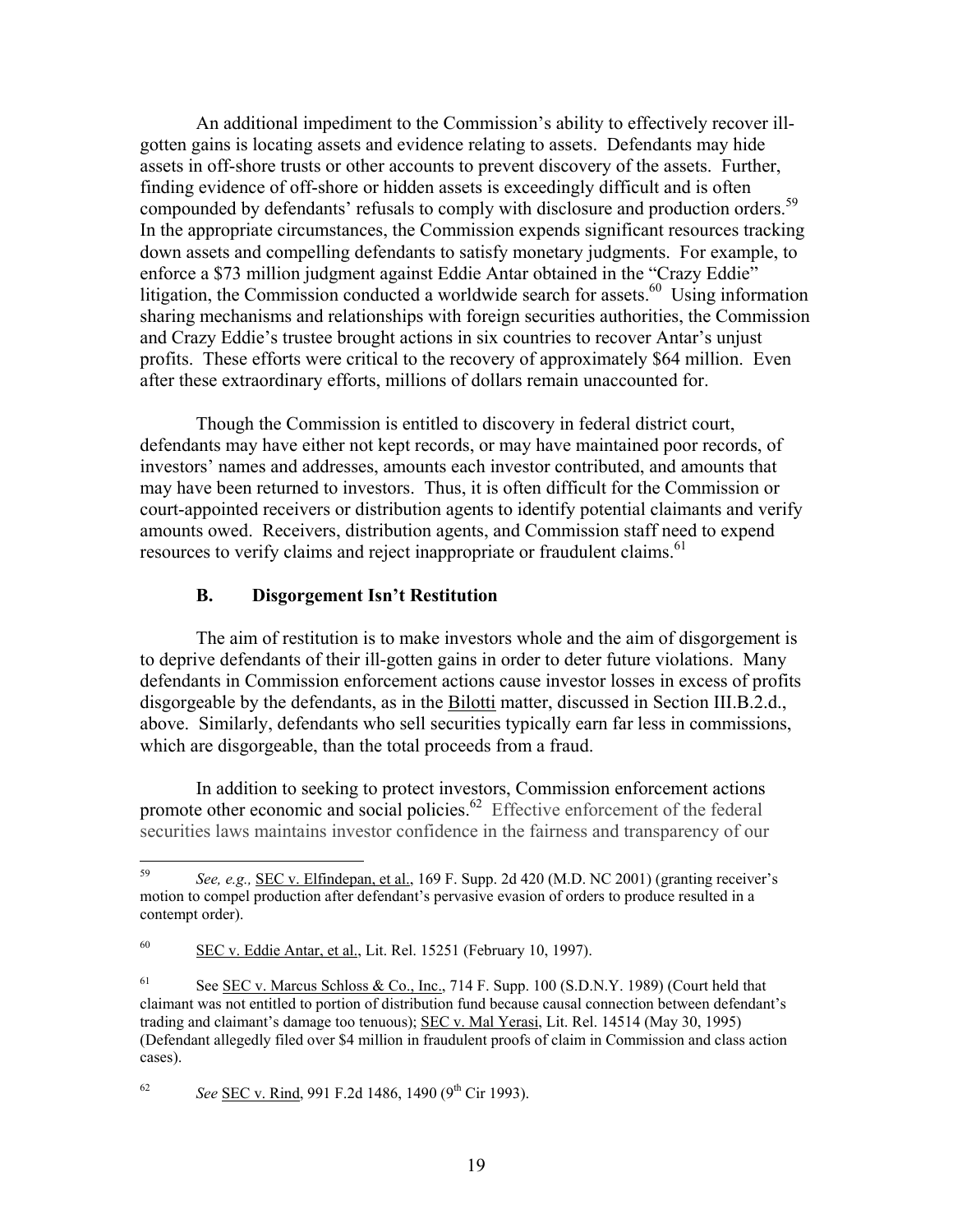securities markets, and deters future violations. While the Commission may seek to return disgorged funds to injured investors, the main objective of disgorgement is to take the profits away from wrongdoers and thereby make violations unprofitable.

Private litigation, however, offers the dual benefit of complementing Commission enforcement action<sup>63</sup> and providing a mechanism to compensate investors through the award of restitution or damages. In contrast to Commission enforcement actions which have several aims, the aim of private litigation is solely to compensate injured investors. The ability of investors to fully recover their losses, indeed, may largely depend on the use of private actions.<sup>64</sup> Further, courts have recognized that the Commission's limited resources<sup>65</sup> may oblige it to prosecute only the most 'flagrant abuses,'<sup>66</sup> and that private actions complement Commission enforcement action and allow for the fullest investor recovery.<sup>67</sup> Thus, while the Fair Fund provision may facilitate investor compensation in some cases, in other cases private litigation remains the best mechanism for investor recovery of losses.

## **C. Collection Problems**

There are a variety of factors beyond the Commission's control that negatively affect its ability to collect monetary judgments so that those funds can be returned to shareholders. A report by the General Accounting Office ("GAO") cited these factors as reasons why the Commission's collection rate is not a good gauge of the effectiveness of its collection efforts.<sup>68</sup> Spendthrift defendants, defendants who lack current or future prospects for earning money, and defendants who have declared bankruptcy or are incarcerated contribute to collection problems.

Collecting sufficient funds to compensate investors is especially problematic, if not impossible, with issuer fraud and reporting cases. People who commit issuer financial fraud violations create huge investor losses when the artificially high price of an issuer's stock plummets with the public dissemination of information about the issuer's actual financial condition. In fact, these securities law violations may cause investor losses that dwarf, by several orders of magnitude, any profit that the violators may have

<span id="page-22-0"></span><sup>63</sup> 63 *See* J.I. Case Co. v. Borak, 377 U.S. 426 (1964); Bateman Eichler, Hill Richards, Inc, v. Berner, 472 US 299 (1985).

<span id="page-22-1"></span><sup>64</sup> *See* 3 L. Loss, SECURITIES REGULATION 1819 (2d. ed. 1961).

<span id="page-22-2"></span><sup>65</sup> *See* Bateman Eichler, Hill Richards, Inc, v. Berner, 472 U.S. 299, 310, 315 (1985).

<span id="page-22-3"></span><sup>66</sup> Berner v. Lazzaro, 730 F.2d 1319, 1321-23 (9th Cir. 1984), *aff'd*, Bateman*, supra*.

<span id="page-22-4"></span><sup>67</sup> *See* In re M.D.C. Holdings Securities Litigation, 1990 WL 454747 (S.D. Cal. 1990) (commenting on the usefulness of private securities litigation as a supplement to Commission action and the need for private civil litigants to have adequate access to counsel to pursue such actions).

<span id="page-22-5"></span><sup>68</sup> SEC ENFORCEMENT: More Actions Needed to Improve Oversight of Disgorgement Collections, p. 7, GAO-02-771 (July 2002).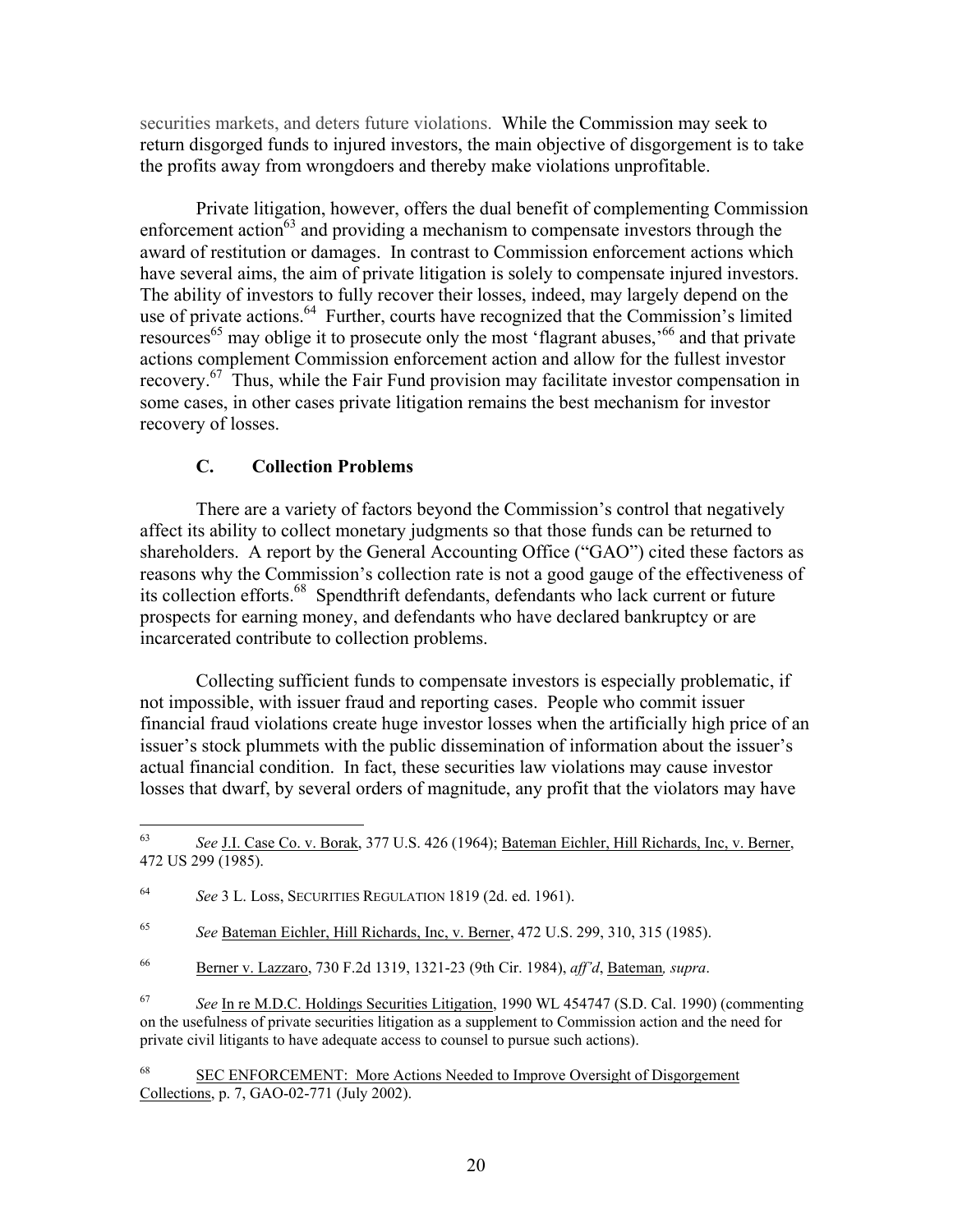made. Thus, when the Commission sues these wrongdoers, they may have insufficient funds with which to compensate investors.

In offering fraud cases, collecting disgorgement from defendants is particularly difficult because these defendants tend to spend money to bring in investor money. Defendants spend money on a wide variety of business expenses, ranging from general office supplies, printing fees, electricity, rent, mock business operations, entertainment expenses and commissions. Furthermore, once defendants in all kinds of enforcement cases have taken profits from their fraud, they tend to spend it. The GAO noted in its report that in a high percentage of the cases in which violators did not pay all the disgorgement ordered, disgorgement was not collected because the violators had already spent the money on expenses that the Commission could not recover.<sup>69</sup> The GAO described a case in which "the violator had spent \$175,000 on custom-made furniture, which the case's court-appointed receiver was able to sell for only about 10 percent of its original cost."[70](#page-23-1) Defendants may have also spent their profits by paying off credit card debt or other judgments, or may have accumulated assets, such as primary residences and certain retirement assets, which are protected by state homestead exemptions or other state or federal anti-alienation laws. Defendants may also declare bankruptcy and use the automatic stay provisions of the bankruptcy  $\text{code}^{71}$  to impede the Commission's collection of penalties or other remuneration.<sup>72</sup>

Finally, as a result of Commission action, some defendants may have a reduced or limited earnings capacity from which to pay judgments. Bars from the securities industry, officer or director bars, and bars from appearing or practicing before the Commission, limit employment opportunities. State or federal criminal authorities may also prosecute defendants, and as a result they may be incarcerated.

## **VI. Commission Initiatives to Improve Investor Compensation**

The Commission has considered a number of ways to reach the objective of returning more funds to harmed investors. These range from case-specific improvements, such as asserting aggressive disgorgement theories, to improvements of broader application, such as using the Fair Fund provision whenever applicable.

<span id="page-23-1"></span> $\frac{70}{\underline{Id}}$ .

<span id="page-23-0"></span><sup>69</sup>  $\underline{Id.}$ , p. 14.

<span id="page-23-2"></span><sup>&</sup>lt;sup>71</sup> 11 USCA §362(a) (providing for a stay upon the filing of a bankruptcy petition from enforcement against the debtor estate of judgments or any other acts to obtain possession of the bankruptcy estate).

<span id="page-23-3"></span><sup>72</sup> *See, e.g.,* SEC v. Brennan, 230 F.3d 65 (2d Cir. 2000) (holding that the SEC's order to repatriate assets moved to an offshore asset protection trust, immediately prior to the entry of judgment, violated the automatic stay).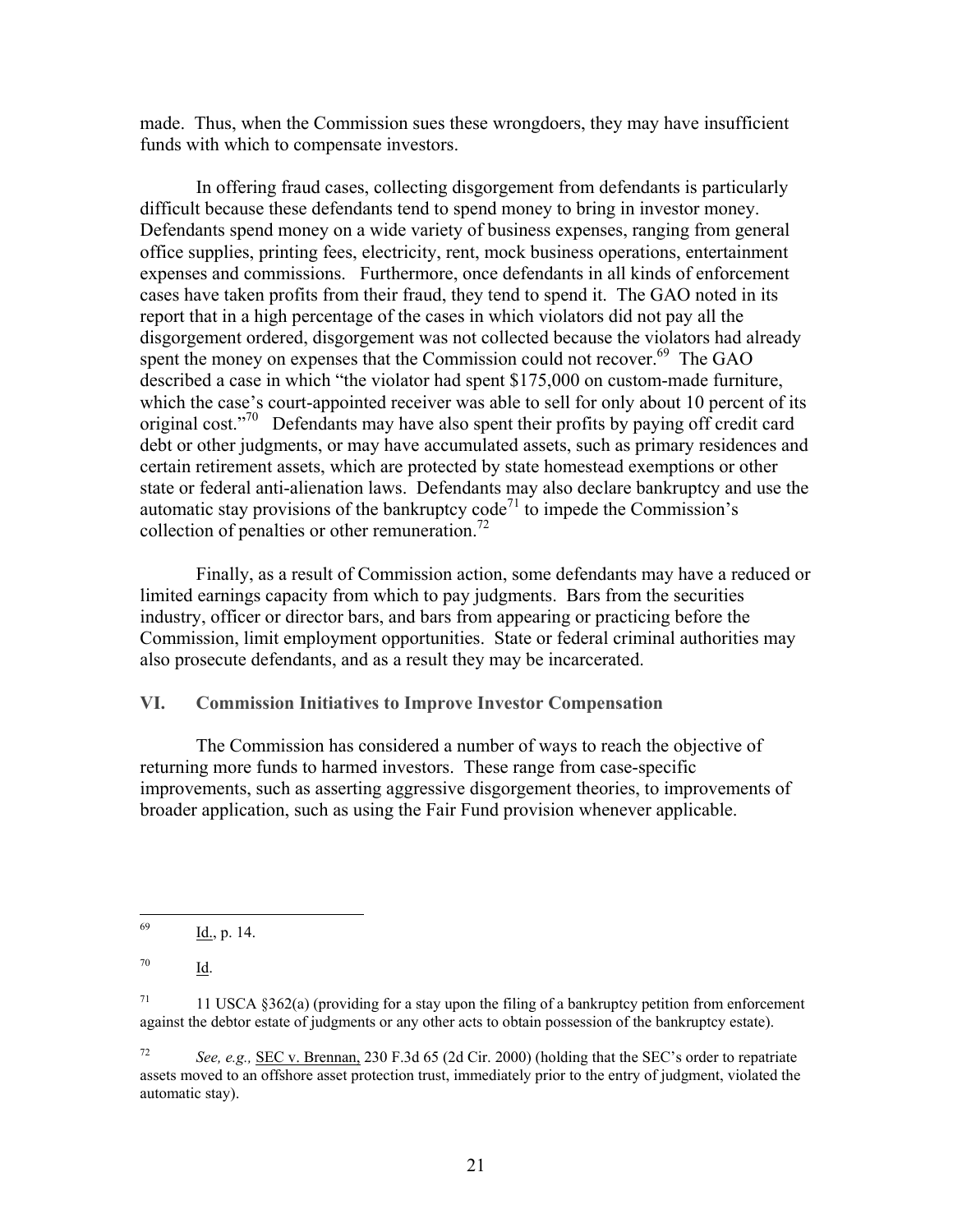## **A. Apply the Fair Fund Provision**

The Fair Fund provision is an innovative legislative response to some of the financial obstacles that prevent the Commission from providing funds to injured investors. Making appropriate distributions to investors, by applying the Fair Fund provision, is a desirable and important objective. The Commission intends to use the provision whenever reasonably possible, consistent with its mission to protect investors.

The Fair Fund provision is the only exception to the statutes which require that penalties paid in Commission enforcement actions must be turned over to the U.S. Treasury. Under the Fair Fund provision, the Commission may make a motion to the court to add penalties paid by a defendant to a distribution fund if that defendant also has been ordered to pay disgorgement. The fact that another defendant in the same case or investigation has been ordered to pay disgorgement is not sufficient to trigger the Fair Fund provision with respect to another defendant's payment of a penalty.

The Commission has already approved the filing of motions to apply the Fair Fund provision in a number of enforcement actions: an offering fraud,  $^{73}$  issuer financial fraud and reporting cases;<sup>74</sup> a fraudulent touting case;<sup>75</sup> "pump and dump" and classic manipulation cases;<sup>76</sup> a Ponzi scheme;<sup>77</sup> and an insider trading case.<sup>[78](#page-24-5)</sup>

## **B. Swift Enforcement Action and Asset Freezes**

Last year, the Commission implemented the "real-time" enforcement initiative, and it is helping to achieve enforcement goals. The goal of the Commission is to learn of securities law violations quickly, take prompt action to halt fraud, and compensate injured investors. As a result, the Commission has more frequently sought temporary restraining orders, asset freezes, and the appointment of receivers. Currently, courts are ordering asset freezes to preserve funds in Commission enforcement actions at an accelerated rate: the Commission sought 55 percent more asset freezes in fiscal year 2002 than it did in fiscal year 2001. In addition, the Commission has increased its requests for temporary restraining orders by approximately 50 percent during that same period of time. Though the "real-time" enforcement initiative has resulted in some stiffer penalties, the initiative also provides incentives to would-be defendants who report

<span id="page-24-5"></span> $78$  SEC v. Harvey R. Dobrow, et al., Lit. Rel. 17733 (September 18, 2002).

<span id="page-24-0"></span><sup>73</sup> SEC v. Starcash, Inc., et al., Lit Rel. 17526 (May 21, 2002).

<span id="page-24-1"></span><sup>74</sup> SEC v. John Giesecke, Jr., et al., Lit. Rel. 17745 (September 25, 2002); SEC v. System Software Associates, Inc., et al., Lit Rel. No. 17770 (October 7, 2002).

<span id="page-24-2"></span> $75$  SEC v. Wayne F. Gorsek, et al., Lit. Rel. 17010 (May 18, 2001).

<span id="page-24-3"></span><sup>76</sup> SEC v. Tel-One, Inc., et al., Lit. Rel. 17337 (January 24, 2002); SEC v. Peter C. Lybrand, et al., Lit. Rel. 16448 (February 24, 2000).

<span id="page-24-4"></span> $\frac{\text{SEC v. Terry L. Dowdell, et al., Lit. Rel. 17780 (October 10, 2002).}}{2}$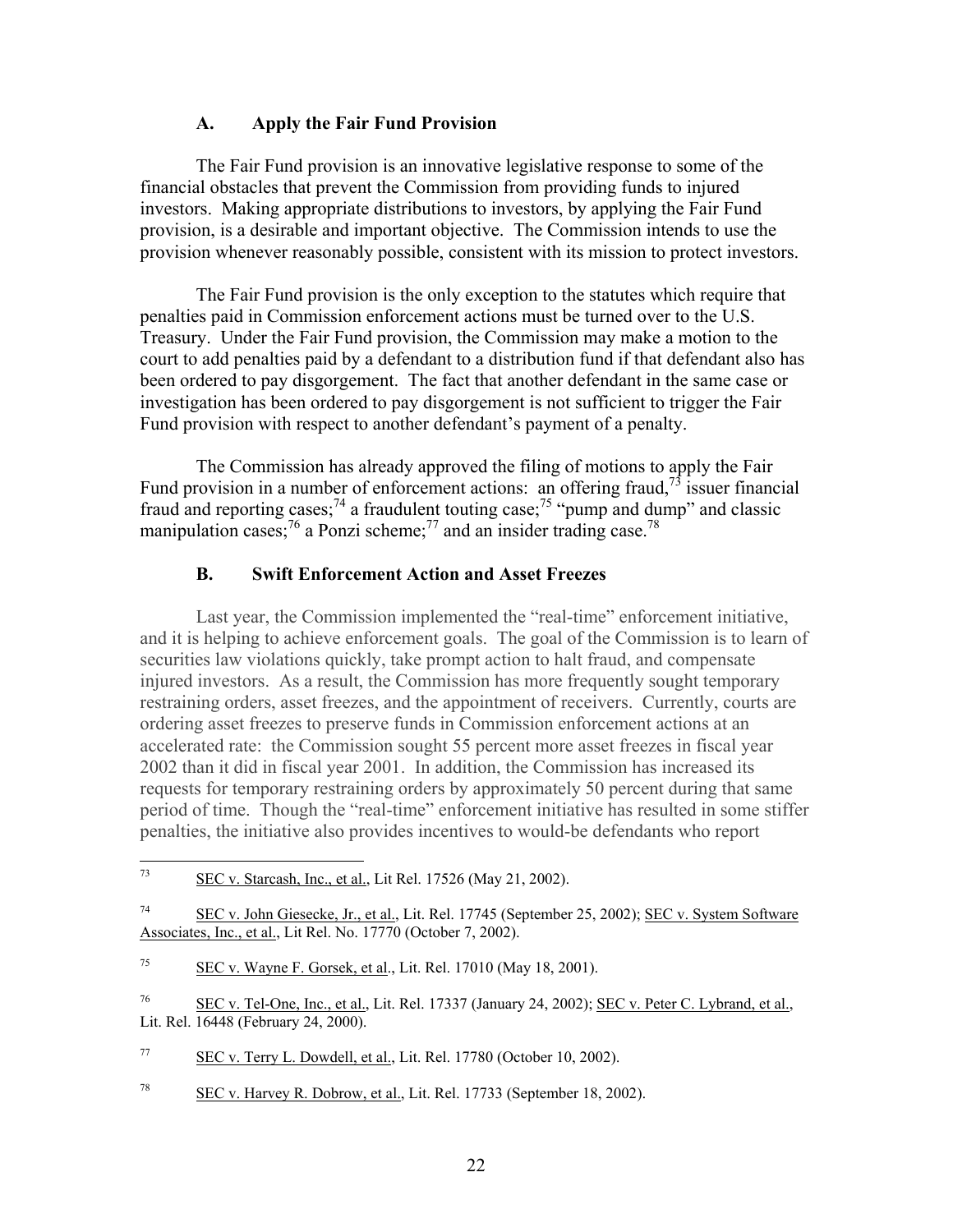violations as soon as they become aware of them, self-correct those problems, and compensate injured investors. The Commission considers the extent of a defendant's cooperation when it determines the sanctions to seek.

Asset freezes aid in the collection of funds from defendants by preventing assets from being dissipated before or after a court renders a judgment. The Commission seeks asset freezes in appropriate cases. Typically, the Commission stands the best chance of success when it can show to the court that the defendant is likely to dissipate, or transfer or secret assets beyond the jurisdiction of the United States. The Commission generally must also establish a likelihood of success on the merits of its claims. *See, e.g*., SEC v. Cavanagh, 155 F.2d 129 (2d Cir. 1998); SEC v. Unifund SAL, 910 F.2d 1028 (2d Cir. 1990).

The results of the study of cases supports our conclusion that faster enforcement action and more asset freezes are primary tools for returning money to defrauded investors. Across almost every enforcement program area, there are significant benefits from temporary restraining orders and asset freezes.

In an enforcement action against an issuer with real business operations and legitimate expenses, courts may not grant an asset freeze because of the severe economic consequences to the issuer, its creditors and its employees. In cases in which an asset freeze is not appropriate, the Commission intends to be more aggressive in preserving assets by obtaining court orders forbidding defendants from making certain extraordinary payments. In June 2002, in SEC v. WorldCom, Inc., the court temporarily prohibited WorldCom from paying more than \$100,000 to any current or former officer, director, employee, or affiliate, and forbade WorldCom to make any extraordinary payment to various persons.<sup>79</sup> Furthermore, the Commission intends to use Section 1103 of the Sarbanes-Oxley Act as an adjunct to its historical basis for seeking emergency relief to preserve assets that will be used to compensate injured investors. Section 1103 provides that the Commission may, during an investigation into securities laws violations by a public company or an officer, director or other affiliate of a public company, seek a temporary order from a federal district court requiring the company to escrow "extraordinary payments" likely to be made to such person up to 90 days or, if such person is charged with a violation of the securities laws, until the expiration of the proceedings.

# **C. Vigorous Assertion of Disgorgement and Penalty Claims**

It is essential that the Commission vigorously assert claims for monetary sanctions to deter wrongdoing by individuals who hold positions within publicly held corporations. When those individuals disgorge their improperly obtained profits, and those profits are used to compensate victims, the Commission accomplishes two objectives: (1) deterring securities law violations; and (2) compensating defrauded investors. It is more important than ever that the Commission seek disgorgement because

<span id="page-25-0"></span>79 SEC v. WorldCom, Inc., Lit. Rel. 17594 (June 28, 2002).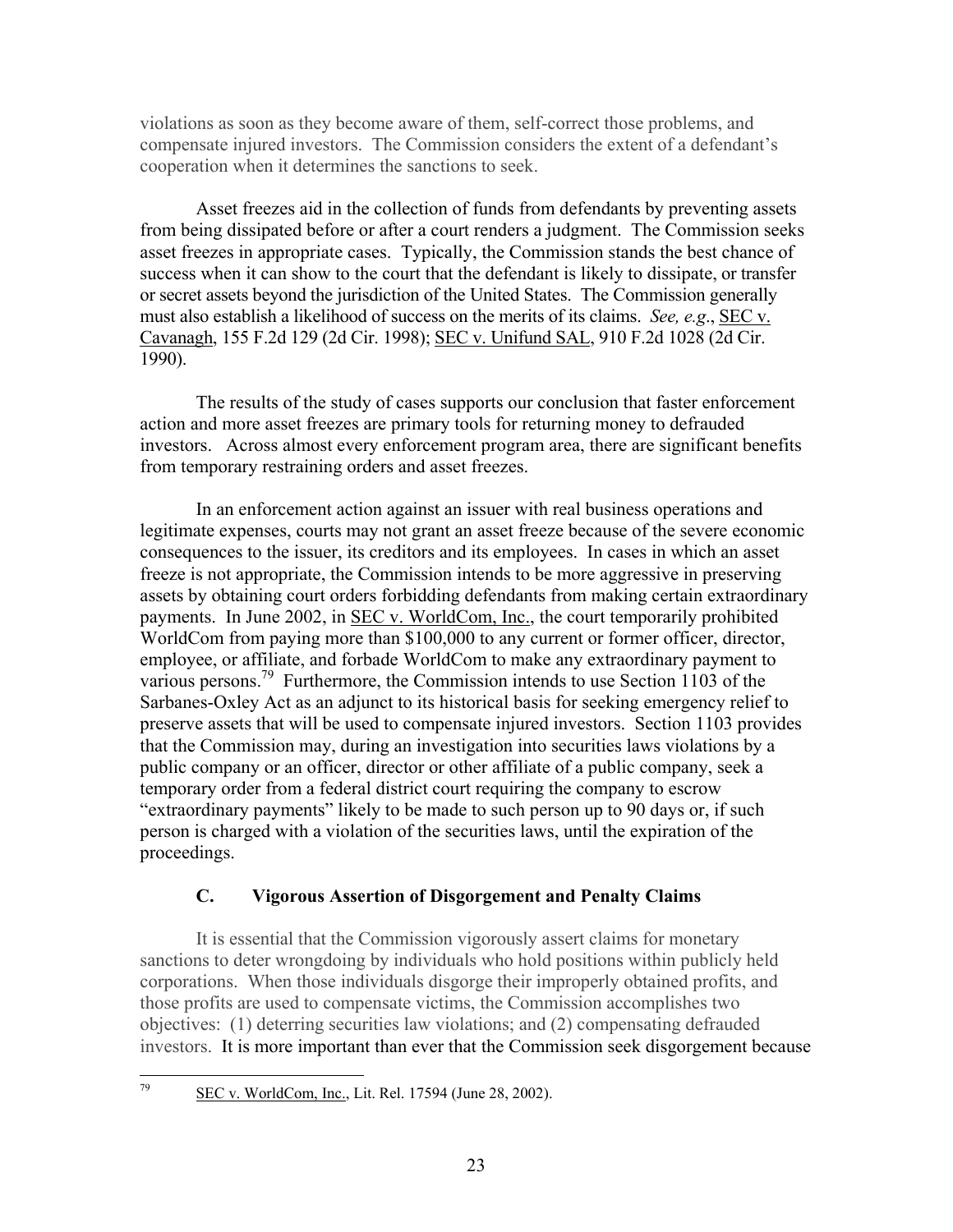the Fair Fund provision hinges on whether disgorgement was ordered against a particular defendant.

The Commission intends to continue to seek effective recompense for defrauded investors by aggressively asserting legal arguments for disgorgement in appropriate cases. While many general principles of disgorgement law are well-established, defendants can challenge the application of these general principles in particular cases, and the decision whether or not to require disgorgement is within the equitable discretion of the court hearing the case. Though some courts have ordered disgorgement of all profits gained while a defendant was in violation of the law because it is often difficult to separate legal from illegal profit,  $80$  many courts require a more strict causal connection, as described above in Section II.A. With the right cases, where the facts and circumstances favor an expansive measure of unjust profits, the Commission pursues disgorgement of all compensation, including salaries. The Commission will continue to try to develop the law of disgorgement in a manner favoring compensation of investors by pursuing all appropriate theories of disgorgement by wrongdoers.

# **D. Continuing To Seek An Improved Collections Rate**

The Commission recognizes that continuing to seek an improved collections rate is important in returning funds to defrauded investors.

# **1. Post-Judgment Enforcement**

The Commission employs various mechanisms to collect penalties and disgorgement after courts enter a judgment. After a judgment is obtained, the Commission most commonly pursues collection either "in-house" or through referral to the Department of the Treasury. Because the Commission's independent litigation authority extends to the collection of its enforcement judgments, Commission attorneys can collect the money through contempt proceedings and other litigation or non-litigation means (e.g., negotiated payment plans). The Commission also has an interagency agreement with Treasury, so that the Commission can refer debt for administrative offset and for non-litigation collection services. Treasury can in turn recommend to the Commission that a matter be referred to the Department of Justice ("DOJ") for collection through litigation.<sup>[81](#page-26-1)</sup>

<span id="page-26-0"></span><sup>80</sup> 80 *See* SEC v. Drexel Burnham Lambert, Inc., 837 F. Supp. 587, 612 (S.D.N.Y. 1993), *aff'd*, 16 F.3d 520 (2d Cir. 1994), *cert. denied*, 513 U.S. 1077 (1995).

<span id="page-26-1"></span><sup>81</sup> The Commission also may, in its discretion, directly refer the collection of penalties to DOJ. *See*  Section  $20(d)(3)(B)$  of the Securities Act, Sections  $21(d)(3)(C)(ii)$  and  $21A(d)(2)$  of the Exchange Act, and Section 209(e)(3)(B) of the Advisers Act.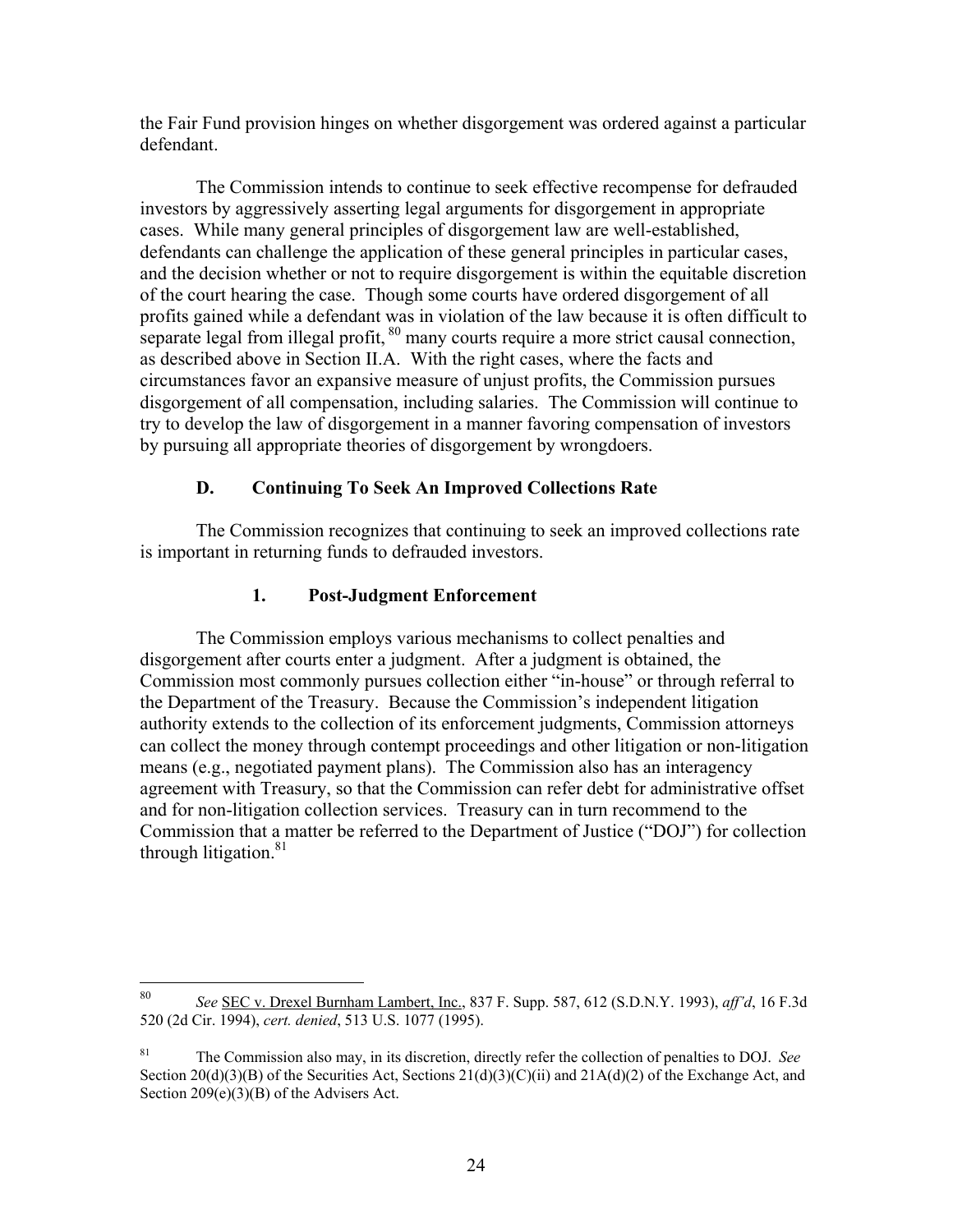#### **a. In-House Collection**

In-house collection may entail litigation or non-litigation efforts, such as the negotiation of a payment plan. The litigation may involve filing a civil contempt motion (requesting the court to hold the defendant in contempt for failure to pay a judgment for disgorgement) or pursuing remedies such as levying on and liquidating real and personal property, or filing various writs, such as writs of garnishment.

Employing litigation to enforce judgments is generally one of the most persuasive means to convince a debtor to pay a debt. Collection actions pursued through litigation provide the means to take assets involuntarily from an uncooperative debtor. Enforcing Commission judgments through litigation, however, is often complicated; and the time commitment necessary to pursue such enforcement competes with the priorities of the staff to work on stopping new and ongoing frauds. As detailed below, the legal procedures that are required to be employed to enforce disgorgement judgments are different from those used to enforce penalty judgments. Consequently, collection litigation against a single debtor can become bifurcated into one proceeding to enforce a disgorgement judgment and another proceeding to enforce a penalty judgment. Additionally, procedures may vary from state to state.

#### **i. Collection Litigation To Enforce Disgorgement Judgments**

To pursue judgments for disgorgement the Commission may use one or a combination of the following remedies. First, the Commission can request the federal court to hold a defendant in civil contempt for failure to pay the judgment under Fed. R. Civ. P. 70. The Commission can also request the federal courts to issue "writs of execution" allowing it to "execute on" real or personal property.<sup>82</sup> An execution is the physical seizure or forced sale of a defendant's real or personal property. Finally, the Commission can utilize its administrative wage garnishment process.<sup>83</sup>

Contempt is an important collection tool for the Commission. In many jurisdictions where the Commission pursues civil contempt, the debtor is unable to shelter assets under state law exemptions due to the equitable nature of disgorgement.<sup>84</sup> Contempt therefore can increase the potential pool of assets available for recovery.

Executions on disgorgement judgments are commenced in federal court using the substantive and procedural law of the state where the federal court sits.<sup>85</sup> Executions on

<span id="page-27-3"></span>85 *See* Fed. R. Civ. P. 69(a).

<span id="page-27-0"></span><sup>82</sup> 82 *See* Fed. R. Civ. P. 69(a).

<span id="page-27-1"></span><sup>83</sup> *See* 17 C.F.R. Sections 204.61-65.

<span id="page-27-2"></span><sup>84</sup> *See* SEC v. AMX International, Inc., 7 F.3d 71 (5th Cir. 1993); SEC v. Huffman, 996 F.2d 800 (5th Cir. 1993).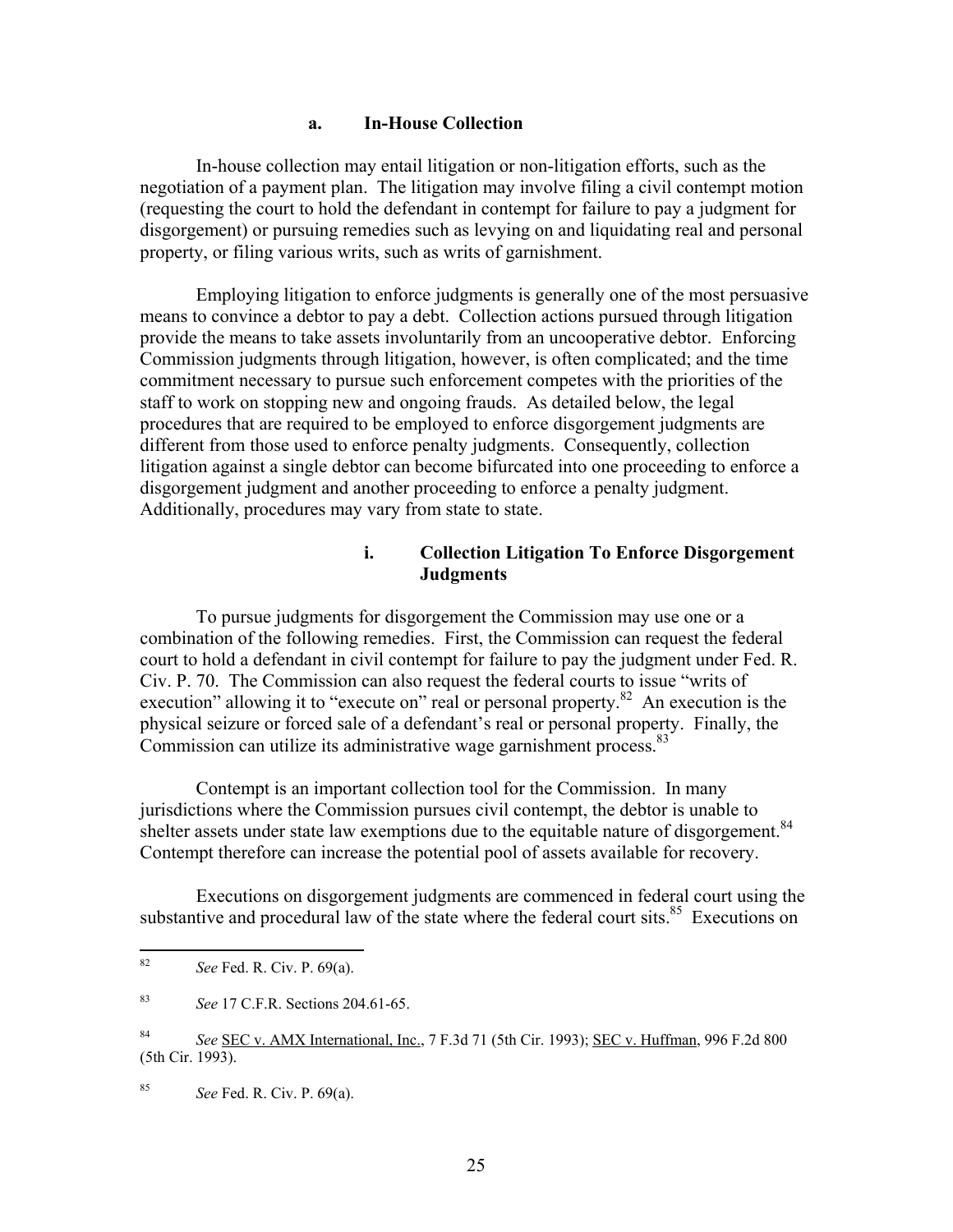property to enforce disgorgement judgments are complicated by the primacy of state law in this area. Proficiency is required in various state law procedures. Further, although a case may have been initially litigated in one jurisdiction, a debtor may own property in several jurisdictions. Typically, execution proceedings are commenced in the jurisdiction where the property is physically located. Should the debtor own assets in several states, the enforcement of one judgment may require proficiency in multiple state procedures.

The administrative wage garnishment procedure allows the Commission to take 15 percent of the defendant's wages without having to avail itself of the federal court system. In some cases, obviating the need for court intervention may prove more expeditious.<sup>[86](#page-28-0)</sup>

## **ii. Collection Litigation To Enforce Penalty Judgments**

To collect penalties, the Commission is limited to the remedies provided by the Federal Debt Collection Procedures Act ("FDCPA") $87$  to pursue judgments for penalties. These include: execution on real property and personalty; writs of garnishment;<sup>[88](#page-28-2)</sup> installment payment orders;<sup>89</sup> and, in certain circumstances, fraudulent transfer actions, which can be initiated against debtors who transfer their assets, thereby keeping them out of the creditor's reach. Because the FDCPA is a federal statutory scheme, the execution procedures on property to enforce penalty judgments are the same nationwide.

The FDCPA cannot be used to seek recovery of disgorgement debt. Conversely, contempt and the state execution procedures described above to collect disgorgement judgments cannot be used to collect penalty judgments. Thus, the Commission may have to pursue multiple remedies to collect against one debtor.<sup>90</sup>

<span id="page-28-0"></span><sup>86</sup> 86 However, state law may allow the Commission to take a greater percentage. Under the Debt Collection Act as amended by the Debt Collection Improvement Act of 1996 (collectively, "DCIA"), 31 U.S.C. Sections 3701 - 3720E, all federal agencies are limited to a 15 percent administrative wage garnishment. To pursue the state law remedy, the Commission would need to initiate proceedings in federal court.

<span id="page-28-1"></span><sup>87 28</sup> U.S.C. Sections 3201-3308.

<span id="page-28-2"></span><sup>&</sup>lt;sup>88</sup> The Commission also may pursue wage garnishment pursuant to the Commission's administrative wage garnishment regulations noted above. However, using the federal court process under FDCPA, federal agencies can request 25 percent of the defendant's wages.

<span id="page-28-3"></span><sup>&</sup>lt;sup>89</sup> These orders are similar to wage garnishments. The orders are used to capture income of nonsalaried individuals who receive commissions or other periodic payments.

<span id="page-28-4"></span><sup>&</sup>lt;sup>90</sup> For example, assume the Commission has a \$200,000 judgment against the debtor, comprised of \$100,000 in disgorgement and a \$100,000 penalty. Further, assume the debtor has \$200,000 in available equity in his home. If the Commission filed and prevailed in a contempt proceeding, the court could only order the payment of the \$100,000 disgorgement judgment. To enforce the penalty judgment the Commission would need to employ FDCPA execution remedies to pursue the remaining \$100,000. Under FDCPA, the debtor can elect protection of federal or state law exemptions, making only a portion of the remaining \$100,000 available for recovery.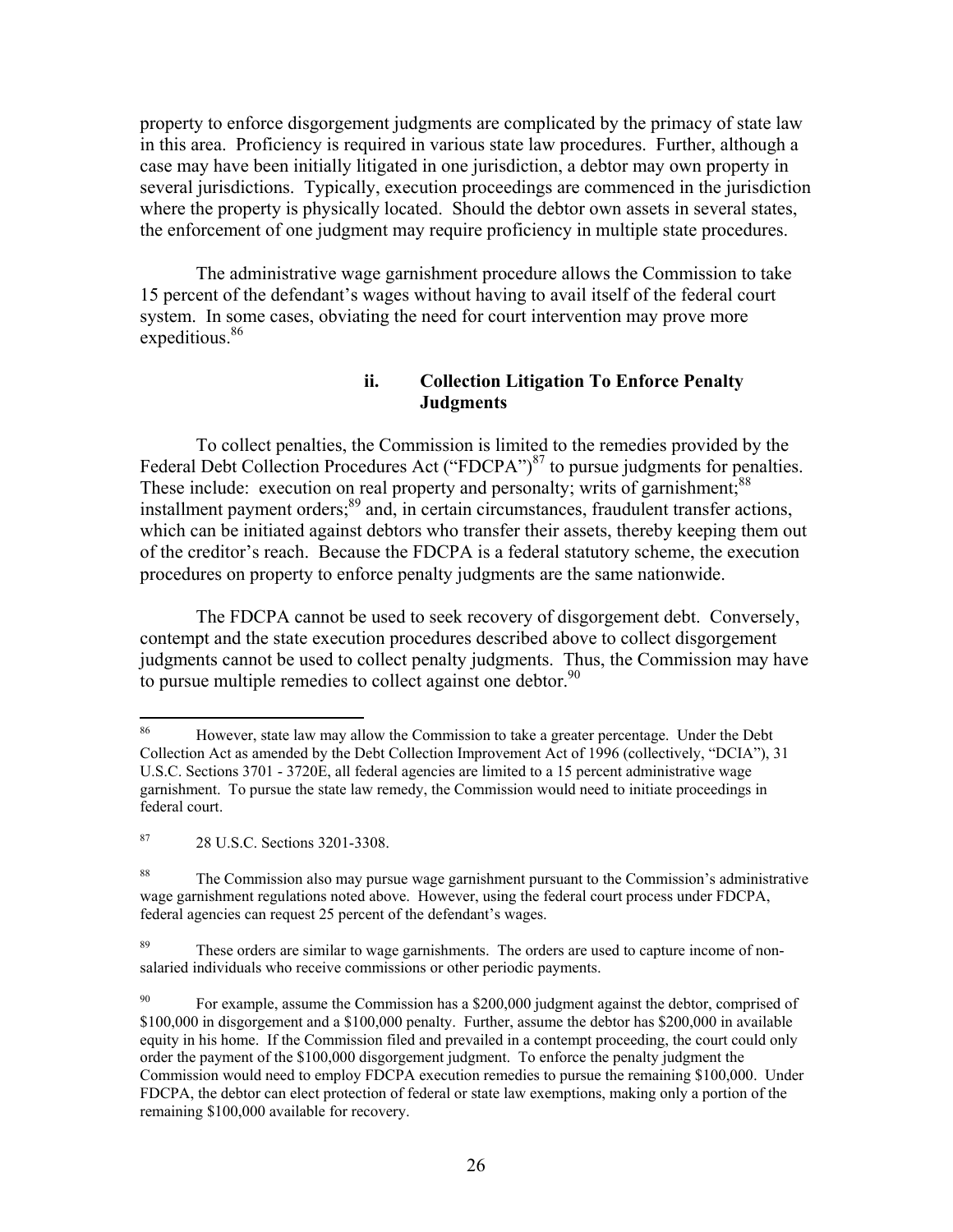It is often the case that the Commission obtains a disgorgement and penalty judgment against a defendant, but the defendant's available assets would only satisfy the disgorgement amount. Prior to the Fair Fund provision, the Commission pursued the collection of disgorgement before penalties in order to maximize the amount that could be returned to defrauded investors. Because, as noted above, penalties and disgorgement are pursued differently, the collection of judgments can result in a two-step collections process: first, one proceeding to collect disgorgement, then if any assets remained, a second proceeding to collect penalties. The Commission believes that Fair Fund provision will allow the Commission to pursue the collection of disgorgement and penalties more efficiently. Although different types of proceedings to collect penalties and disgorgement are still necessary, those proceedings can now be initiated simultaneously, or an action to recover penalties could be initiated first. Because under the Fair Fund provision, all monies recovered from either the disgorgement or penalty proceeding can be returned to investors, the Commission has greater flexibility to choose the most advantageous remedy. For example, an action to recover penalties in some cases could provide a quicker means to capture limited assets held by the defendant. Under the Fair Fund provision, the Commission would be free to seek collection of penalties first and still return the monies collected to investors.

#### **iii. Non-Litigation Collection**

Commission staff can also pursue the collection of debt by employing nonlitigation methods, such as negotiated payment plans. The Commission may also discharge the debt and issue the debtor an Internal Revenue Service ("IRS") Form 1099C. The Commission first refers the debt to the Treasury collection program discussed below, and once Treasury returns the debt to the Commission as uncollectible, the Commission considers whether the debt should be discharged. Under this alternative, even if the Commission cannot collect the debt, the debtor is still burdened with a nondischargeable tax liability. In addition, we are familiar with other federal agencies' initiatives in debt collection. We will explore the possibility of coordinating with, and utilizing the information gained, and the systems developed by, other agencies to maximize the Commission's collection efforts.

#### **b. U.S. Treasury Referral Programs**

The Department of Treasury has two debt collection programs that are available to all agencies. The first program, the Treasury Offset Program ("TOP"), is a centralized process that matches certain Federal payments against debts owed to the government. When a match occurs, the payment is offset to collect the debt. $91$  The Commission has promulgated regulations to participate in this program. To enter a judgment in TOP, the Commission staff sends the debtor a demand for payment. If the debtor fails to pay the

 $\overline{a}$ 

<span id="page-29-0"></span><sup>&</sup>lt;sup>91</sup> Current federal payment types that are offset include: IRS tax refund payments; vendor payments made to government contractors; travel advances and reimbursements; federal employee monthly retirement benefits; Social Security benefits; and some federal salary payments.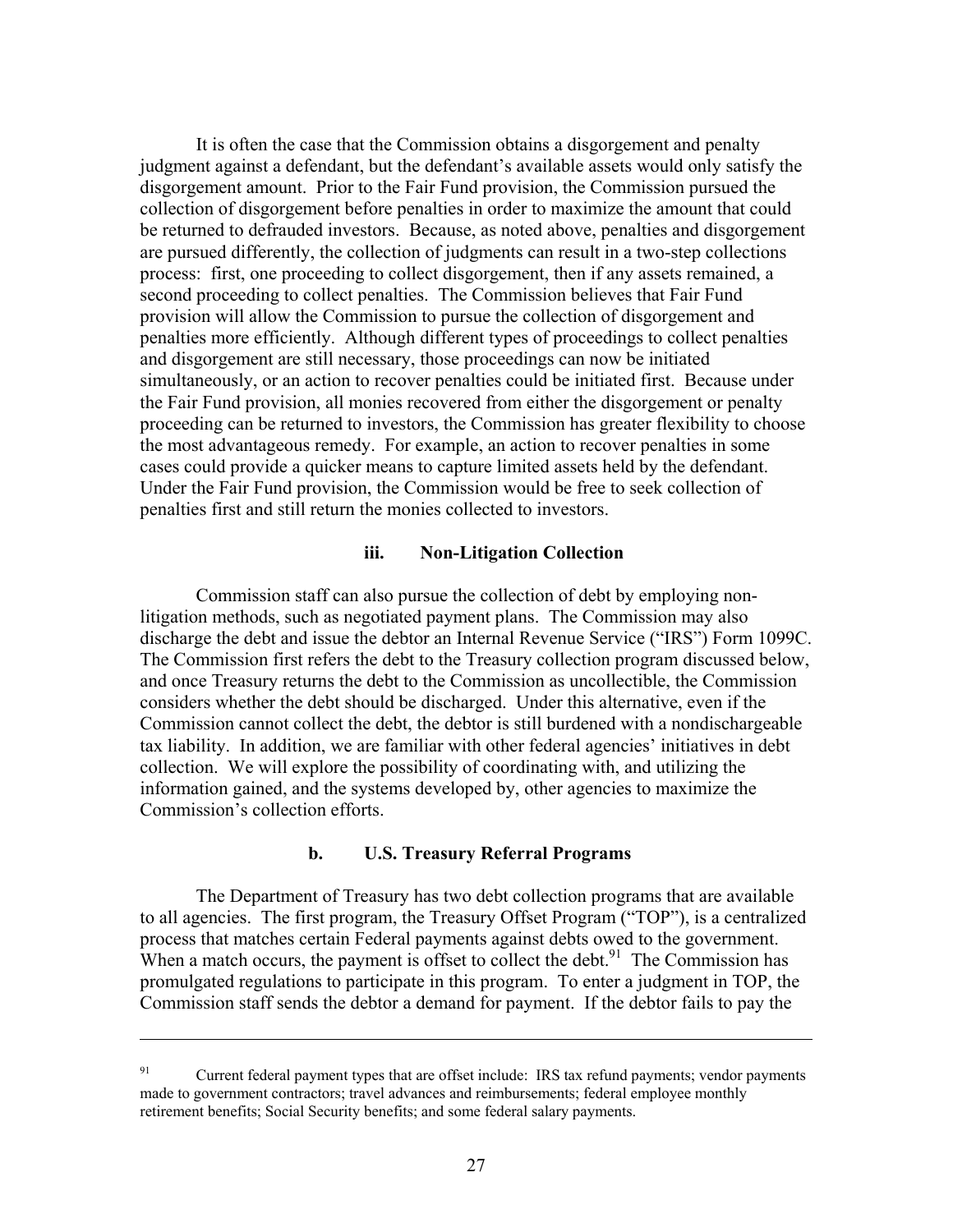debt in response to this notice, the Commission may refer the debtor to the Treasury for offset while the Commission continues to pursue the collection of the debt by other means.

Under the DCIA, if a debt has been delinquent for 180 days and an agency has been unsuccessful in collecting the debt, generally the agency is required to refer the debt to Treasury's collection services program. Delinquent debts are exempt from this general rule if the debt: is in litigation; has been referred to a private collection agency on contract with the government; or has been referred to private collection counsel under contract with DOJ. Under this program, Treasury and its contractors serve as collection agencies. Treasury's services are limited to traditional collection agency services such as skip tracing, sending demand letters, and making phone calls to the debtor. Treasury cannot conduct litigation to enforce the debt. Treasury may, however, refer the case to a local U.S. Attorney's Office for litigation. When Treasury receives a referral, it first services the debt in-house. Treasury reports the debt to the credit bureau reporting agencies. Treasury then attempts to collect the debt by sending demand letters, calling the debtor, etc. If Treasury is successful, it takes 18 percent of the recovery and sends the balance to the Commission. If Treasury is unsuccessful after 120 days, it sends the judgment to one of its private collection agencies. The private collection agency works the matter for six months. If it is unsuccessful, Treasury refers the matter to a second private collection agency for another six months. Treasury will refer the matter to up to three private collection agencies in this fashion. If the debt is still uncollectible, Treasury will return it to the Commission.

If a private collection agency recovers the debt, it is paid 25 percent of the recovery plus any additional percentage from Treasury's monthly bonus pool, which is paid to its best performing collections agency for the month. In addition, Treasury takes 3 percent. The remainder is sent to the Commission.

Since November 1996, the Commission has referred 413 debtors to Treasury's collection services program. Treasury has returned 123 referrals as uncollectible and returned 11 due to bankruptcy or for other agency action. Eleven referrals were fully collected. The remaining 269 referrals are currently pending with Treasury, including 12 matters with negotiated payment plans, and 16 referrals to DOJ for judgment enforcement litigation.

Because the Commission receives low returns through the Treasury programs, the staff has been examining the issue of contracting directly with private collection agencies. *See* Section VI.D.3.a., below.

#### **2. Recent Improvements to the Commission's Collection Program**

#### **a. Collections Guidelines and Collections Database**

In July 2002, the Commission took several steps to enhance its collections program: it developed written guidelines for staff on how to pursue collections;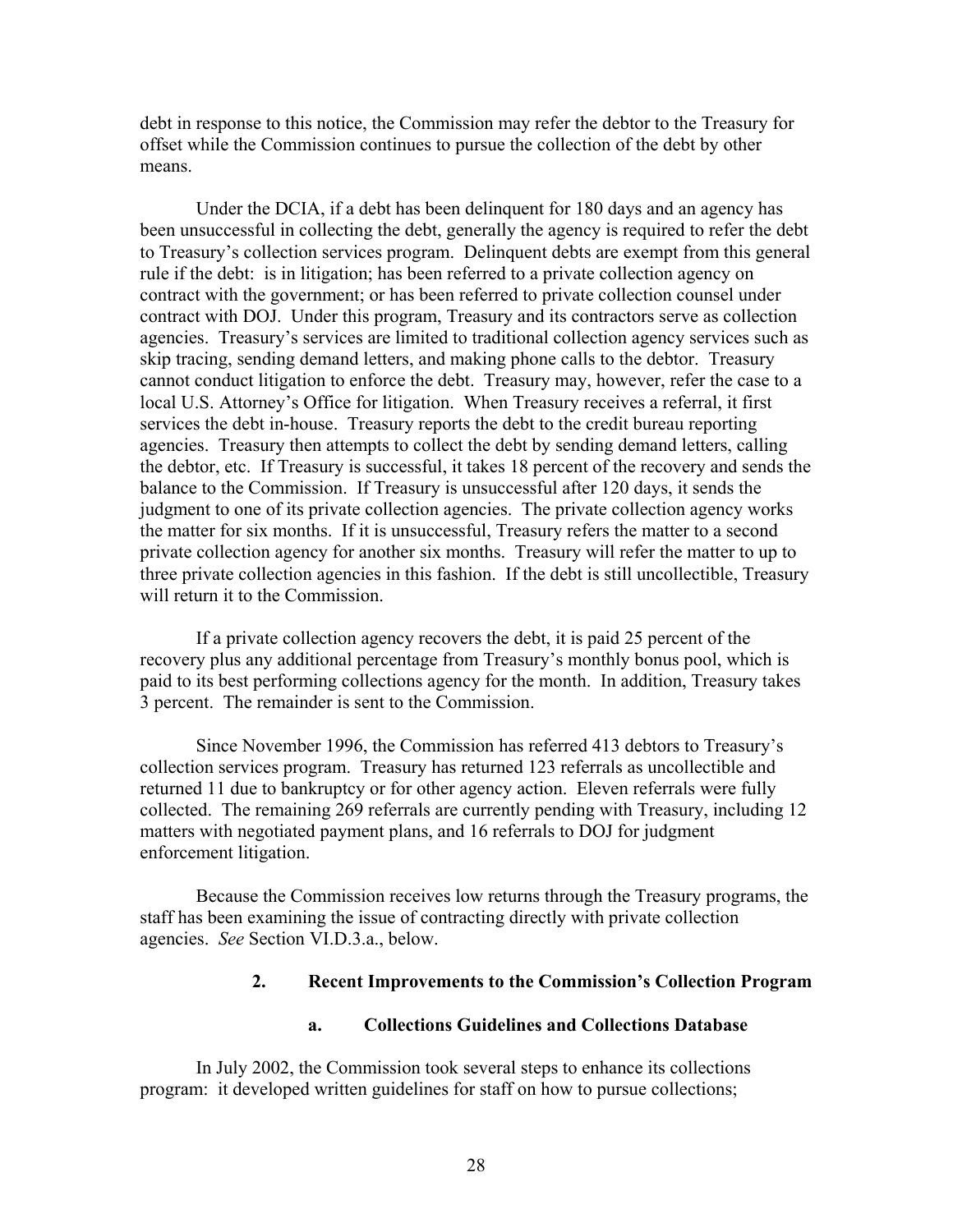established a collections tracking system; and designated personnel to oversee the program in each regional and district office. Additionally, it created a position for an attorney dedicated solely to collections.

The guidelines require that the staff adhere to certain deadlines to ensure that the Commission meets statutory requirements and that the collection of judgments is pursued promptly and efficiently.

The tracking system for collections and disgorgement/Fair Fund distributions monitors the staff's adherence to the collections guidelines, and tracks when courts enter distribution plans and when receivers (or other distribution agents) distribute funds.

Collections monitors have been appointed in each of the Commission's offices nationwide. The monitors are responsible for keeping the staff apprised of upcoming deadlines, assisting the staff in making referrals to the Treasury programs, and maintaining a collections database for their office.

The Commission's collections attorney provides advice and counsel to the staff nationwide on their collection cases. The advice involves resolving legal issues as well as strategy on how to best pursue judgment enforcement litigation. The assistance allows the staff to more quickly resolve collections issues and thereby preserve limited staff resources. The collections attorney also oversees the collections program and its monitors to ensure consistency nationwide.

We believe that these measures are improving our ability to collect and to monitor the effectiveness of our collections program. However, further improvement of our collections program cannot be accomplished without increased resources and overall staffing. Collection monitor duties are collateral to already heavy enforcement workloads. While the staff is diligently meeting the collections deadlines, judgment enforcement diverts staff resources from investigating and stopping on-going fraud. Further, the current collections database technology makes it difficult to fully assess program objectives. For example, due to limited technological resources, collections databases in the home, district, and regional offices are not linked to each other.

#### **b. Improved Status in Bankruptcy Proceedings**

Since the enactment of the Sarbanes-Oxley Act, the Commission is no longer required to file adversary actions in bankruptcy court to establish that most of its judgments are nondischargeable. The new bankruptcy provision in the Sarbanes-Oxley Act prohibits individuals from obtaining discharge of the Commission's disgorgement claims; previously, only penalties were automatically nondischargeable. Section 803 of the Act amends the Bankruptcy Code to provide that a bankruptcy discharge will not discharge an individual debtor from any debt that is for the violation of the provisions of the federal securities laws and results from any judgment or order (including consent orders) entered in any federal or state judicial or administrative proceeding. The new provision enables the Commission to preserve its claims for both disgorgement and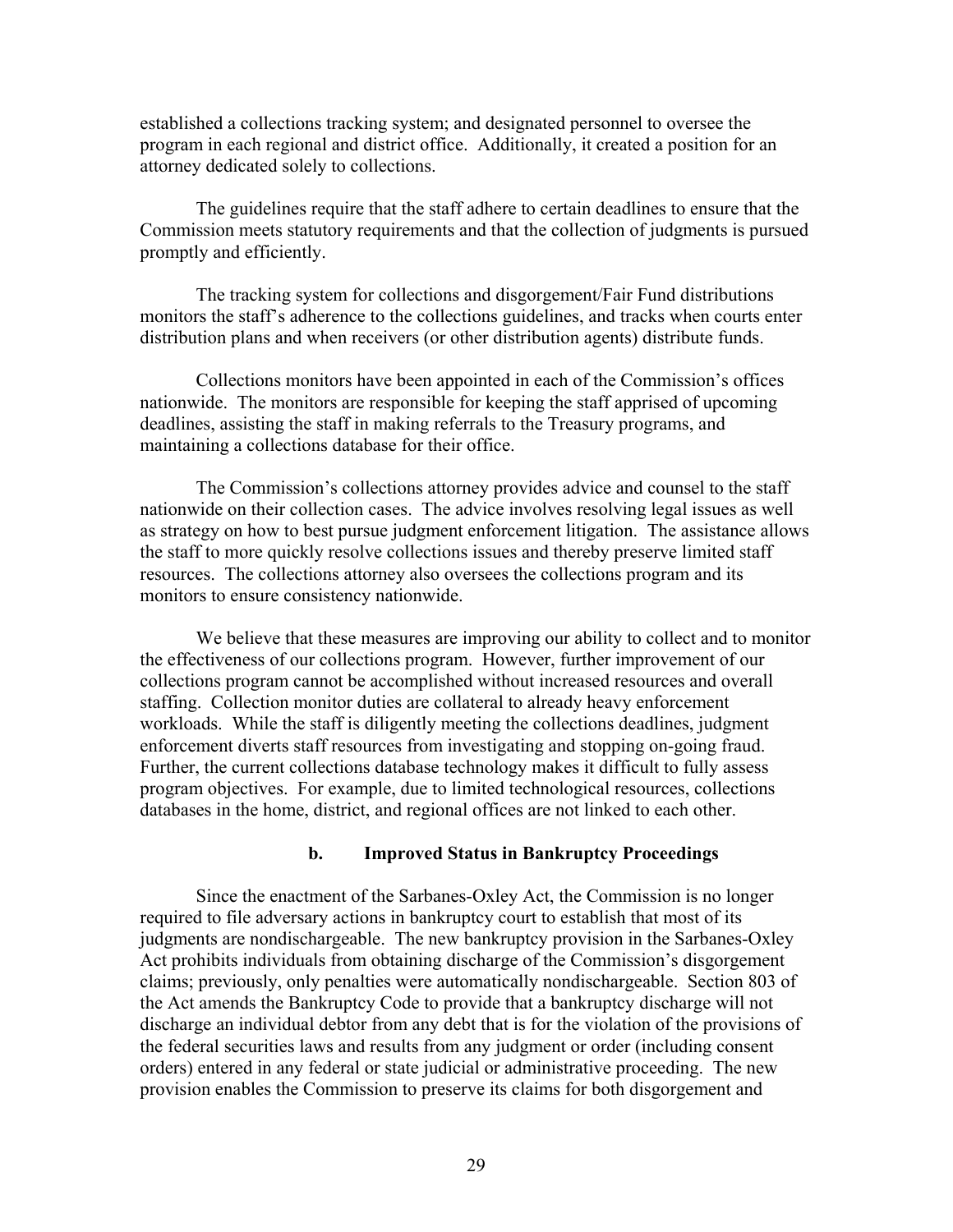penalties, and thereby increases potential assets for collection. The provision also conserves Commission resources because it is no longer necessary to file adversary proceedings against many individual defendants who file for bankruptcy.

The new nondischargeability provision, however, is limited to individual debtors, not corporations or other legal entities.

## **c. Using TOP Routinely And More Effectively**

The Commission recently promulgated regulations to participate in the TOP.<sup>92</sup> This has allowed the Commission routinely to refer its debt for administrative offset. Under the new collections guidelines, discussed above in Section VI.D.2.a., the Commission now combines its initial demand letter with a notice of intent to refer the debtor for administrative offset through TOP. Under Treasury's rules and regulations, agencies may refer their debts for Treasury offset while continuing to pursue the collection of the debt at the agency level. Such a referral requires the two agencies to closely monitor monies as they are collected. The Commission is currently working with Treasury to implement the necessary technology. This "in tandem" collection alternative allows the Commission to take advantage of all available collection tools simultaneously.

#### **3. Current Initiatives: Improve Collections Using Outside Contractors**

The Commission is examining whether it would be beneficial to contract directly with private collection agencies to perform non-litigation collections services and with private law firms to conduct collections litigation on its behalf on a contingency fee basis.

The Federal Acquisition Regulations ("FAR") do not allow the federal government to contract-out "inherently governmental functions."[93](#page-32-1) Under FAR, the "collection, control, or disbursement of Federal funds," or "public funds," are considered inherently governmental functions.<sup>94</sup> Treasury statute 31 U.S.C. Section 3302 also prohibits deductions from monies received "for the Government." The DCIA, however, provides exceptions to the FAR rules and the Treasury statute. The DCIA allows all agencies, including the Commission, to contract directly with private collection agencies for non-litigation collection services and to pay the contractors on a contingency fee basis (i.e., from collection monies received "for the Government"). <sup>95</sup> DCIA also grants express authority to DOJ, but not the Commission, to contract for, on a contingency fee basis, litigation services to collect debt by private law firms.  $96$ 

<span id="page-32-0"></span><sup>92</sup> 92 17 C.F.R. Sections 204.1 – 204.60.

<span id="page-32-1"></span><sup>93</sup> *See* 48 C.F.R. Section 37.102(c).

<span id="page-32-2"></span><sup>&</sup>lt;sup>94</sup> 48 C.F.R. Section 2.101 and Section 7.503(a) (respectively).

<span id="page-32-3"></span><sup>95 31</sup> U.S.C. Section 3718(a).

<span id="page-32-4"></span><sup>96 31</sup> U.S.C. Section 3718(b).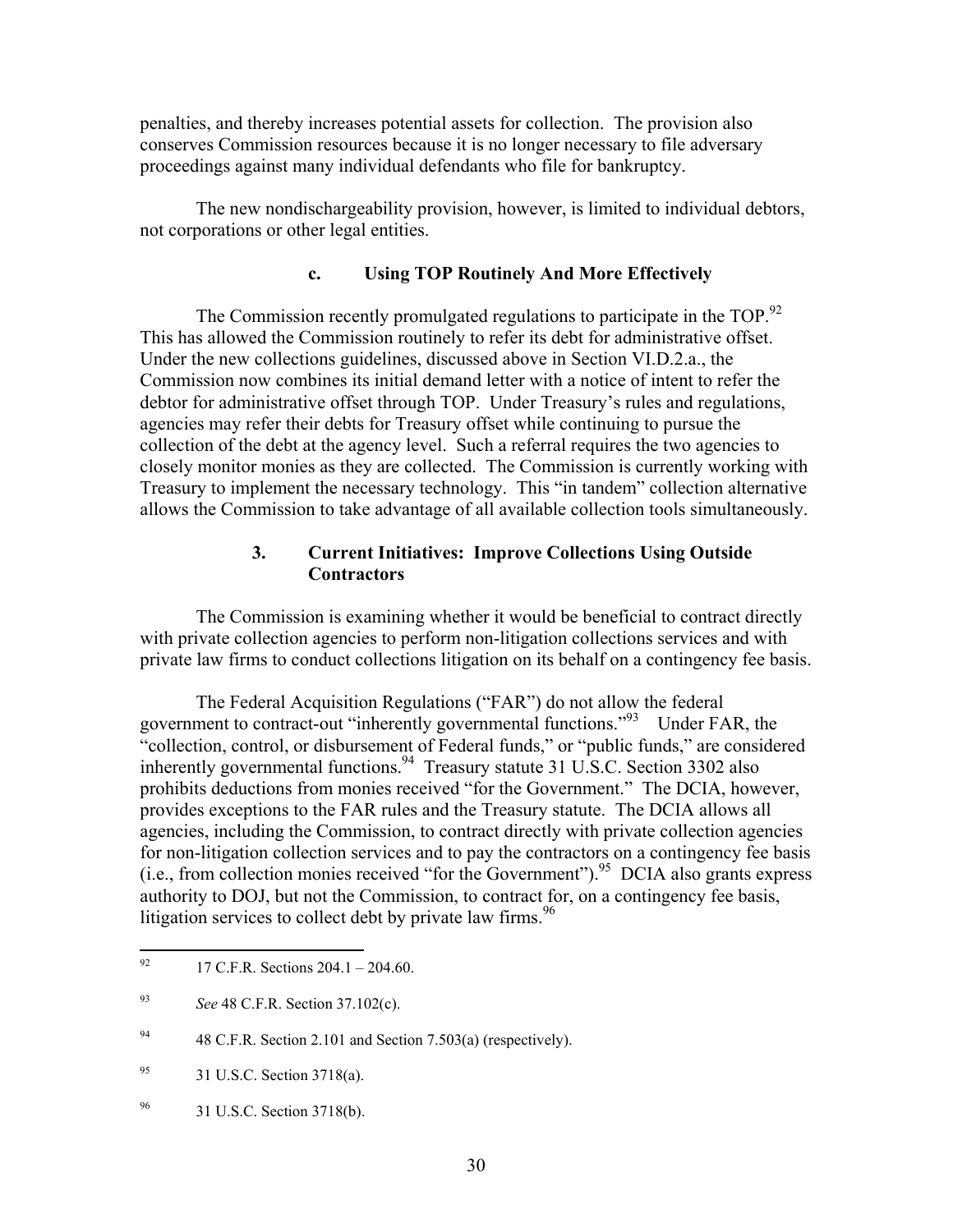#### **a. Private Collection Agencies**

As noted above, the Commission, like any other federal agency, has express authority granted to it under DCIA to contract directly with private collection agencies for non-litigation collection services on a contingency fee basis. The Commission has promulgated regulations to take advantage of this authority.<sup>97</sup> Also noted above, Treasury currently provides the Commission with the services of private collection agencies, but the Commission's recoveries have been marginal. Thus, the Commission is studying direct contracting as an alternative.

There are several advantages to contracting directly with collection agencies. With direct contracts, the Commission can establish the incentives geared toward improving the collection of Commission debt. Commission debt would no longer be part of the larger Treasury pool of debts. Treasury motivates its contractors by paying a bonus to the firm with the highest recoveries. While this is a good incentive for the collection of the overall pool of government debt, it has a negative effect on Commission debt because it motivates the private contractors to avoid working Commission debt, which is typically more difficult to collect. The Treasury program has many types of debt to collect. The contractor can focus on smaller, more easily collectable, debts such as student loans. In contrast, the debts that the Commission seeks to recover may involve millions of dollars, and debtors with a track record of fraud. In addition, the Treasury program contractors are only getting sporadic volume of Commission debts. A direct contract could provide a level of critical mass that would make the contractor more experienced in collecting on Commission debt. Increased volume may increase returns.

Under direct contracts, the Commission might also be able to require that the contractor dedicate a project team to collect solely Commission debt. This would allow the team to become specialized in the types of debt the Commission has, and should subsequently enhance returns. The Commission might also benefit from a contractor providing more in-depth services for collection of debts incurred by foreign nationals. Treasury services are limited to calling a foreign debtor, provided a phone number is available.

The collection matter will be referred more quickly to direct contractors. With some exception, agencies working under the Treasury program cannot refer the matter until the debt is 180 days delinquent. Under the direct program, the debt must be referred before the debt is 180 days old.<sup>98</sup> In many cases, the staff needs the assistance of a collection agency to trace assets being intentionally hidden by debtors. Early referral

 $\overline{a}$ 

<span id="page-33-0"></span><sup>97 17</sup> C.F.R. Section 204.77.

<span id="page-33-1"></span><sup>&</sup>lt;sup>98</sup> In order to use the direct contracting provision, DCIA requires the agency to refer the debt to a contractor prior to 180 days.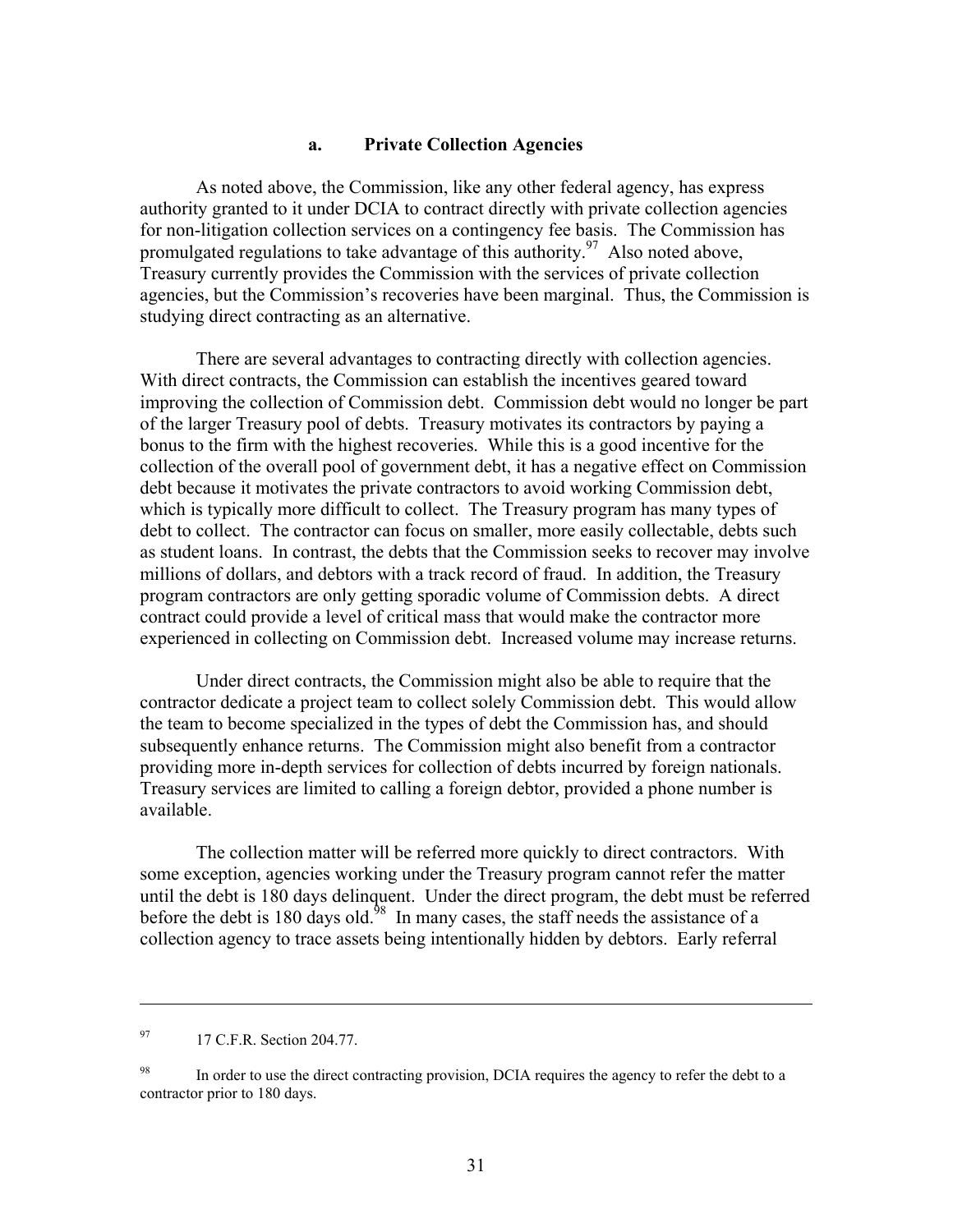may prevent the dissipation of potentially available assets for recovery. Generally, the likelihood of recovery on a debt decreases with the debt's age.

There are also disadvantages. Given the greater degree of specialization that may be necessary to collect Commission debt, the Commission may need to offer a higher contingency fee rate than what is currently awarded under the Treasury program. Careful study of the market is required. Further, the Commission would need additional staffing and technology expenditures to oversee and audit such a program. While the Commission is striving to find alternatives to improve its collections program, given its current resource limits, the Commission is carefully weighing this option.

### **b. Private Collection Law Firms**

The Commission is also examining the possibility of contracting-out the collection of its debt to private law firms. There are, however, legal issues concerning the Commission's ability to procure such a program. As noted above, there are restrictions on contracting-out collection services. Unless Commission penalties become part of the disgorgement fund as a Fair Fund, once collected, penalties are ultimately deposited with the Department of the Treasury. As such, non-Fair Fund penalties would likely be considered "Federal funds," or "public funds," as defined in FAR.<sup>99</sup> Thus, the collection of non-Fair Fund penalties would be considered an inherently governmental function that under FAR could not be contracted-out. Likewise, the collection of non-Fair Fund penalties would likely be characterized as monies received "for the Government.<sup>"100</sup> Absent an exception to the Treasury statute prohibiting deductions from such monies, the collection of penalties could not be done on a contingency basis. As noted above, DCIA provides such an exception to the Commission and other government agencies for the contracting-out of only non-litigation collection services on a contingency fee basis.

Disgorgement, however, is not considered money for deposit in the Treasury and therefore may not bear the same restrictions as penalty monies. When practicable, disgorged money is made available to pay investors victimized by securities law violators. Congress has given the Commission broad statutory authority regarding returning disgorgement to investors[.101](#page-34-2) Pursuant to this statutory authority, the

<span id="page-34-2"></span><sup>101</sup> The statutes concerning disgorgement provide that:

The Commission is authorized to adopt rules, regulations, and orders concerning payments to investors, rates of interest, periods of accrual, and such other matters as it deems appropriate to implement this subsection.

Section 8A of the Securities Act; Sections 21B(e) and 21C(e) of the Exchange Act; Sections 203(j) and  $203(k)(5)$  of the Advisers Act; Sections 9(e) and 9(f)(5) of the Investment Company Act.

<span id="page-34-0"></span><sup>99</sup> 99 48 C.F.R. Sections 2.101 and 7.503(a).

<span id="page-34-1"></span><sup>100 31</sup> U.S.C. Section 3302.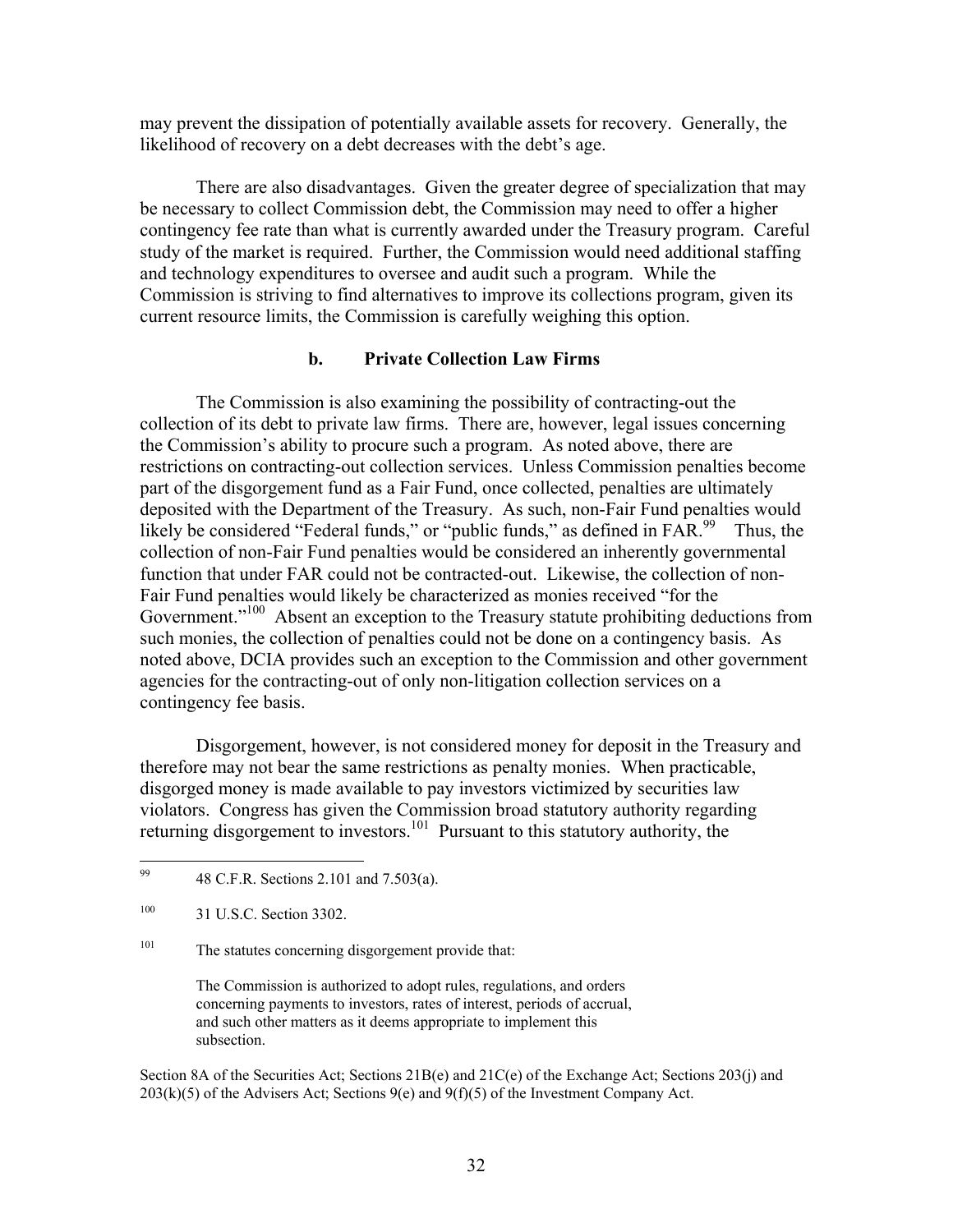Commission regulates how and when disgorgement monies may be provided to investors, and provides that non-employee administrators of the disgorgement fund can be paid from fund proceeds[.102](#page-35-0) As noted earlier in this report, court-appointed receivers also traditionally take their fees from the disgorgement fund prior to distribution to investors. Therefore, disgorgement funds could be used to pay those hired to litigate their collection, as both statute and regulation have provided that fees can be deducted from the disgorgement fund. However, while the authority to pay such litigators on a contingency fee basis appears evident, it is less clear that the requisite hiring authority exists in light of the concerns addressed above in regard to contracting-out litigation of penalty collection.

Thus, there are some questions about the Commission's authority to contract with private collection counsel on a contingency fee basis. In Section VII.B., below, the Commission recommends legislative amendments to resolve the uncertainties in this area.

## **VII. Recommendations for Legislation**

#### **A. Amend the Fair Fund Provision**

Currently, the Fair Fund provision permits the Commission to add penalty money to distribution funds in limited circumstances. If a defendant is ordered only to pay a penalty, then that defendant's penalty amount cannot be added to the disgorgement fund. Moreover, if no defendants in a case are ordered to pay disgorgement, then no penalties may be distributed to injured investors. Some issuer financial fraud and reporting cases do not result in any disgorgement orders because no defendant received a tangible profit causally connected to the fraud.<sup>103</sup> For example, in an issuer financial fraud involving reporting of inflated profits, the wrongdoers may be planning to sell their securities at inflated prices, and the financial fraud is uncovered before they are able to execute their plans. In such an instance, the Commission might not seek disgorgement because, depending on the circumstances, the wrongdoers may not have been enriched as a result of the fraud. For these situations, a change in the law permitting defendants' penalty payments to be placed into a disgorgement fund would result in more money available to compensate harmed investors.

Prior to the enactment of the Fair Fund provision, the Commission's practice was to ensure that disgorgement be paid by defendants before penalties. In cases where a defendant does not have enough money to fully pay disgorgement and penalty amounts, the Commission's practice is to apply payments first to disgorgement; if, and only if, disgorgement is fully paid, payments are then applied to penalty orders. In settlement or at the conclusion of successful litigation, when available amounts were insufficient to pay

<span id="page-35-0"></span><sup>102</sup> 102 Rules of Practice 600-630, 17 C.F.R. Sections 201.600 - 201.630.

<span id="page-35-1"></span><sup>103</sup> *See, e.g.,* SEC v. David C. Guenthner, et al., Lit Rel. 17297 (January 8, 2002) (Commission alleges issuer financial fraud and reporting violations by the former chief financial officer and assistant controller relating to issuer InaCom Corp. but does not seek disgorgement).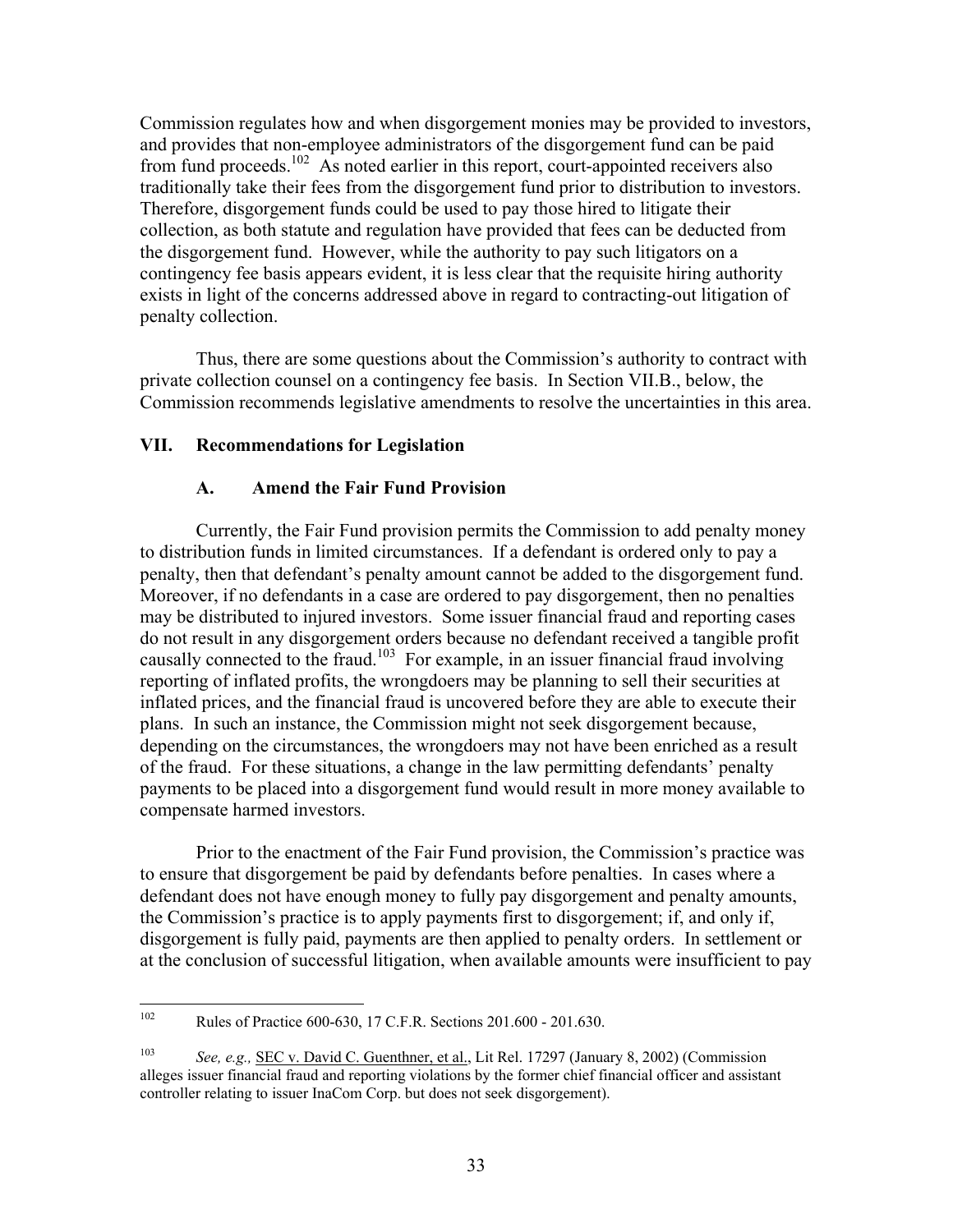for both penalties and disgorgement, the Commission would forgo the imposition of previously requested penalties to ensure that disgorgement payments would be as high as possible. Thus, to the extent legally permissible, the Commission had been implementing the aims of the Fair Fund provision prior to its enactment.

What the Commission has been unable to do, and is still unable to do, though, is to take penalties paid by defendants who did not tangibly profit from a fraud, or whose profits could not be reasonably approximated by a court, and add them to payments made by those who did for purposes of distribution to defrauded investors. This is a shortcoming in existing law, because there are cases where the addition of penalty money could make a distribution to investors economically feasible. By amending the Fair Fund provision to allow defendants' penalties to be distributed to investors irrespective of whether the defendant has been ordered to disgorge money, Congress could allow more monies to be returned to harmed investors.

Therefore, we recommend that the Fair Fund provision be amended in one of two ways: (1) to permit the Commission to use penalty monies ordered in a particular matter for distribution to injured investors in that matter regardless of whether disgorgement was ordered; or (2) to permit the Commission to apply penalties paid by any defendant in a case to a disgorgement fund if at least one defendant in the same or related case was ordered to pay disgorgement.

The Commission believes that first proposed amendment described in the paragraph above is preferable in that it provides for the greatest flexibility in using penalty money to recompense injured investors. Situations do exist, and they are among the most difficult for the Commission to address, in which defendants cause far more investor losses than the profit the defendants make from their fraud. The first proposed amendment, if enacted, would have important application in some issuer financial fraud and reporting cases. For example, in  $\overline{\text{SEC v. R. Bruce Accio}^{104}}$  the Commission sued the issuer, California Software Corp., and Acacio, its chairman and chief executive officer, for issuer financial fraud and reporting violations primarily involving improper revenue recognition practices that the company employed. Neither the issuer nor Acacio received any wrongful profits resulting from the fraud, so the Commission did not seek disgorgement. The court, though, ordered Acacio to pay a penalty. Under the current Fair Fund provision, none of the money paid in penalties by defendants like Acacio could be added to a disgorgement fund and returned to investors who suffered financial loss. The recommended amendment to the Fair Fund provision would provide the Commission with the greatest ability to use penalty payments for the benefit of injured investors.

# **B. New Legislation Granting Express Authority to Contract with Private Collection Attorneys**

The Commission believes that any successful collection program must have a strong litigation component. If the collector does not have the direct and timely ability to invoke litigation during the collection process, it dramatically lowers the opportunity for

<span id="page-36-0"></span>104

Lit. Rel. 17292 (January 2, 2002) (relating to issuer California Software Corporation).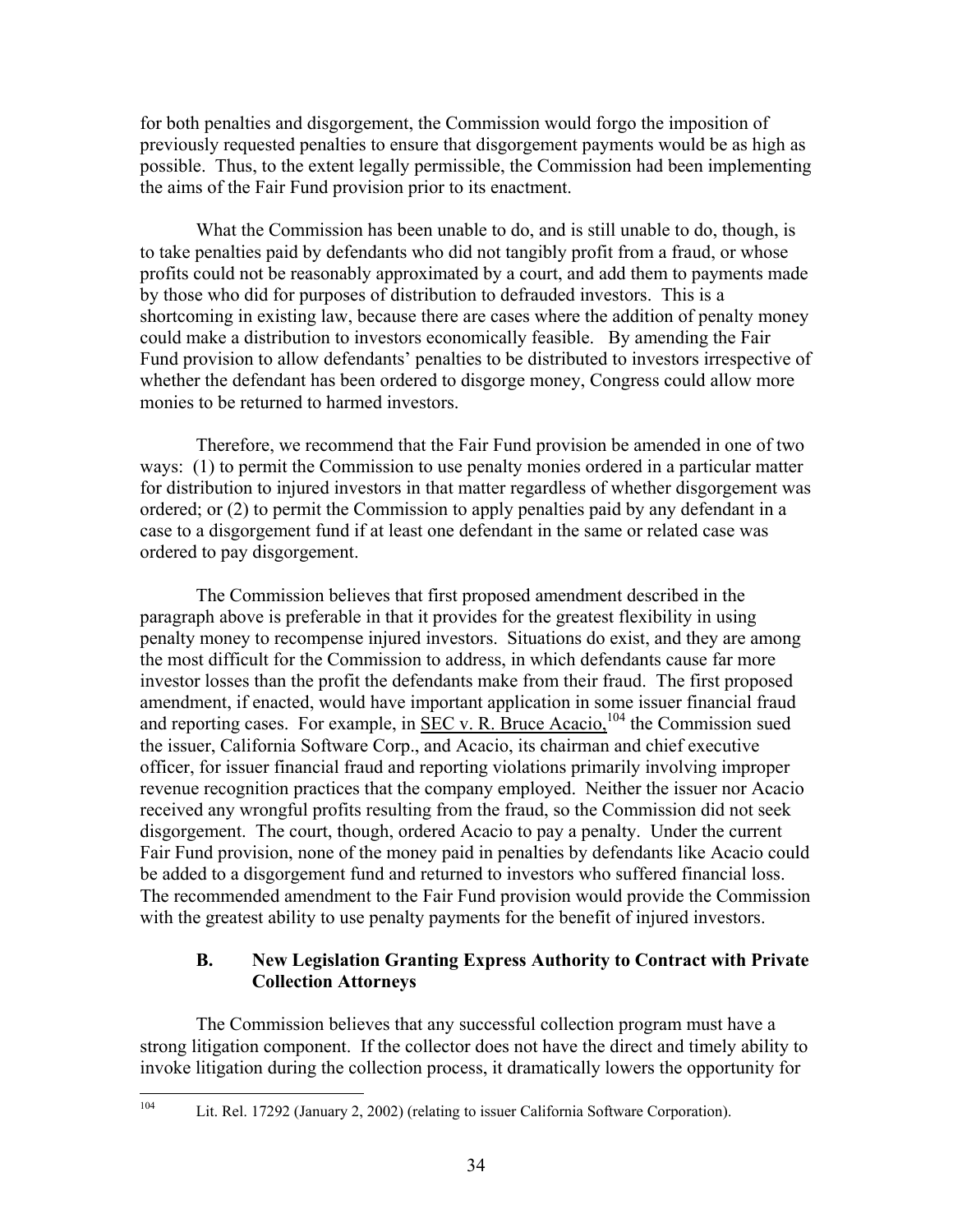success. Judgment enforcement litigation diverts staff resources from investigating and stopping on-going fraud. Contracting-out this function would conserve staff resources for major mission functions, while increasing the Commission's collection rate. Further, local counsel expertise may provide quicker returns. As noted above, to execute on disgorgement judgments, the Commission must employ state law procedures, requiring the staff to become proficient in the law and procedures of multiple jurisdictions. Local counsel would have such expertise readily available.

There are also disadvantages. Again, the Commission would need to devote additional staffing and technology resources to oversee and audit such a program. Despite these limitations, the Commission believes that a legislative remedy would be appropriate. The Commission proposes that the Congress expressly authorize the Commission to directly hire private debt collection litigation counsel. The Commission proposes that this authority mirror the current DOJ authority to hire such counsel. DCIA grants express authority to DOJ to contract for, on a contingency fee basis, litigation services to collect debt by private law firms.<sup>105</sup> It is expected that the contract attorney functions would be similar to those used in DOJ's contracts. Specifically, the contract attorneys would appear in court proceedings where they would file liens and other papers, and would represent the Commission in settlement and compromise negotiations. Authority to approve any settlement would remain with the Commission. For budgetary reasons, the contract attorneys would be paid on a contingency fee basis determined by the Commission based on the market for collections attorneys. However, unlike the DOJ contractors, the Commission's contractors would also be expected to have the ability to conduct litigation tailored to the collection of disgorgement. Instead of limiting services to a few judicial districts, the Commission could procure contracts nationwide to fit our needs.

## **C. New Legislation To Exclude Securities Cases From State Law Property Exemptions**

The Commission also recommends that Congress enact legislation to remove state law impediments to the recovery of Commission judgments and administrative orders. All states have statutes that exempt certain property from collection by creditors. Some debtors use these exemptions to shelter their assets from collection. For example, in certain states, debtors can shelter millions of dollars in their homesteads that might otherwise be available for collection by the Commission. As noted above in Section  $D(1)(a)(i)$ , in its civil contempt proceedings to recover unpaid disgorgement, the Commission has successfully avoided certain state law exemptions in many jurisdictions.<sup>106</sup> Even under the cited precedents, however, district judges have discretion whether to override state law exemptions. The state law exemptions were only avoided after protracted litigation. Legislation would make the override automatic and thus

<span id="page-37-0"></span><sup>105</sup> 31 U.S.C. Section 3718(b).

<span id="page-37-1"></span><sup>106</sup> *See e.g.,* SEC v. Huffman, 996 F. 2d 800 (5th Cir. 1993); *see also,* SEC v. AMX International, Inc., 7 F. 3d 71 (5th Cir. 1993).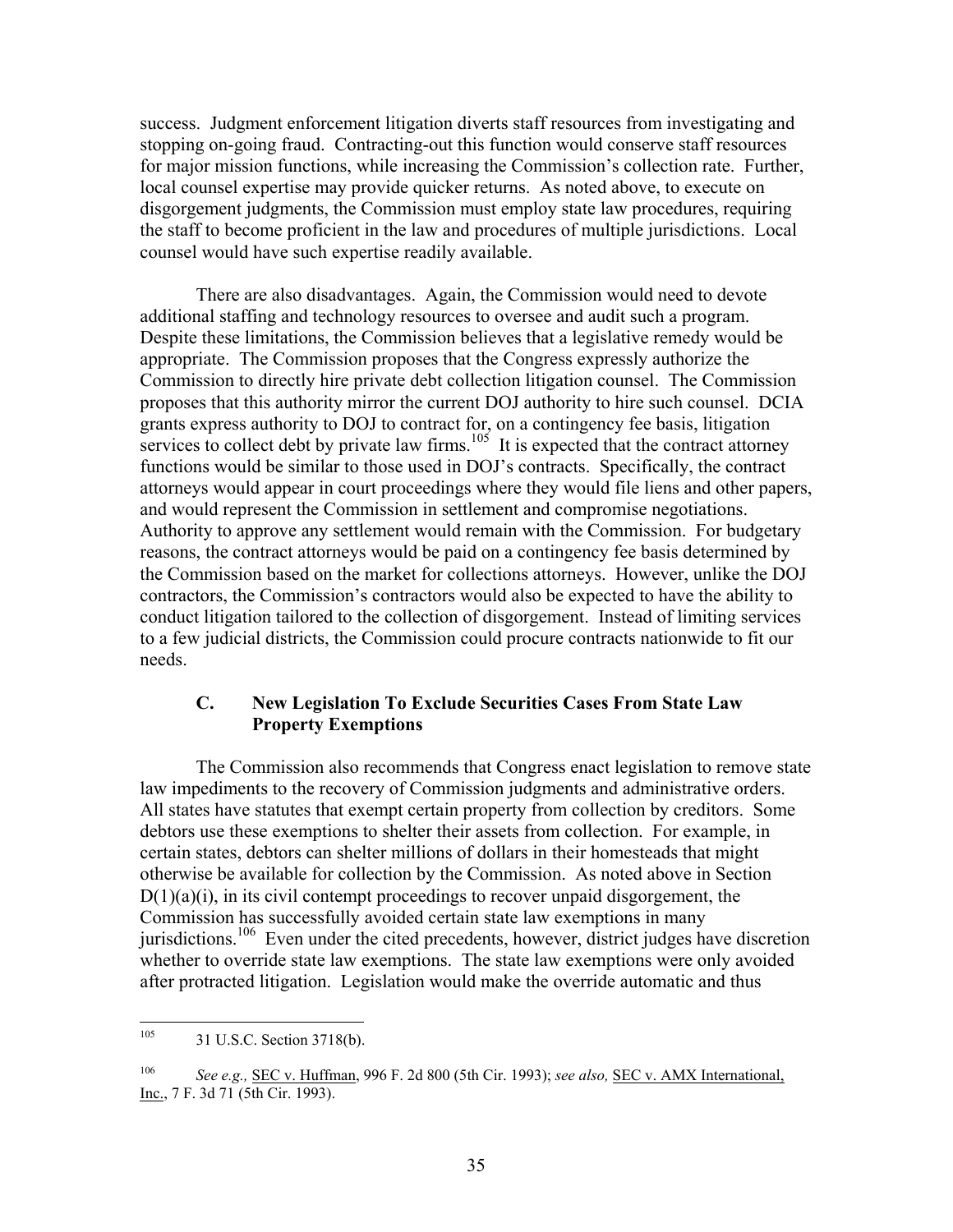eliminate the need for protracted litigation on the issue. Further, the Commission cannot avoid state law exemptions when collecting on penalties because the FDCPA specifically allows debtors to elect state law exemptions.<sup>107</sup> Thus, the exclusion of securities judgments and administrative orders from state law property exemptions would increase available assets for recovery to investors and obviate the need for protracted contempt litigation to recover disgorgement.

# **VIII. Conclusion**

Returning funds to investors is an important Commission objective. The Fair Fund provision is an innovative device that the Commission intends to use to return more funds to investors, though an amendment is recommended to improve its usefulness. To more fully compensate investors, the Commission also intends to continue "real time" enforcement and implement planned improvements in collection efforts.

<span id="page-38-0"></span><sup>107</sup> 28 U.S.C. Section 3014.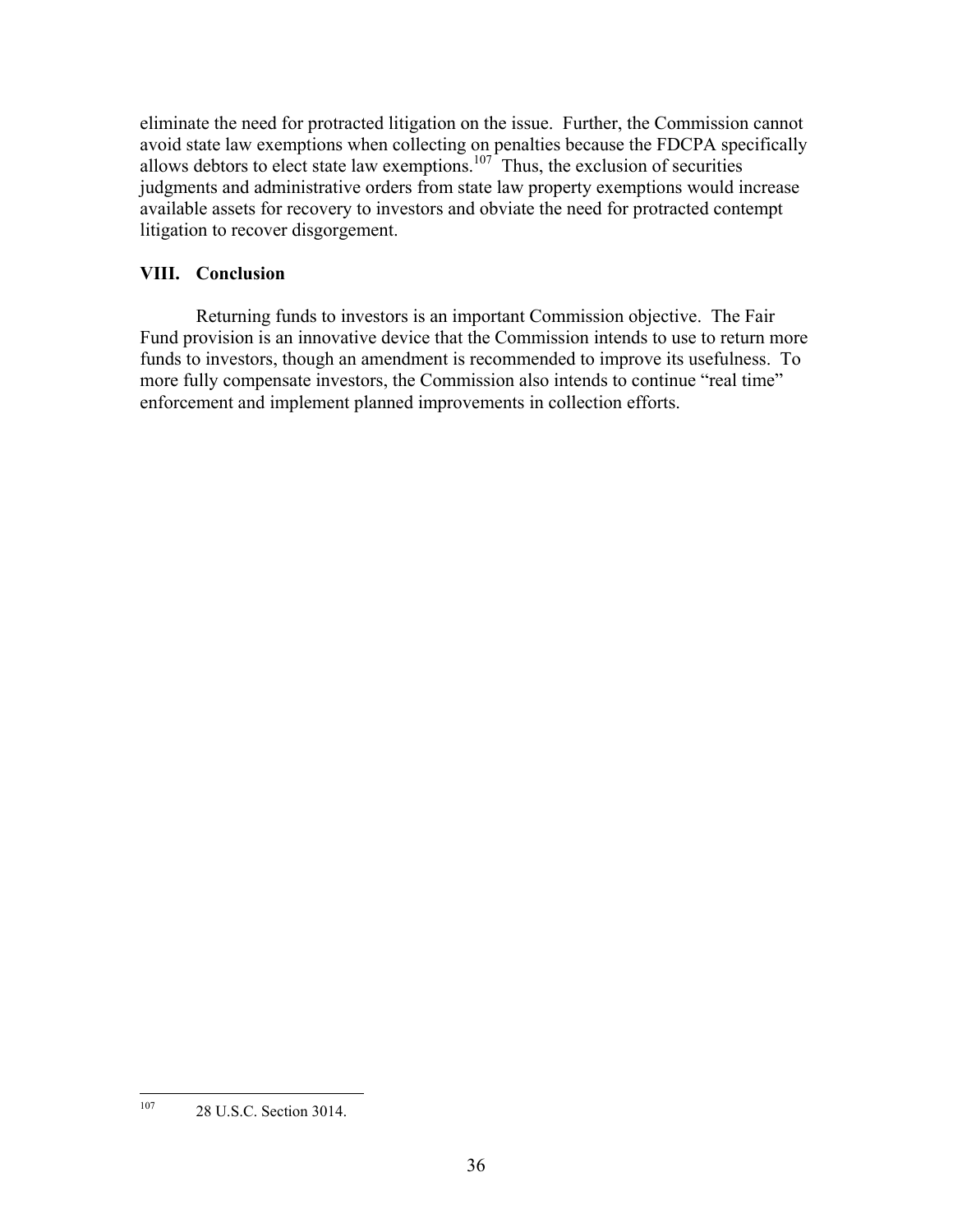### Appendix A Sampling Method

The Sarbanes-Oxley legislation requires the Commission to conduct a study with regard to disgorgements and penalties. This appendix describes the methodology that was used to determine how cases were selected for analysis. Given current resources, the Commission had to make a choice between (1) examining all cases, (2) subjectively selecting cases to examine or (3) selecting a scientifically representative sample of cases. If all cases were examined, resource constraints would have likely prevented the completion of a thorough analysis. If Commission staff had subjectively selected a sample of cases for study, it would be difficult to apply the findings to the universe of disgorgement and penalty outcomes. Thus, the Commission decided to conduct a scientific sample since it would be reflective of all cases (within a level of statistical certainty) and would allow for more in-depth analysis of the cases included in the sample. The Division of Enforcement consulted with the Office of Economic Analysis (OEA) to determine the sampling methodology.

The universe of potential cases that could be selected for this study includes all Commission cases resulting in awards of disgorgements and/or penalties between 8/4/97 and 7/30/02. The universe consists of 2,613 such cases within the period of examination.

The sample is selected in a two-phase process. The optimal size of the sample is determined in the first phase. The sample cases are selected in the second phase. In the first phase, the variance of the disgorgement awards is estimated. The estimate of this variance together with a specification of the degree of precision is used in a statistical formula (described below) that suggests the optimal sample size for each disgorgement size category. In the second phase, cases are assigned pseudo-random numbers, and the appropriate number of cases are selected at random for inclusion into the study.<sup>[1](#page-39-0)</sup>

In the first phase, we found that the variability of the disgorgement award was very high and correlated with the size of the award. Thus, we categorized the cases by the magnitude of the award and sampled within each size category. This had the effect of reducing the variability within each class. This allowed us to have a smaller overall sample size for a given level of precision.

Formally, if  $X_i$  denotes the disgorgements ordered from a given population of size m, the mean and variance of the disgorgement, calculated by m exploratory observations, is respectively given by:

$$
\overline{X} = \frac{1}{m} \sum_{j=1}^{m} X_j ;
$$

 $\overline{a}$ 

<span id="page-39-0"></span> $<sup>1</sup>$  In practice, it is not possible to develop algorithms to generate pure random numbers. However, it is</sup> possible to generate numbers that are very close to random (pseudo-random numbers). The pseudorandom numbers used in this analysis are derived from an algorithm developed by SAS software.